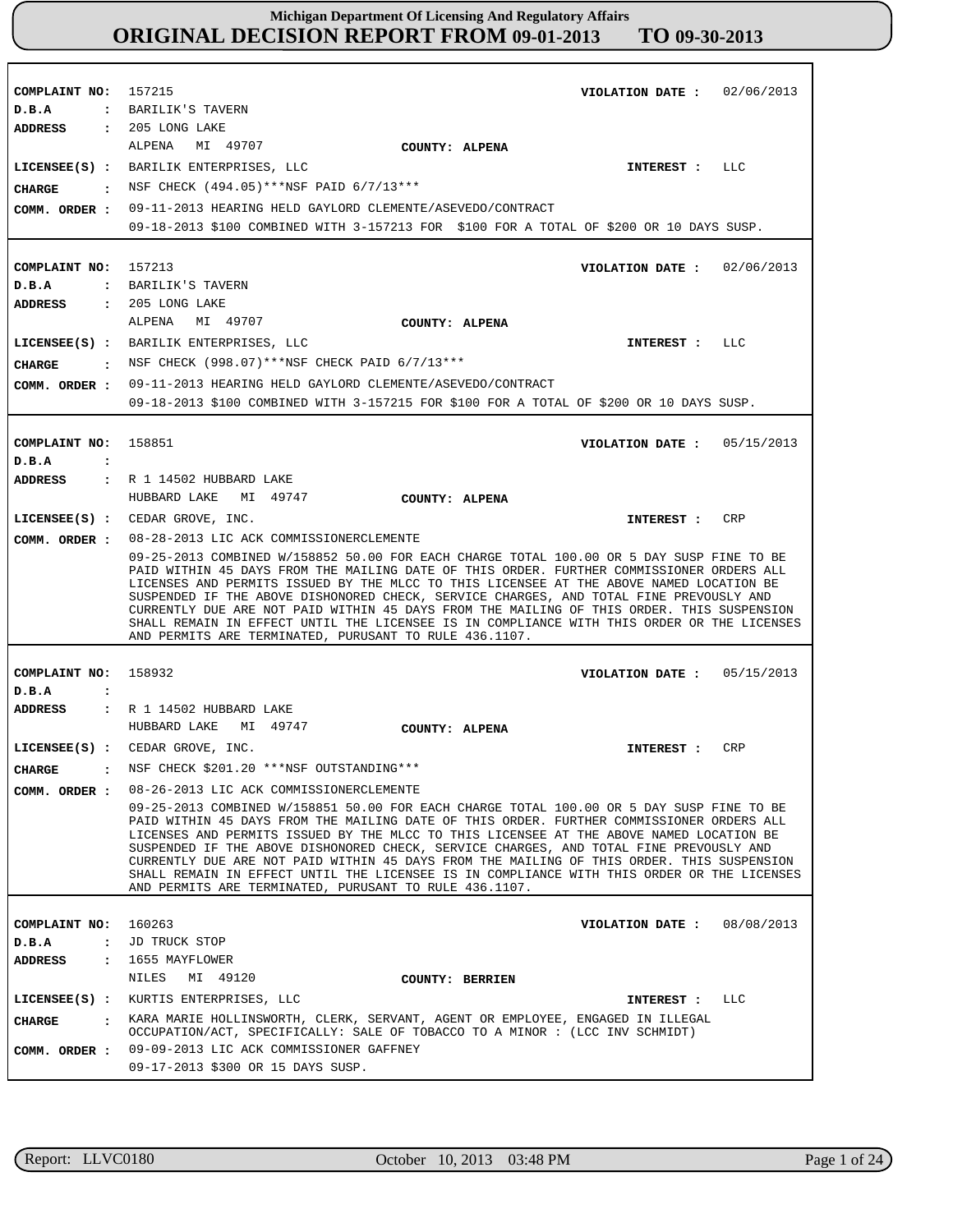| COMPLAINT NO:                 | 157815<br>VIOLATION DATE: $03/27/2013$                                                                                                                                                                                                                                                                                                                                                                                                                                                                                                                                                                                                                                                                                   |
|-------------------------------|--------------------------------------------------------------------------------------------------------------------------------------------------------------------------------------------------------------------------------------------------------------------------------------------------------------------------------------------------------------------------------------------------------------------------------------------------------------------------------------------------------------------------------------------------------------------------------------------------------------------------------------------------------------------------------------------------------------------------|
| D.B.A                         | : MURRAY'S BAR & GRILL                                                                                                                                                                                                                                                                                                                                                                                                                                                                                                                                                                                                                                                                                                   |
| ADDRESS                       | : 113- 115 MAIN                                                                                                                                                                                                                                                                                                                                                                                                                                                                                                                                                                                                                                                                                                          |
|                               | EAST JORDAN<br>MI 49727<br>COUNTY: CHARLEVOIX                                                                                                                                                                                                                                                                                                                                                                                                                                                                                                                                                                                                                                                                            |
|                               | LICENSEE(S) : EMILY ALYCE MURRAY ENTERPRISES, LTD.<br>CRP<br>INTEREST :                                                                                                                                                                                                                                                                                                                                                                                                                                                                                                                                                                                                                                                  |
| CHARGE                        | : FAILED, REFUSED OR NEGLECTED TO OBEY A WRITTEN ORDER OF THE COMMISSION DATED 08-15-2012<br>BY FAILING TO PROVIDE PROOF OF SUCCESSFUL COMPLETION OF AN ALCOHOL SERVER TRAINING PROGRAM<br>APPROVED BY THE COMMISSION WITHIN 180 DAYS OF THE ISSUANCE OF THE LICENSE: 09-26-2012 :<br>(MLCC SERVER TRAINING COORDINATOR)                                                                                                                                                                                                                                                                                                                                                                                                 |
|                               | COMM. ORDER : 08-22-2013 LIC ACK COMMISSIONER CLEMENTE                                                                                                                                                                                                                                                                                                                                                                                                                                                                                                                                                                                                                                                                   |
|                               | 09-27-2013 \$50 OR 3 DAYS SUSP.                                                                                                                                                                                                                                                                                                                                                                                                                                                                                                                                                                                                                                                                                          |
|                               |                                                                                                                                                                                                                                                                                                                                                                                                                                                                                                                                                                                                                                                                                                                          |
| COMPLAINT NO:                 | 159556<br>VIOLATION DATE: $06/29/2013$                                                                                                                                                                                                                                                                                                                                                                                                                                                                                                                                                                                                                                                                                   |
| D.B.A                         | : PAULY JOE'S                                                                                                                                                                                                                                                                                                                                                                                                                                                                                                                                                                                                                                                                                                            |
| ADDRESS                       | : 330 N MAIN                                                                                                                                                                                                                                                                                                                                                                                                                                                                                                                                                                                                                                                                                                             |
|                               | CHEBOYGAN MI 49721<br>COUNTY: CHEBOYGAN                                                                                                                                                                                                                                                                                                                                                                                                                                                                                                                                                                                                                                                                                  |
|                               | LICENSEE(S) : PAULY JOE'S, LLC<br>INTEREST : LLC                                                                                                                                                                                                                                                                                                                                                                                                                                                                                                                                                                                                                                                                         |
| CIIARGE                       | : FAILED, REFUSED OR NEGLECTED TO OBEY A WRITTEN ORDER OF THE COMMISSION DATED 12-12-2012<br>BY FAILING TO PROVIDE PROOF OF SUCCESSFUL COMPLETION OF AN ALCOHOL SERVER TRAINING PROGRAM<br>APPROVED BY THE COMMISSION WITHIN 180 DAYS OF THE ISSUANCE OF THE LICENSE: 12-28-2012 :<br>(MLCC SERVER TRAINING COORDINATOR)                                                                                                                                                                                                                                                                                                                                                                                                 |
| COMM. ORDER :                 | 09-10-2013 HEARING HELD ST. IGNACE CLEMENTE/ASEVEDO/CONTRACT HEARING                                                                                                                                                                                                                                                                                                                                                                                                                                                                                                                                                                                                                                                     |
|                               | 09-17-2013 200.00 OR 10 DAY SUSP FINE TO BE PAID WITHIN 45 DAYS FROM THE MAILING DATE OF<br>THIS ORDER. ADDTL PENALTY COMM ORDERS ALL LICENSES AND PERMITS ISSUED BY THE MLCC TO THIS<br>LICENSEE AT THE ABOVE NAMED ADDRESS BE SUSPENDED AS OF NOVEMBER 13, 2013 WITH SAID<br>SUSPENSION BEING WAIVED IF DOCUMENTARY PROOF OF SERVER TRAINING IS PROVIDED IN ACCORDANCE<br>WITH THE PROVISIONS OF THE ADMINISTRATIVE COMMISSIONERS' ORDER DATED DECEMBER 12, 2012.<br>THIS SUSPENSION SHALL REMAIN IN EFFECT UNTIL SUCH TIME AS SATISFACTORY DOCUMENTARY PROOF<br>OF SERVER TRAINING IS RECEIVED BY THE MLCC OR THE LICENSES AND PERMITS ARE TERMINATED<br>PURSUANT TO THE PROVISIONS OF ADMINISTRTIVE RULE R 436.1107. |
|                               |                                                                                                                                                                                                                                                                                                                                                                                                                                                                                                                                                                                                                                                                                                                          |
| COMPLAINT NO: 158565          | VIOLATION DATE: $04/27/2013$                                                                                                                                                                                                                                                                                                                                                                                                                                                                                                                                                                                                                                                                                             |
| D.B.A                         | $:B.S. \& CO.$                                                                                                                                                                                                                                                                                                                                                                                                                                                                                                                                                                                                                                                                                                           |
| ADDRESS                       | $: 12946$ S STRAITS                                                                                                                                                                                                                                                                                                                                                                                                                                                                                                                                                                                                                                                                                                      |
|                               | WOLVERINE MI 49799<br>COUNTY: CHEBOYGAN                                                                                                                                                                                                                                                                                                                                                                                                                                                                                                                                                                                                                                                                                  |
| LICENSEE(S) : UNTHANK, LLC    | INTEREST : LLC                                                                                                                                                                                                                                                                                                                                                                                                                                                                                                                                                                                                                                                                                                           |
| <b>CHARGE</b><br>$\mathbf{r}$ | FAILED, REFUSED OR NEGLECTED TO OBEY A WRITTEN ORDER OF THE COMMISSION DATED 10-03-2012<br>BY FAILING TO PROVIDE PROOF OF SUCCESSFUL COMPLETION OF AN ALCOHOL SERVER TRAINING PROGRAM<br>APPROVED BY THE COMMISSION WITHIN 180 DAYS OF THE ISSUANCE OF THE LICENSE: 10-26-2012 :<br>(MLCC SERVER TRAINING COORDINATOR)                                                                                                                                                                                                                                                                                                                                                                                                   |
|                               | COMM. ORDER : 09-11-2013 HEARING HELD GAYLORD CLEMENTE/ASEVEDO/CONTRACT NEG SETTLEMENT                                                                                                                                                                                                                                                                                                                                                                                                                                                                                                                                                                                                                                   |
|                               | 09-18-2013 \$50 OR 3 DAYS SUSP - NEGOTIATED SETTLEMENT                                                                                                                                                                                                                                                                                                                                                                                                                                                                                                                                                                                                                                                                   |
|                               |                                                                                                                                                                                                                                                                                                                                                                                                                                                                                                                                                                                                                                                                                                                          |
| COMPLAINT NO: 158074          | VIOLATION DATE: $03/23/2013$                                                                                                                                                                                                                                                                                                                                                                                                                                                                                                                                                                                                                                                                                             |
| D.B.A                         | : WILLABEE'S RESTAURANT & LOUNGE                                                                                                                                                                                                                                                                                                                                                                                                                                                                                                                                                                                                                                                                                         |
| ADDRESS                       | : 9915 W SIX MILE                                                                                                                                                                                                                                                                                                                                                                                                                                                                                                                                                                                                                                                                                                        |
|                               | BRIMLEY MI 49715<br><b>COUNTY: CHIPPEWA</b>                                                                                                                                                                                                                                                                                                                                                                                                                                                                                                                                                                                                                                                                              |
|                               | LICENSEE(S) : WHITEFISH ENTERPRISES, INC.<br>CRP<br>INTEREST :                                                                                                                                                                                                                                                                                                                                                                                                                                                                                                                                                                                                                                                           |
| <b>CHARGE</b>                 | . 1) ALLOWED FIGHTS OR BRAWLS ON PREMISES; 2,5,8) SOLD OR FURNISHED ALCOHOL TO INTOX<br>PERSONS, CODY SHINAULT, JENNALEE SOMES, CHAD CAMERON; 3,6,9) ALLOWED INTOX PERSONS TO<br>CONSUME; 4, 7, 10) ALLOWED INTOX PERSONS TO FREQUENT OR LOITER; 11) ALLOWED THE ANNOYING<br>AND/OR MOLESTING OF A CUSTOMER, JENNALEE SOMES BY ANOTHER CUSTOMER, CODY SHINAULT : (MSP-<br>SAULT STE. MARIE POST, TRPS BERGSMA & SLIGER)                                                                                                                                                                                                                                                                                                  |
|                               | 09-10-2013 HEARING HELD ST. IGNACE CLEMENTE/ASEVEDO/CONTRACT COST \$71.54                                                                                                                                                                                                                                                                                                                                                                                                                                                                                                                                                                                                                                                |
| COMM. ORDER :                 | 09-18-2013 1)\$300 2)DISMISSED \$300 OR 15 DAY SUSP & \$71.54 W/FEES TOTAL \$371.54                                                                                                                                                                                                                                                                                                                                                                                                                                                                                                                                                                                                                                      |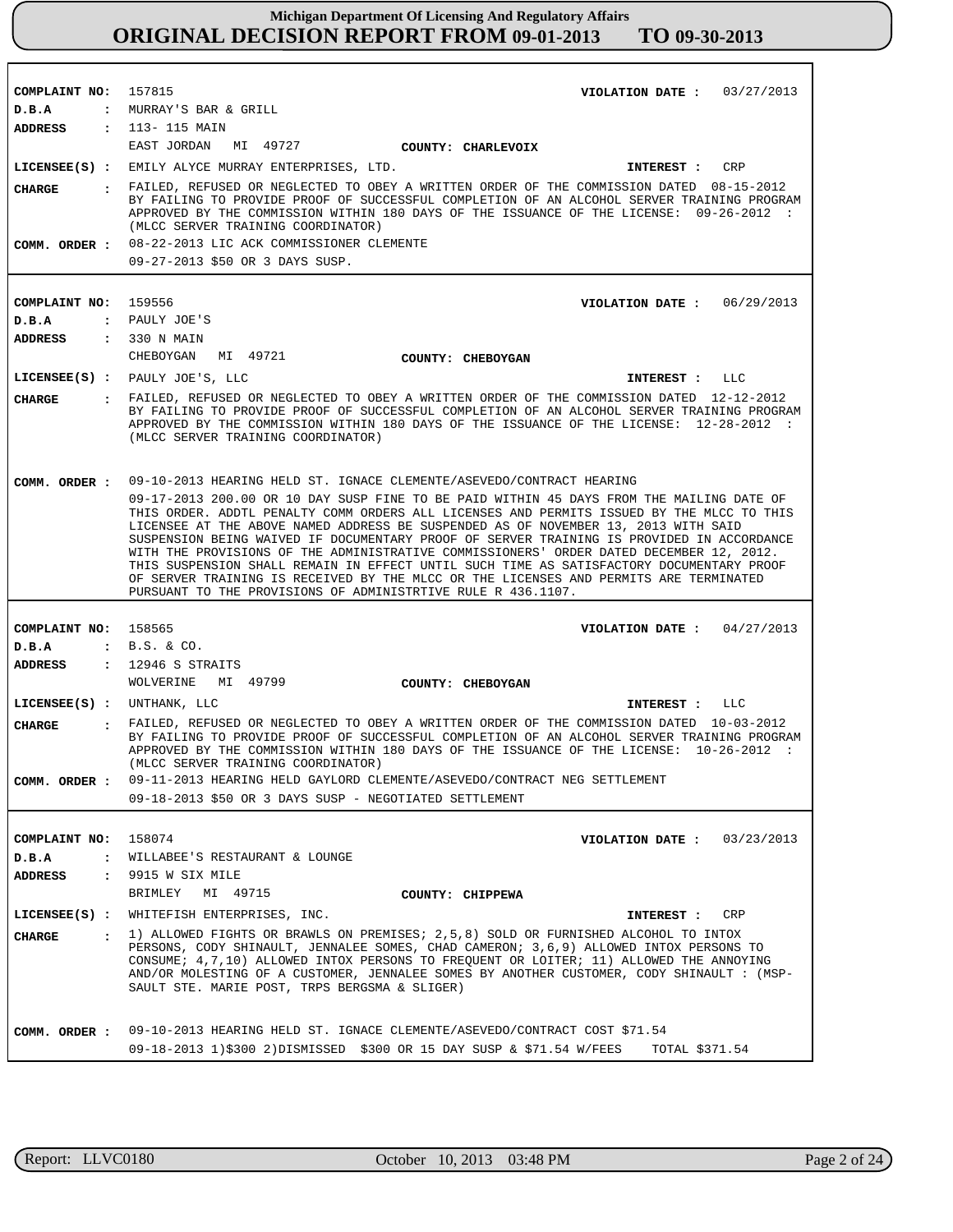| COMPLAINT NO:                  | 157797<br>VIOLATION DATE: 03/09/2013                                                                                                                                                                                                                                                                                                                                                                                                                                                                                                                                                                     |
|--------------------------------|----------------------------------------------------------------------------------------------------------------------------------------------------------------------------------------------------------------------------------------------------------------------------------------------------------------------------------------------------------------------------------------------------------------------------------------------------------------------------------------------------------------------------------------------------------------------------------------------------------|
| D.B.A<br><b>ADDRESS</b>        | : WILLABEE'S RESTAURANT & LOUNGE<br>: 9915 W SIX MILE                                                                                                                                                                                                                                                                                                                                                                                                                                                                                                                                                    |
|                                | BRIMLEY MI 49715<br>COUNTY: CHIPPEWA                                                                                                                                                                                                                                                                                                                                                                                                                                                                                                                                                                     |
|                                | LICENSEE(S) : WHITEFISH ENTERPRISES, INC.<br>CRP<br>INTEREST :                                                                                                                                                                                                                                                                                                                                                                                                                                                                                                                                           |
| CHARGE<br>$\mathbf{r}$         | 1) SOLD OR FURNISH ALCOHOL TO INTOX PERSON, TODD RANTA; 2) ALLOWED INTOX PERSON TO<br>CONSUME; 3) ALLOWED INTOX PERSON TO FREQUENT OR LOITER : (MSP SAULT STE. MARIE POST - D.<br>BERGSMA/P. SLIGER)                                                                                                                                                                                                                                                                                                                                                                                                     |
| COMM. ORDER :                  | 09-10-2013 HEARING HELD ST. IGNACE CLEMENTE/ASEVEDO/CONTRACT ACK COST \$120.84<br>09-18-2013 1)\$200 2)DISMISSED 3)\$100 \$300 OR 15 DAY SUSP & \$120.84 W/FEES TOTAL \$420.84                                                                                                                                                                                                                                                                                                                                                                                                                           |
|                                |                                                                                                                                                                                                                                                                                                                                                                                                                                                                                                                                                                                                          |
| COMPLAINT NO: 157744           | VIOLATION DATE: $03/12/2013$                                                                                                                                                                                                                                                                                                                                                                                                                                                                                                                                                                             |
| D.B.A                          | : JOE'S BAR                                                                                                                                                                                                                                                                                                                                                                                                                                                                                                                                                                                              |
| ADDRESS                        | : 11358 W MAIN                                                                                                                                                                                                                                                                                                                                                                                                                                                                                                                                                                                           |
|                                | RUDYARD<br>MI 49780<br>COUNTY: CHIPPEWA                                                                                                                                                                                                                                                                                                                                                                                                                                                                                                                                                                  |
| LICENSEE(S) : JOE'S BAR LTD    | CRP<br><b>INTEREST :</b>                                                                                                                                                                                                                                                                                                                                                                                                                                                                                                                                                                                 |
| CHARGE                         | NSF CHECK \$382.77 ***NSF OUTSTANDING***                                                                                                                                                                                                                                                                                                                                                                                                                                                                                                                                                                 |
| COMM. ORDER :                  | 09-10-2013 HEARING HELD ST. IGNACE CLEMENTE/ASEVEDO/CONTRACT RULE 15(D)                                                                                                                                                                                                                                                                                                                                                                                                                                                                                                                                  |
|                                | 09-17-2013 100.00 OR 5 DAY SUSPENSION FINE TO BE PAID WITHIN 45 DAYS FROM THE MAILING DATE<br>OF THIS ORDER. ADDTL PENALTY COMM ORDERS ALL LICENSES AND PERMITS ISSUED BY THE MLCC TO<br>THIS LICENSEE AT THE ABOVE NAMED LOCATION BE SUSPENDED IF THE ABOVE DISHONORED CHECK,<br>SERVICE CHARGES, AND TOTAL FINES AND CHARGES PREVIOUSLY AND CURRENTLY DUE ARE NOT PAID<br>WITHIN 45 DAYS FROM THE MAILING DATE OF THIS ORDER. THIS SUSPENSION SHALL REMAIN IN EFFECT<br>UNTIL THE LICENSEE IS IN COMPLIANCE WITH THIS ORDER, OR THE LICENSES AND PERMITS ARE<br>TERMINATED, PURUSANT TO RULE 436.1107. |
|                                |                                                                                                                                                                                                                                                                                                                                                                                                                                                                                                                                                                                                          |
| COMPLAINT NO:                  | 159423<br>VIOLATION DATE: $06/02/2013$                                                                                                                                                                                                                                                                                                                                                                                                                                                                                                                                                                   |
| D.B.A                          | : SIRENS                                                                                                                                                                                                                                                                                                                                                                                                                                                                                                                                                                                                 |
| ADDRESS                        | : 119 E WALKER<br>SAINT JOHNS<br>MI 48879                                                                                                                                                                                                                                                                                                                                                                                                                                                                                                                                                                |
|                                | COUNTY: CLINTON                                                                                                                                                                                                                                                                                                                                                                                                                                                                                                                                                                                          |
|                                | LICENSEE(S) : SIRENS SALOON, LLC<br>INTEREST : LLC                                                                                                                                                                                                                                                                                                                                                                                                                                                                                                                                                       |
| <b>CIIARGE</b><br>$\mathbf{r}$ | 1) PERMITTED A QUANTITY OF ALCOHOL, SOLD FOR CONSUMPTION ON LICENSED PREMISES, TO BE<br>REMOVED BY JACE DAVEY; 2) PERMITTED A QUANTITY OF ALCOHOL, SOLD FOR CONSUMPTION ON<br>LICENSED PREMISES, TO BE REMOVED BY JAMIE DARLING: (MLCC ENFORCEMENT-L. TRIERWEILER/S.<br>BUSH)                                                                                                                                                                                                                                                                                                                            |
|                                | COMM. ORDER : 09-13-2013 LIC ACK COMMISSIONER GAFFNEY                                                                                                                                                                                                                                                                                                                                                                                                                                                                                                                                                    |
|                                | 09-18-2013 1-2\$100 EACH FOR A TOTAL OF \$200 OR 10 DAYS SUSP.                                                                                                                                                                                                                                                                                                                                                                                                                                                                                                                                           |
|                                |                                                                                                                                                                                                                                                                                                                                                                                                                                                                                                                                                                                                          |
| COMPLAINT NO:                  | 157946<br>VIOLATION DATE: $03/29/2013$                                                                                                                                                                                                                                                                                                                                                                                                                                                                                                                                                                   |
| D.B.A                          | : HARBOR GENERAL STORE                                                                                                                                                                                                                                                                                                                                                                                                                                                                                                                                                                                   |
| ADDRESS                        | : R 2 510 W CONWAY                                                                                                                                                                                                                                                                                                                                                                                                                                                                                                                                                                                       |
|                                | HARBOR SPRINGS<br>MI 49740<br>COUNTY: EMMET                                                                                                                                                                                                                                                                                                                                                                                                                                                                                                                                                              |
|                                | LICENSEE(S) : CARLETON ENTERPRISES, INC.<br>CRP<br>INTEREST :                                                                                                                                                                                                                                                                                                                                                                                                                                                                                                                                            |
| CHARGE                         | : NSF CHECK \$1340.35 ***NSF PAID 4/22/13***                                                                                                                                                                                                                                                                                                                                                                                                                                                                                                                                                             |
| COMM. ORDER :                  | 08-20-2013 LIC ACK COMMISSIONERCLEMENTE                                                                                                                                                                                                                                                                                                                                                                                                                                                                                                                                                                  |
|                                | 09-18-2013 \$200 OR 10 DAYS SUSP. THE COMMISSIONER ALSO ORDERS THAT THE LICENSEE PAY FOR<br>PURCHASES OF ALCOHOLIC LIQUOR FROM THE MLCC WITH A CASHIERS CHECK, CERTIFIED CHECK OR<br>MONEY ORDER FOR A PEROD OF 6 MONTHS FROM THE DATE OF THIS ORDER.                                                                                                                                                                                                                                                                                                                                                    |
|                                |                                                                                                                                                                                                                                                                                                                                                                                                                                                                                                                                                                                                          |
| COMPLAINT NO:                  | 160298<br>VIOLATION DATE: $08/05/2013$                                                                                                                                                                                                                                                                                                                                                                                                                                                                                                                                                                   |
| D.B.A<br>ADDRESS               | : SHARKY'S SPORTS BAR<br>$: 4050 S$ CENTER                                                                                                                                                                                                                                                                                                                                                                                                                                                                                                                                                               |
|                                | BURTON MI 48519<br>COUNTY: GENESEE                                                                                                                                                                                                                                                                                                                                                                                                                                                                                                                                                                       |
| LICENSEE(S) : SHARKY'S, LLC    | INTEREST : LLC                                                                                                                                                                                                                                                                                                                                                                                                                                                                                                                                                                                           |
| <b>CHARGE</b>                  | : NSF CHECK \$807.94 **NSF PAID $9/4/13**$                                                                                                                                                                                                                                                                                                                                                                                                                                                                                                                                                               |
| COMM. ORDER :                  | 09-06-2013 LIC ACK COMMISSIONER GAFFNEY                                                                                                                                                                                                                                                                                                                                                                                                                                                                                                                                                                  |
|                                | 09-25-2013 \$250 OR 13 DAY SUSP                                                                                                                                                                                                                                                                                                                                                                                                                                                                                                                                                                          |

r

٦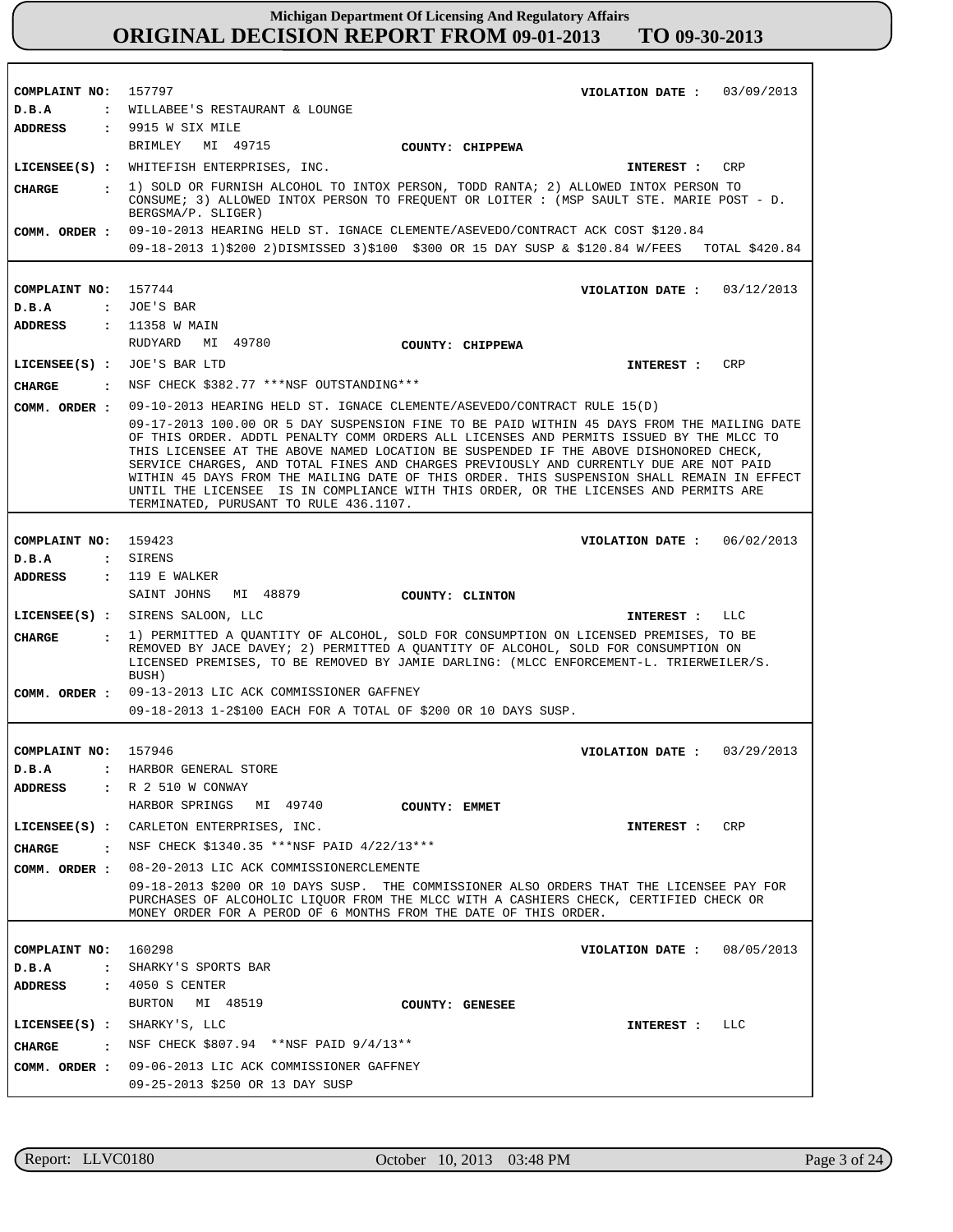| COMPLAINT NO: 158266<br>D.B.A<br>$\ddot{\phantom{a}}$ | VIOLATION DATE: $04/18/2013$                                                                                                                                                           |
|-------------------------------------------------------|----------------------------------------------------------------------------------------------------------------------------------------------------------------------------------------|
| ADDRESS                                               | $\cdot$ G- 2013 W BRISTOL                                                                                                                                                              |
|                                                       | FLINT<br>MI 48507<br>COUNTY: GENESEE                                                                                                                                                   |
|                                                       | LICENSEE(S) : KHIRFAN'S BLUE COLLAR MARKET, INC.<br>CRP<br>INTEREST :                                                                                                                  |
| CHARGE                                                | . SALE TO MINOR DECOY LAN-301 W/DOB 12/2/94 (18): (MLCC-INV MCCRAY/DECOY LAN-301/CK CARRIE                                                                                             |
|                                                       | LYNN JONES/ID CHECKED)                                                                                                                                                                 |
| COMM. ORDER :                                         | 09-16-2013 HEARING HELD SWARTZ CREEK GAFFNEY/HALL/DECLERCQ NEG SETTLEMENT                                                                                                              |
|                                                       | 09-25-2013 \$600 OR 30 DAYS SUSP - SEC 801(2) NEGOTIATED SETTLEMENT                                                                                                                    |
|                                                       |                                                                                                                                                                                        |
| COMPLAINT NO: 159945                                  | VIOLATION DATE: $06/21/2013$                                                                                                                                                           |
| D.B.A                                                 | : FENTON ROAD TAVERN                                                                                                                                                                   |
| ADDRESS                                               | $: 3504$ $1/2 - 3506$ FENTON                                                                                                                                                           |
|                                                       | FLINT MI 48507<br>COUNTY: GENESEE                                                                                                                                                      |
|                                                       | LICENSEE(S) : TERRI'S LOUNGE, INC.<br>CRP<br>INTEREST :                                                                                                                                |
| <b>CHARGE</b>                                         | : POSSESSED, SOLD, OFFERED FOR SALE OR EXPOSED FOR SALE ADULTERATED OR MISBRANDED, OR                                                                                                  |
|                                                       | REFILLED ALCOHOL, SPECIFICALLY: VARIOUS 750ML BOTTLES : (LCC INV PERILLOUX)                                                                                                            |
| COMM. ORDER :                                         | 08-27-2013 LIC ACK COMMISSIONER GAFFNEY                                                                                                                                                |
|                                                       | 09-12-2013 \$200 OR 10 DAY SUSP                                                                                                                                                        |
|                                                       |                                                                                                                                                                                        |
| COMPLAINT NO: 160178                                  | VIOLATION DATE: $07/24/2013$                                                                                                                                                           |
| D.B.A                                                 | : SINGH'S SHOP & GO MINI MART                                                                                                                                                          |
| ADDRESS                                               | $: 1516$ W PIERSON                                                                                                                                                                     |
|                                                       | FLINT MI 48505<br><b>COUNTY: GENESEE</b>                                                                                                                                               |
|                                                       | LICENSEE(S) : J & R ENTERPRISES OF FLINT, INC.<br>CRP<br>INTEREST :                                                                                                                    |
|                                                       | CHARGE : NSF CHECK \$2323.14 ** NSF PAID 8/16/13 **                                                                                                                                    |
| COMM. ORDER :                                         | 08-27-2013 LIC ACK COMMISSIONER GAFFNEY                                                                                                                                                |
|                                                       | 09-12-2013 \$50 OR 3 DAY SUSP                                                                                                                                                          |
|                                                       |                                                                                                                                                                                        |
| COMPLAINT NO: 158880                                  | VIOLATION DATE: $04/13/2013$                                                                                                                                                           |
| D.B.A                                                 | : VILLAGE PUB                                                                                                                                                                          |
| ADDRESS                                               | : 207 N BRIDGE                                                                                                                                                                         |
|                                                       | LINDEN<br>MI 48451<br>COUNTY: GENESEE                                                                                                                                                  |
|                                                       | LICENSEE(S) : COUNTRY BROTHERS, INC.<br><b>CRP</b><br>INTEREST :                                                                                                                       |
| <b>CIIARGE</b><br>$\sim$ $\sim$                       | 1) PERMITTED LICENSED PREMISES TO BE OCCUPIED BY PERSONS OTHER THAN LICENSEE OR BONA FIDE                                                                                              |
|                                                       | EMPLOYEE(S), JAMIE RAE STITES AND SEVERAL UNIDENTIFIED PATRONS, BETWEEN 2:30 AM AND 7:00                                                                                               |
|                                                       | AM; 2) SOLD OR FURNISHED ALCOHOL TO JAMIE RAE STITES AND SEVERAL UNIDENTIFIED PATRONS,<br>BETWEEN 2:00AM AND 7:00 AM; 3) PERMITTED CONSUMPTION OF ALCOHO UPON PREMISES BY JAMIE RAE    |
|                                                       | STITES AND SEVERAL UNIDENTIFIED PATRONS, BETWEEN 2:30 AM AND 7:00 AM : (LINDEN PD OFC                                                                                                  |
|                                                       | DUBUC AND GENESSEE COUNTY SD DEP KENNAMAR)                                                                                                                                             |
| COMM. ORDER :                                         | 09-16-2013 HEARING HELD SWARTZ CREEK GAFFNEY/HALL/DECLERCQ NEG SETTLEMENT                                                                                                              |
|                                                       | 09-25-2013 1-3)\$150 EACH FOR A TOTAL OF \$450 OR 23 DAYS SUSP. NEGOTIATED SETTLEMENT                                                                                                  |
|                                                       |                                                                                                                                                                                        |
| COMPLAINT NO:                                         | 159114<br>VIOLATION DATE: $05/22/2013$                                                                                                                                                 |
| $\ddot{\phantom{a}}$<br>D.B.A                         | JUICY BONE                                                                                                                                                                             |
| <b>ADDRESS</b>                                        | : 1476 DALE                                                                                                                                                                            |
|                                                       | MI 48612<br>BEAVERTON<br>COUNTY: GLADWIN                                                                                                                                               |
|                                                       | LICENSEE(S) : WIXOM LAKE BAR AND GRILL, INC.<br>CRP<br>INTEREST :                                                                                                                      |
| <b>CHARGE</b>                                         | : 1) SALE OR FURNISH TO INTOX PERSON, JESSICA WITZKE; 2) ALLOW INTOX PERSON TO CONSUME;<br>3) ALLOW INTOX PERSON TO FREQUENT OR LOITER; 4) ALLOW AN AGENT, CLERK, OR EMPLOYEE TO BE ON |
|                                                       | PREMISES IN AN INTOXICATED CONDITION : (GLADWIN COUNTY SD DEPS BINGER & SALTER)                                                                                                        |
|                                                       |                                                                                                                                                                                        |
| COMM. ORDER :                                         | 09-04-2013 LIC ACK COMMISSIONER GAFFNEY                                                                                                                                                |

r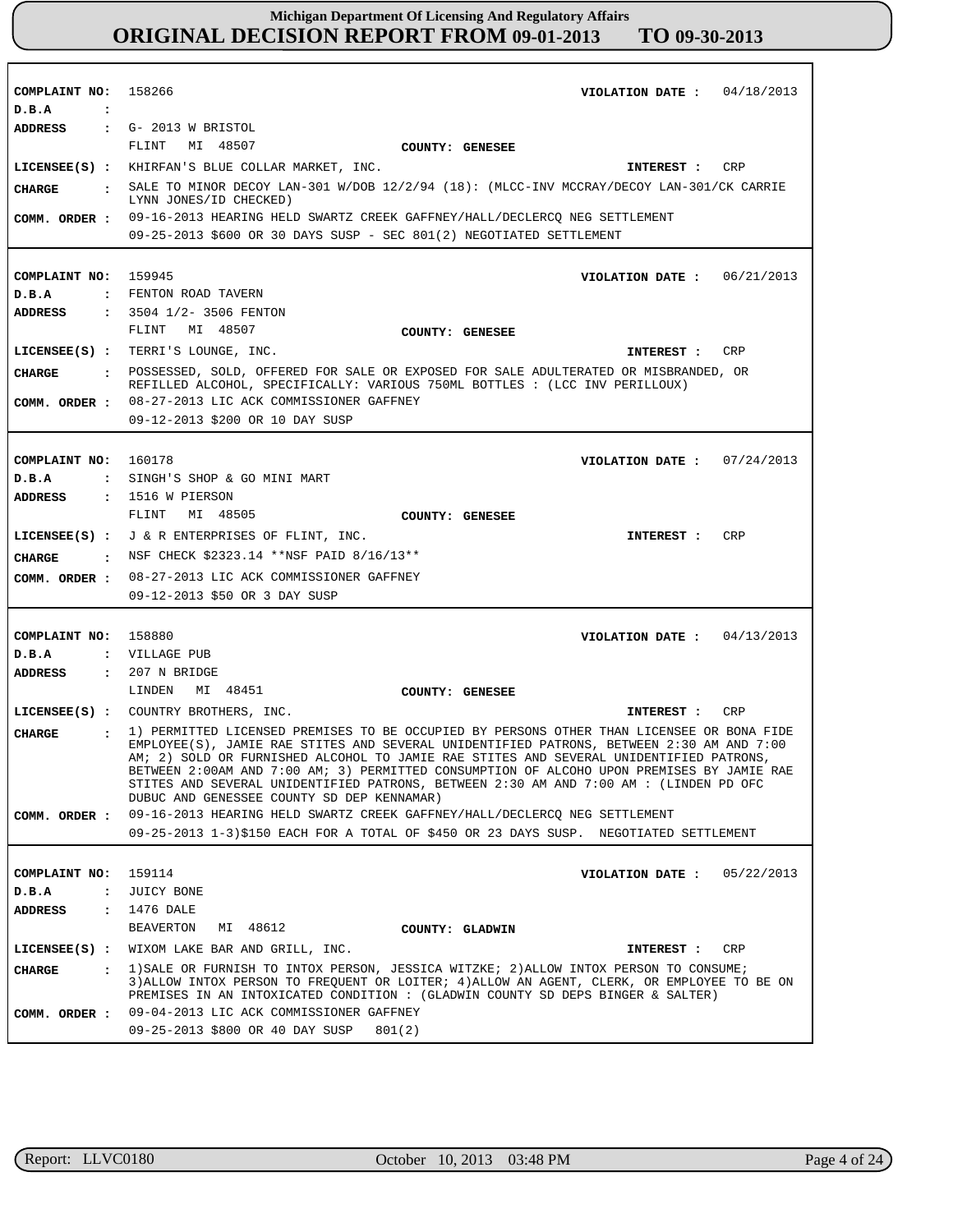| COMPLAINT NO:<br>D.B.A<br><b>ADDRESS</b><br><b>CHARGE</b><br>$\sim$ $\sim$<br>COMM. ORDER :                | VIOLATION DATE: $07/19/2013$<br>159845<br>: PANTRY SHELF<br>: 5840 S US 31<br>GRAWN<br>MI 49637<br>COUNTY: GR TRAVERSE<br>LICENSEE(S) : R.C. HERKNER, INC.<br>CRP<br>INTEREST :<br>SALE TO MINOR DECOY GR-318 (19) : (LCC INV KLINGBEIL/CLERK TRACY LYNN SMITH/ID CHECKED)<br>08-16-2013 LIC ACK COMMISSIONER GAFFNEY<br>09-12-2013 \$500 OR 25 DAYS SUSP - SEC 801(2)                |
|------------------------------------------------------------------------------------------------------------|---------------------------------------------------------------------------------------------------------------------------------------------------------------------------------------------------------------------------------------------------------------------------------------------------------------------------------------------------------------------------------------|
| COMPLAINT NO: 160423<br>D.B.A<br>ADDRESS<br><b>CHARGE</b><br>COMM. ORDER :                                 | VIOLATION DATE: $08/13/2013$<br>: ECONOMY SERVICE<br>: 4700 HUDSON<br>MI 49266<br>OSSEO<br>COUNTY: HILLSDALE<br>LICENSEE(S) : DAVIS, HAROLD L<br>IND<br>INTEREST :<br>: SALE TO MINOR DECOY LAN-310 (19); (LCC INV PERILLOUX/CLERK JESSICA VICKERY/ID NOT CHECKED)<br>09-03-2013 LIC ACK COMMISSIONER GAFFNEY                                                                         |
|                                                                                                            | 09-25-2013 \$700 OR 35 DAY SUSP 801(2)                                                                                                                                                                                                                                                                                                                                                |
| COMPLAINT NO:<br>D.B.A<br><b>ADDRESS</b><br>CIIARGE<br>$\sim$ 100 $\sim$                                   | 160257<br>VIOLATION DATE: $08/13/2013$<br>: SYMRNA BAR<br>: 5022 WHITES BRIDGE<br>BELDING MI 48809<br>COUNTY: IONIA<br>LICENSEE(S) : SYMRNA BAR, LLC<br>INTEREST : LLC<br>SALE TO MINOR DECOY #2 (18) : (IONIA COUNTY SD DEP RUSWINCKEL/CLERK STELLA JUANITA<br>SANCHEZ/ID CHECKED)                                                                                                   |
| COMM. ORDER :                                                                                              | 09-05-2013 LIC ACK COMMISSIONER GAFFNEY<br>09-25-2013 \$500 WAIVE \$100<br>\$400 OR 20 DAY SUSP<br>801(2)                                                                                                                                                                                                                                                                             |
| COMPLAINT NO:<br>D.B.A<br>$\mathbf{z}$<br><b>ADDRESS</b><br><b>CHARGE</b><br>$\mathbf{r}$<br>COMM. ORDER : | 160256<br>VIOLATION DATE: $08/13/2013$<br>SHIELS TAVERN<br>$: 117-127$ WASHINGTON<br>HUBBARDSTON<br>MI 48845<br>COUNTY: IONIA<br>LICENSEE(S) : SHIELS TAVERN, LLC<br>LLC<br>INTEREST :<br>SALE TO MINOR DECOY #2 (18) : (IONIA COUNTY SD, DEP RUSWINCKEL/ CLERK MISTY JO SMITH/ID<br>CHECKED)<br>09-05-2013 LIC ACK COMMISSIONER GAFFNEY<br>09-25-2013 \$500 OR 25 DAY SUSP<br>801(2) |
| COMPLAINT NO:<br>D.B.A<br>ADDRESS                                                                          | 160266<br>08/15/2013<br>VIOLATION DATE :<br>: PURK'S<br>: 891 E LINCOLN<br>IONIA<br>MI 48846<br>COUNTY: IONIA                                                                                                                                                                                                                                                                         |
| $LICENSEE(S)$ :<br>CHARGE<br>$\sim$ $\sim$ $\sim$<br>COMM. ORDER :                                         | PURK'S, INC.<br>CRP<br>INTEREST :<br>SALE TO MINOR DECOY 2013-5 (18): (IONIA COUNYT SD, DET HESCHE/CLERK ALISHA J TAYLOR/ID<br>CHECKED)<br>08-28-2013 LIC ACK COMMISSIONER GAFFNEY<br>09-16-2013 \$500 OR 25 DAY SUSP 801(2)                                                                                                                                                          |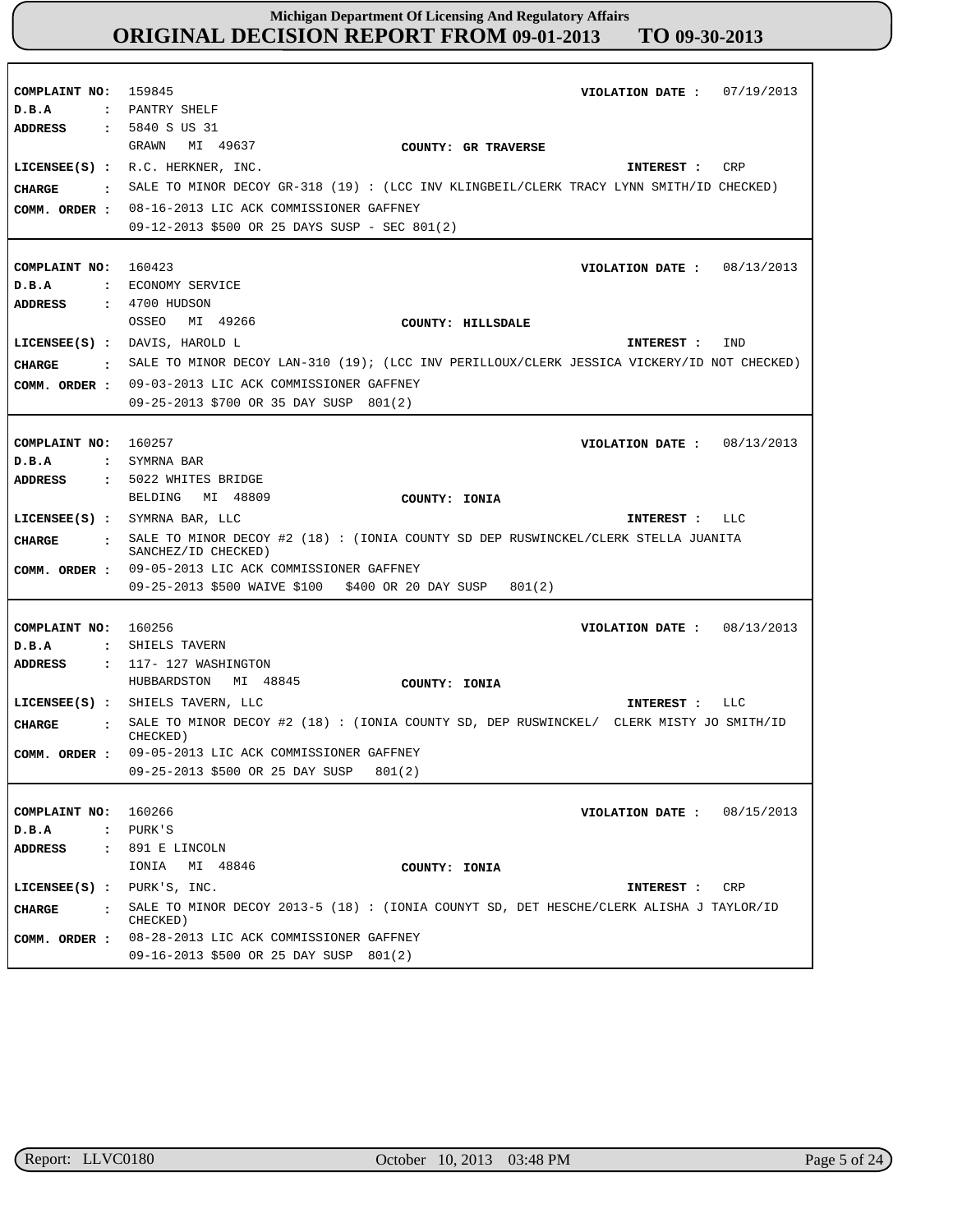| COMPLAINT NO:                         | 158554<br>04/26/2013<br>VIOLATION DATE :                                                                                                                 |
|---------------------------------------|----------------------------------------------------------------------------------------------------------------------------------------------------------|
| D.B.A                                 | : RIVERSIDE PARTY STORE AND DELI                                                                                                                         |
| <b>ADDRESS</b>                        | : 1372 S STATE                                                                                                                                           |
|                                       | IONIA<br>MI 48846<br>COUNTY: IONIA                                                                                                                       |
| LICENSEE(S) : RIVBIZ, LLC             | LLC<br>INTEREST :                                                                                                                                        |
| <b>CHARGE</b><br>$\sim$ $\sim$ $\sim$ | NSF CHECK \$1511.80 ***NSF PAID 5/21/13***                                                                                                               |
|                                       | 08-29-2013 HEARING HELD GRAND RAPIDS CLEMENTE/GEISSLER/DECLERCQ RULE 15(D)                                                                               |
| COMM. ORDER :                         | 09-05-2013 \$100 OR 5 DAYS SUSP. RULE 15(D)                                                                                                              |
|                                       |                                                                                                                                                          |
| COMPLAINT NO: 157353                  | VIOLATION DATE: $03/05/2013$                                                                                                                             |
| D.B.A                                 | : MUIR MINI MART                                                                                                                                         |
| <b>ADDRESS</b>                        | : 296 MAPLE                                                                                                                                              |
|                                       | MI 48860<br>MUIR<br>COUNTY: IONIA                                                                                                                        |
|                                       | $LICENSEE(S)$ : AMANT PETROLEUM, $L.L.C.$<br>INTEREST :<br>LLC                                                                                           |
|                                       | $\cdot$ TBS 6/19/13 GRAND RAPIDS - C                                                                                                                     |
| CHARGE                                | SALE TO MINOR DECOY LAN-298 (19) : (LCC INVS MUGNOLO AND PERILLOUX/CLERK TONY ODELL                                                                      |
| <b>CHARGE</b><br>$\ddot{\phantom{a}}$ | KNOPE/ID CHECKED)                                                                                                                                        |
|                                       | COMM. ORDER : 08-27-2013 LIC ACK COMMISSIONER GAFFNEY                                                                                                    |
|                                       | 09-12-2013 \$500 OR 25 DAY SUSP 801(2)                                                                                                                   |
|                                       |                                                                                                                                                          |
| COMPLAINT NO: 157728                  | VIOLATION DATE: $03/16/2013$                                                                                                                             |
| D.B.A                                 | : MAPLE CREEK GOLF CLUB                                                                                                                                  |
| <b>ADDRESS</b>                        | $: 8400 S$ GENUINE                                                                                                                                       |
|                                       | MI 48883<br>SHEPHERD<br>COUNTY: ISABELLA                                                                                                                 |
|                                       | LICENSEE(S) : MAPLE CREEK GOLF CLUB, L.L.C.<br>INTEREST : LLC                                                                                            |
| CHARGE                                | . SELL, FURNISH TO PERSON UNDER 21 - DECOY HAGAN (19): (ISABELLA COUNTY SHERIFF DEPARTMENT-<br>N. DIEDRICH/M. HOSKING; SERVER-GRANT E. ADAMS/ID CHECKED) |
| COMM. ORDER :                         | 09-11-2013 HEARING HELD GRAND RAPIDS GAFFNEY/GEISSLER/CONTRACT COST \$102.05                                                                             |
|                                       | 09-12-2013 \$500 OR 25 DAY SUSP & \$102.05 W/FEES<br>TOTAL \$602.05<br>801(2)                                                                            |
|                                       |                                                                                                                                                          |
| COMPLAINT NO: 158308                  | VIOLATION DATE: $04/19/2013$                                                                                                                             |
| D.B.A                                 | : 13 1/2 QUICK STOP                                                                                                                                      |
| <b>ADDRESS</b>                        | : 618 RIVERVIEW                                                                                                                                          |
|                                       | MI 49001<br>KALAMAZOO<br>COUNTY: KALAMAZOO                                                                                                               |
|                                       | LICENSEE(S) : KG DISCOUNT LIQUOR, LLC<br>LLC<br>INTEREST :                                                                                               |
| <b>CIIARGE</b>                        | : NSF CHECK \$3357.28 ***NSF PAID 5/9/13***                                                                                                              |
| COMM. ORDER :                         | 08-02-2013 LIC ACK COMMISSIONER GAFFNEY                                                                                                                  |
|                                       | 09-25-2013 DISMISSED FOR INSUFFICIENT EVIDENCE                                                                                                           |
|                                       |                                                                                                                                                          |
| COMPLAINT NO:                         | 158596<br>05/01/2013<br>VIOLATION DATE :                                                                                                                 |
| $D$ . B. A<br>$\ddot{\phantom{a}}$    | HOME RUN LIQUOR & DELI                                                                                                                                   |
| <b>ADDRESS</b><br>$\mathbf{r}$        | 1259 NE POST SUITES D & E                                                                                                                                |
|                                       | MI 49306<br>BELMONT<br>COUNTY: KENT                                                                                                                      |
| $LICENSEE(S)$ :                       | LEXUR IV, INC.<br>CRP<br>INTEREST :                                                                                                                      |
| <b>CHARGE</b><br>$\sim$ $\sim$ $\sim$ | NSF CHECK \$2365.72 ***NSF PAID 5/21/13***                                                                                                               |
| COMM. ORDER :                         | 08-29-2013 HEARING HELD GRAND RAPIDS CLEMENTE/GEISSLER/DECLERCO RULE 15(D)                                                                               |
|                                       | 09-05-2013 \$50 OR 3 DAYS SUSP. RULE 15(D)                                                                                                               |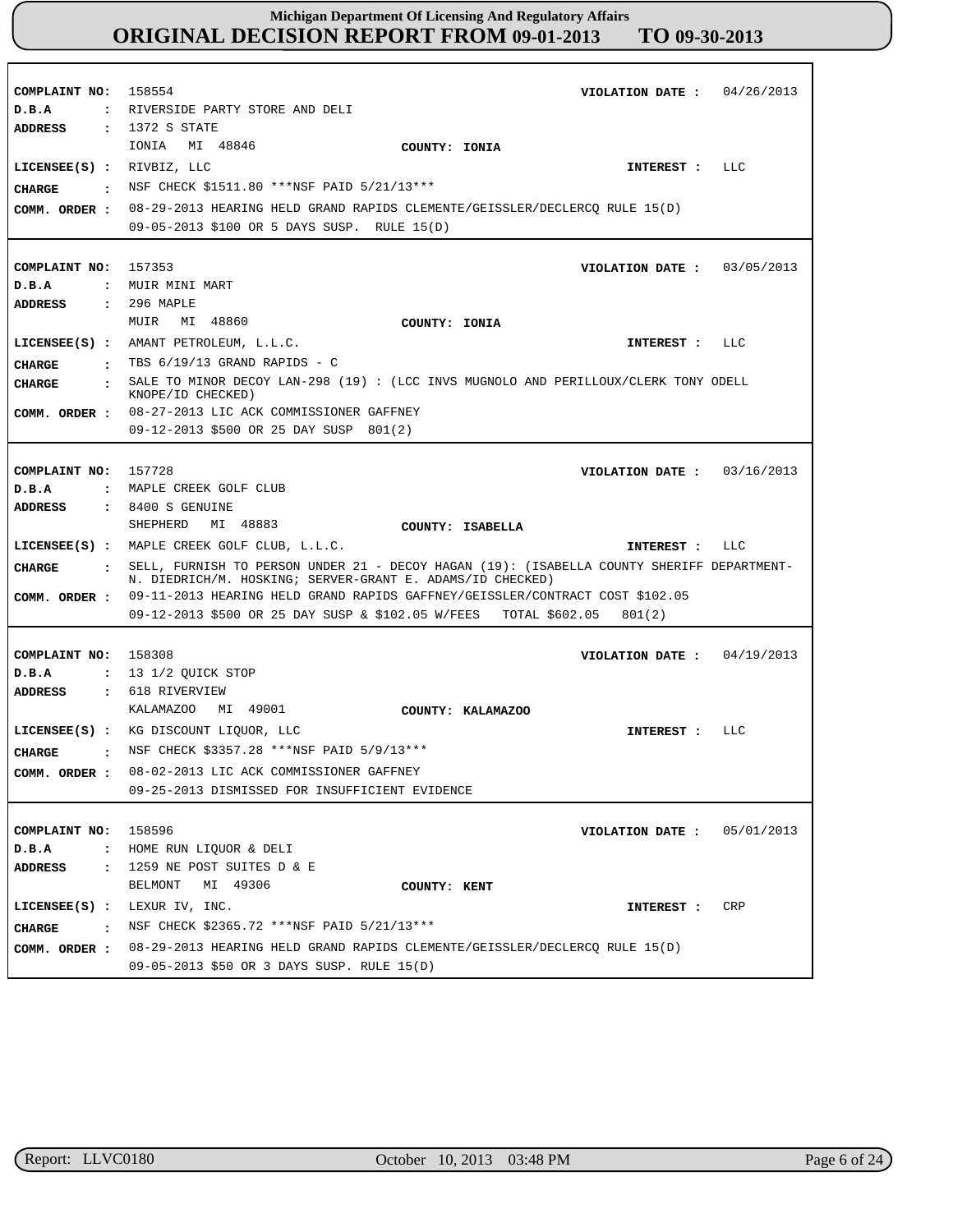**COMPLAINT NO: COMPLAINT NO:** 159494 **COMPLAINT NO: COMPLAINT NO:** 159773 158684 159493 **VIOLATION DATE : VIOLATION DATE :** 06/13/2013 **VIOLATION DATE : VIOLATION DATE :** 07/08/2013 05/11/2013 06/11/2013 **D.B.A : D.B.A : D.B.A : D.B.A :** THE BYRON STATION AT THE HOTEL BYRON ROUND-UP TAVERN ROUND-UP TAVERN ROUND-UP TAVERN **ADDRESS : ADDRESS : ADDRESS : ADDRESS :** 2619 SW EIGHTY FOURTH 28 S MAIN 28 S MAIN 28 S MAIN BYRON CENTER MI 49315 CEDAR SPRINGS MI 49319 CEDAR SPRINGS MI 49319 CEDAR SPRINGS MI 49319 08-12-2013 LIC ACK COMMISSIONER GAFFNEY 09-05-2013 \$300 OR 15 DAYS SUSP. 08-23-2013 LIC ACK COMMISSIONER GAFFNEY 09-12-2013 COMBINED W/ 3-159493 150.00 FOR EACH COMPLAINT TOTAL 300.00 OR 15 DAY SUSP FINE TO BE PAID WITHIN 45 DAYS FROM THE MAILING DATE OF THIS ORDER. FURTHER, COMMISSIONER ORDERS THAT ALL LICENSES AND PERMITS ISSUED BY THE MLCC TO THIS LICENSEE AT THE ABOVE NAMED LOCATION BE SUSPENDED IF THE ABOVE DISHONORED CHECKS AND SERVICE CHARGES PREVIOUSLY AND CURRENTLY DUE, ARE NOT PAID WITHIN 45 DAYS FROM THE MAILING DATE OF THIS ORDER. THIS SUSPENSION SHALL REMAIN IN EFFECT UNTIL THE LICENSEE IS IN COMPLIANCE WITH THIS ORDER OR THE LICENSES AND PERMITS ARE TERMINATED, PURUSANT TO RULE 436.1107. COMM ORDERS THE LICENSEE AT THIS LOCATION PAY FOR PURCHASES OF ALCOHOLIC LIQUOR FROMT HE MLCC WITH A CASHIER'S CHECK, CERTIFIED CHECK OR MONEY ORDER FOR A PERIOD OF 6 MONTHS FROM THE DATE OF THIS ORDER. 08-29-2013 HEARING HELD GRAND RAPIDS CLEMENTE/GEISSLER/DECLERCQ RULE 15(E) 09-05-2013 \$250 OR 13 DAYS SUSP. RULE 15(D) 08-23-2013 LIC ACK COMMISSIONER GAFFNEY **COMM. ORDER :** 09-16-2013 COMBINED W/ 3-159494 150.00 FOR EACH COMPLAINT TOTAL 300.00 OR 15 DAY SUSP FINE TO BE PAID WITHIN 45 DAYS FROM THE MAILING DATE OF THIS ORDER. FURTHER, COMMISSIONER ORDERS THAT ALL LICENSES AND PERMITS ISSUED BY THE MLCC TO THIS LICENSEE AT THE ABOVE NAMED LOCATION BE SUSPENDED IF THE ABOVE DISHONORED CHECKS AND SERVICE CHARGES PREVIOUSLY AND CURRENTLY DUE, ARE NOT PAID WITHIN 45 DAYS FROM THE MAILING DATE OF THIS ORDER. THIS SUSPENSION SHALL REMAIN IN EFFECT UNTIL THE LICENSEE IS IN COMPLIANCE WITH THIS ORDER OR THE LICENSES AND PERMITS ARE TERMINATED, PURUSANT TO RULE 436.1107. COMM ORDERS THE LICENSEE AT THIS LOCATION PAY FOR PURCHASES OF ALCOHOLIC LIQUOR FROMT HE MLCC WITH A CASHIER'S CHECK, CERTIFIED CHECK OR MONEY ORDER FOR A PERIOD OF 6 MONTHS FROM THE DATE OF THIS ORDER. **LICENSEE(S) :** KLINGE, INC. **LICENSEE(S) :** MUNCEY, INC. **LICENSEE(S) :** MUNCEY, INC. **LICENSEE(S) :** MUNCEY, INC. CRP CR<sub>P</sub> CRP CRP **CHARGE : CHARGE : CHARGE : CHARGE :** NSF CHECK \$443.95 \*\*NSF PAID 8/7/13\*\* NSF CHECK \$159.23 \*\*\*NSF OUTSTANDING\*\*\* PERMITTED A QUANTITY OF ALCOHOL, SOLD FOR CONSUMPTION ON THE LICENSED PREMISES, TO BE REMBOVED BY SANDRA SMITH : (CEDAR SPRINGS PD, OFC STAHL) NSF CHECK \$127.10 \*\*\*NSF OUTSTANDING\*\*\* **INTEREST : INTEREST : INTEREST : INTEREST : COMM. ORDER : COMM. ORDER : COMM. ORDER : COUNTY: KENT COUNTY: KENT COUNTY: KENT COUNTY: KENT**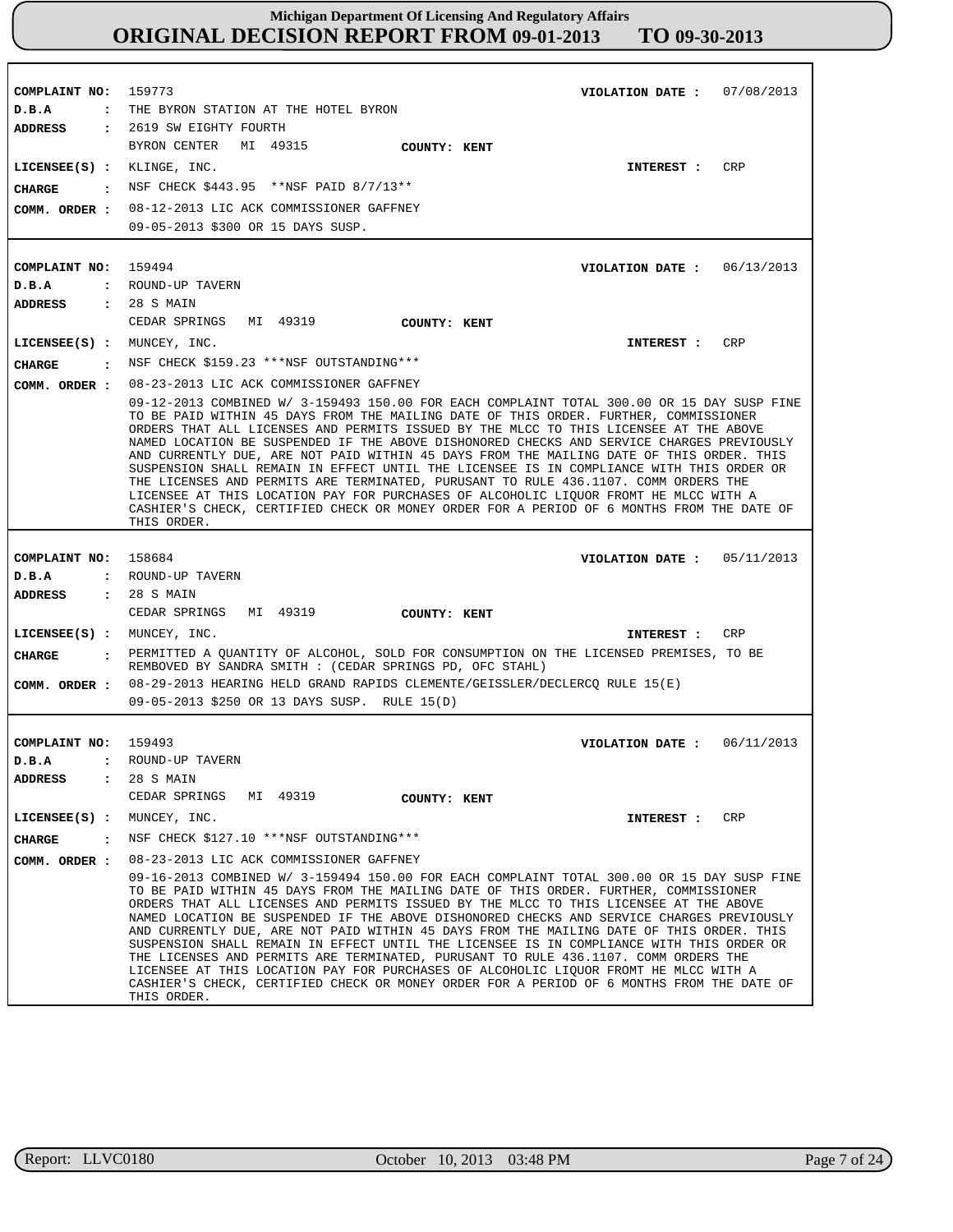| COMPLAINT NO: 160465          |                                                                                                                                                                                                                                                                                                                                                                                                                                                                                                                                                                                                                                                                                                                                                                                                                                                                                                    | VIOLATION DATE: $06/13/2013$  |     |
|-------------------------------|----------------------------------------------------------------------------------------------------------------------------------------------------------------------------------------------------------------------------------------------------------------------------------------------------------------------------------------------------------------------------------------------------------------------------------------------------------------------------------------------------------------------------------------------------------------------------------------------------------------------------------------------------------------------------------------------------------------------------------------------------------------------------------------------------------------------------------------------------------------------------------------------------|-------------------------------|-----|
| D.B.A                         | : 25 KITCHEN & BAR, LLC                                                                                                                                                                                                                                                                                                                                                                                                                                                                                                                                                                                                                                                                                                                                                                                                                                                                            |                               |     |
| <b>ADDRESS</b>                | $: 25$ SW OTTAWA                                                                                                                                                                                                                                                                                                                                                                                                                                                                                                                                                                                                                                                                                                                                                                                                                                                                                   |                               |     |
|                               | GRAND RAPIDS MI 49503<br><b>COUNTY: KENT</b>                                                                                                                                                                                                                                                                                                                                                                                                                                                                                                                                                                                                                                                                                                                                                                                                                                                       |                               |     |
|                               | LICENSEE $(s)$ : THE TICKET, $L.L.C.$                                                                                                                                                                                                                                                                                                                                                                                                                                                                                                                                                                                                                                                                                                                                                                                                                                                              | <b>INTEREST :</b>             | CRP |
| <b>CHARGE</b><br>$\mathbf{r}$ | SOLD OR TRANSFERRED LICENSE OR AN INTEREST IN LICENSE TO LANDLORD, ARENA STATION LLC,                                                                                                                                                                                                                                                                                                                                                                                                                                                                                                                                                                                                                                                                                                                                                                                                              |                               |     |
|                               | WHOSE NAME DOES NOT APPEAR ON LICENSE : (LCC SUPV HEALY AND INV REEDER)                                                                                                                                                                                                                                                                                                                                                                                                                                                                                                                                                                                                                                                                                                                                                                                                                            |                               |     |
| COMM. ORDER :                 | 09-09-2013 LIC ACK COMMISSIONER GAFFNEY                                                                                                                                                                                                                                                                                                                                                                                                                                                                                                                                                                                                                                                                                                                                                                                                                                                            |                               |     |
|                               | 09-10-2013 200.00 FOR CHARGE 1 AND 100.00 EACH FOR CHARGES 2,3,4 AND 5 TOTAL 600.00 WHICH<br>IS DUE WITHIN 45 DAYS FROM THE MAILING DATE OF THIS ORDER. IN ADDITION COMM ORDERS ALL<br>LICENSES AND PERMITS FOR THIS LICENSEE AT THE ABOVE NAMED LCOATION TO REMAIN IN ESCROW<br>UNTIL 1. ALL OUTSTANDING FINES AND FEES ARE PAID IN FULL AND 2. THE LICENSEE EITHER A.<br>ASSUMES FULL PROPRIETARY CONTROL OF THIS LICENSED BUSINESS OR B. TRANSFERS SAID LICENSES<br>TO A PEROSN APPROVED BY THE MLCC OR C. ALLOWS SAID LICENSES AND PERMITS TO TERMINATE<br>PURUSANT TO THE PROVISIONS OF ADMINISTRATIVE RULE R 436.1107. COMM FURTHER WARNS THE<br>LICENSEE THAT FAILURE TO MAKE PAYMENT WITHIN THE TIME ALLOTTED MAY RESULT IN AN ADDITIONAL<br>VIOLATION UNDER ADMINISTRATIVE RULE R 436.1029 WICH MAY SUBJECT THE LICENSEE TO ADDITONAL<br>PENALTIES, INCLUDING REVOCATION OF THE LICENSES. |                               |     |
|                               |                                                                                                                                                                                                                                                                                                                                                                                                                                                                                                                                                                                                                                                                                                                                                                                                                                                                                                    |                               |     |
| COMPLAINT NO: 160005<br>D.B.A | : J & K PARTY STORE                                                                                                                                                                                                                                                                                                                                                                                                                                                                                                                                                                                                                                                                                                                                                                                                                                                                                | VIOLATION DATE: $07/18/2013$  |     |
|                               | ADDRESS : 1237 NE PLAINFIELD                                                                                                                                                                                                                                                                                                                                                                                                                                                                                                                                                                                                                                                                                                                                                                                                                                                                       |                               |     |
|                               | GRAND RAPIDS MI 49505<br><b>COUNTY: KENT</b>                                                                                                                                                                                                                                                                                                                                                                                                                                                                                                                                                                                                                                                                                                                                                                                                                                                       |                               |     |
|                               | LICENSEE(S) : SUMAN CORPORATION                                                                                                                                                                                                                                                                                                                                                                                                                                                                                                                                                                                                                                                                                                                                                                                                                                                                    |                               | CRP |
|                               |                                                                                                                                                                                                                                                                                                                                                                                                                                                                                                                                                                                                                                                                                                                                                                                                                                                                                                    | INTEREST :                    |     |
| CHARGE                        | $:$ NSF CHECK \$2017.32                                                                                                                                                                                                                                                                                                                                                                                                                                                                                                                                                                                                                                                                                                                                                                                                                                                                            |                               |     |
|                               | COMM. ORDER : 08-29-2013 LIC ACK COMMISSIONER GAFFNEY                                                                                                                                                                                                                                                                                                                                                                                                                                                                                                                                                                                                                                                                                                                                                                                                                                              |                               |     |
|                               | 09-25-2013 \$100 OR 5 DAY SUSP                                                                                                                                                                                                                                                                                                                                                                                                                                                                                                                                                                                                                                                                                                                                                                                                                                                                     |                               |     |
|                               |                                                                                                                                                                                                                                                                                                                                                                                                                                                                                                                                                                                                                                                                                                                                                                                                                                                                                                    |                               |     |
|                               |                                                                                                                                                                                                                                                                                                                                                                                                                                                                                                                                                                                                                                                                                                                                                                                                                                                                                                    |                               |     |
| COMPLAINT NO: 159233          |                                                                                                                                                                                                                                                                                                                                                                                                                                                                                                                                                                                                                                                                                                                                                                                                                                                                                                    | VIOLATION DATE : $06/06/2013$ |     |
| D.B.A                         | : TIP TOP DELUXE BAR & GRILL                                                                                                                                                                                                                                                                                                                                                                                                                                                                                                                                                                                                                                                                                                                                                                                                                                                                       |                               |     |
| ADDRESS                       | : 760- 762 SW BUTTERWORTH                                                                                                                                                                                                                                                                                                                                                                                                                                                                                                                                                                                                                                                                                                                                                                                                                                                                          |                               |     |
|                               | GRAND RAPIDS MI 49504<br>COUNTY: KENT                                                                                                                                                                                                                                                                                                                                                                                                                                                                                                                                                                                                                                                                                                                                                                                                                                                              |                               |     |
|                               | LICENSEE(S) : $T & F$ ADVENTURES, INC.                                                                                                                                                                                                                                                                                                                                                                                                                                                                                                                                                                                                                                                                                                                                                                                                                                                             | INTEREST :                    | CRP |
| <b>CHARGE</b>                 | : FAILED, REFUSED OR NEGLECTED TO OBEY A WRITTEN ORDER OF THE COMMISSION, DATED FEB 16, 2011<br>ISSUED RELATIVE TO THE OPERATION OF THE LICENSED ESTABLISHMENT; SPECIFICALLY THAT THE<br>LICENSEEE FAILED TO COMPLY WITH THE REQUIREMENT THAT AT LEAST ONE PERSON ON EACH SHIFT BE<br>SERVER TRAINED : (GRAND RAPIDS PD DET WATSON AND OFC OXENDER)<br>09-11-2013 HEARING HELD GRAND RAPIDS GAFFNEY/GEISSLER/CONTRACT                                                                                                                                                                                                                                                                                                                                                                                                                                                                              |                               |     |
| COMM. ORDER :                 | 09-12-2013 \$50 OR 3 DAY SUSP                                                                                                                                                                                                                                                                                                                                                                                                                                                                                                                                                                                                                                                                                                                                                                                                                                                                      |                               |     |
|                               |                                                                                                                                                                                                                                                                                                                                                                                                                                                                                                                                                                                                                                                                                                                                                                                                                                                                                                    |                               |     |
| COMPLAINT NO:                 | 159806                                                                                                                                                                                                                                                                                                                                                                                                                                                                                                                                                                                                                                                                                                                                                                                                                                                                                             | VIOLATION DATE: $07/04/2013$  |     |
| D.B.A                         | : APARTMENT LOUNGE                                                                                                                                                                                                                                                                                                                                                                                                                                                                                                                                                                                                                                                                                                                                                                                                                                                                                 |                               |     |
| <b>ADDRESS</b>                | : 33 NE SHELDON                                                                                                                                                                                                                                                                                                                                                                                                                                                                                                                                                                                                                                                                                                                                                                                                                                                                                    |                               |     |
|                               | GRAND RAPIDS MI 49503<br>COUNTY: KENT                                                                                                                                                                                                                                                                                                                                                                                                                                                                                                                                                                                                                                                                                                                                                                                                                                                              |                               |     |
|                               | LICENSEE(S) : THE APARTMENT LOUNGE II, LLC                                                                                                                                                                                                                                                                                                                                                                                                                                                                                                                                                                                                                                                                                                                                                                                                                                                         | INTEREST : LLC                |     |
| <b>CHARGE</b>                 | : FAILED, REFUSED OR NEGLECTED TO OBEY A WRITTEN ORDER OF THE COMMISSION DATED 12-19-2012                                                                                                                                                                                                                                                                                                                                                                                                                                                                                                                                                                                                                                                                                                                                                                                                          |                               |     |
|                               | BY FAILING TO PROVIDE PROOF OF SUCCESSFUL COMPLETION OF AN ALCOHOL SERVER TRAINING PROGRAM<br>APPROVED BY THE COMMISSION WITHIN 180 DAYS OF THE ISSUANCE OF THE LICENSE: 01-03-2013 :<br>(MLCC SERVER TRAINING COORDINATOR)                                                                                                                                                                                                                                                                                                                                                                                                                                                                                                                                                                                                                                                                        |                               |     |
|                               |                                                                                                                                                                                                                                                                                                                                                                                                                                                                                                                                                                                                                                                                                                                                                                                                                                                                                                    |                               |     |
|                               | COMM. ORDER : 08-16-2013 LIC ACK COMMISSIONER CLEMENTE<br>09-27-2013 \$50 OR 3 DAYS SUSP.                                                                                                                                                                                                                                                                                                                                                                                                                                                                                                                                                                                                                                                                                                                                                                                                          |                               |     |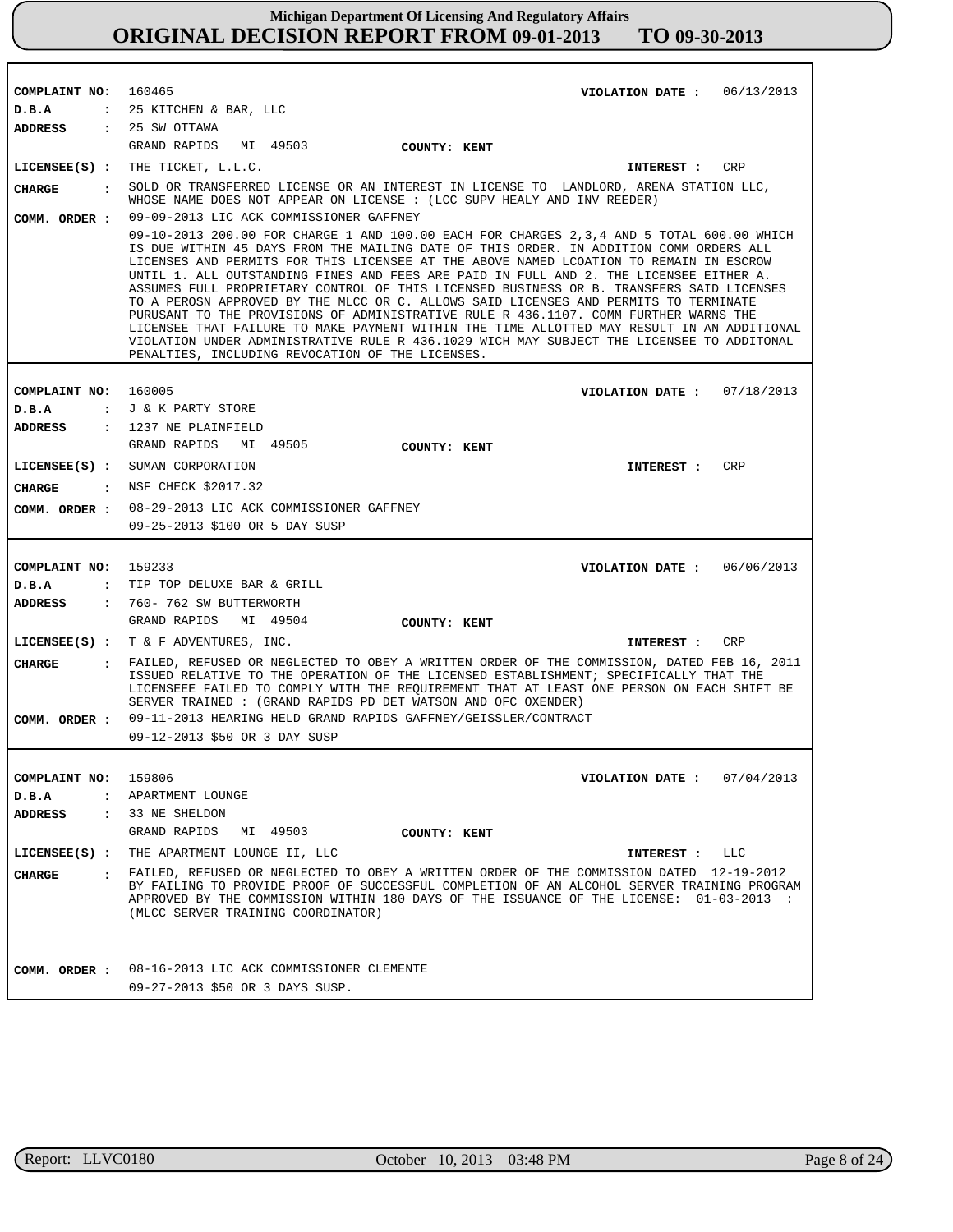| COMPLAINT NO:<br>D.B.A<br>$\mathbf{z}$<br>ADDRESS                                | 160003<br>VIOLATION DATE: $07/16/2013$<br>GRAND VALLEY PARTY STORE<br>: 3129 SW TWENTY EIGHTH                                                                                                                                                                                    |
|----------------------------------------------------------------------------------|----------------------------------------------------------------------------------------------------------------------------------------------------------------------------------------------------------------------------------------------------------------------------------|
| CHARGE<br>$\sim$ $\sim$ $\sim$ $\sim$ $\sim$<br>COMM. ORDER :                    | GRANDVILLE<br>MI 49418<br>COUNTY: KENT<br>CRP<br>$LICENSEE(S)$ : P. S. PARTY STORE, INC.<br>INTEREST :<br>NSF CHECK \$2872.61 **NSF PAID 8/20/13**<br>08-29-2013 LIC ACK COMMISSIONER GAFFNEY<br>09-25-2013 \$50 OR 3 DAYS SUSP.                                                 |
| COMPLAINT NO: 157855<br>D.B.A<br>ADDRESS                                         | VIOLATION DATE: $03/30/2013$<br>: ROGUE RIVER TAVERN<br>$: 4$ MAIN<br>ROCKFORD MI 49341<br>COUNTY: KENT                                                                                                                                                                          |
| <b>CHARGE</b>                                                                    | LICENSEE(S) : $R > B$ GELD, INC.<br>CRP<br>INTEREST :<br>: SALE TO MINOR DECOYS GR-300 (20) AND GR-306 (20): (LCC INVS REEDER AND MULDER/CLERK<br>KAITLIN MARIE BIRD/ID CHECKED)<br>COMM. ORDER : 08-29-2013 HEARING HELD GRAND RAPIDS CLEMENTE/GEISSLER/DECLERCQ NEG SETTLEMENT |
|                                                                                  | 09-05-2013 1)\$500 SEC 801(2), 2) DISMISSED WITH PREJUDICE. NEGOTIATED SETTLEMENT                                                                                                                                                                                                |
| COMPLAINT NO: 158329<br>D.B.A<br><b>ADDRESS</b>                                  | VIOLATION DATE: $04/29/2013$<br>: COCKTAILZ<br>: 1001 SW CHICAGO                                                                                                                                                                                                                 |
| <b>CHARGE</b>                                                                    | WYOMING MI 49509<br>COUNTY: KENT<br>CRP<br>LICENSEE(S) : $D \& G$ ENTERTAINMENT, INC.<br>INTEREST :<br>: NSF CHECK \$238.92 ***NSF PAID 5/13/13***                                                                                                                               |
| COMM. ORDER :                                                                    | 08-20-2013 LIC ACK COMMISSIONERCLEMENTE<br>09-18-2013 \$50 OR 3 DAYS SUSP.                                                                                                                                                                                                       |
| COMPLAINT NO:<br>D.B.A<br>ADDRESS                                                | 160175<br>VIOLATION DATE: $07/23/2013$<br>: WHITE HOUSE<br>: 3607 US 41                                                                                                                                                                                                          |
| <b>CHARGE</b>                                                                    | MOHAWK MI 49950<br>COUNTY: KEWEENAW<br>LICENSEE(S) : BERRYMAN, JAMES D<br>IND<br>INTEREST :<br>GPI<br>BERRYMAN, SHARON M<br>INTEREST :<br>: NSF CHECK \$369.75 ** NSF PAID 9/5/13**                                                                                              |
| COMM. ORDER :                                                                    | 09-06-2013 LIC ACK COMMISSIONER GAFFNEY<br>09-25-2013 \$100 OR 5 DAY SUSP                                                                                                                                                                                                        |
| COMPLAINT NO:<br>D.B.A<br>$\mathbf{z}$<br>ADDRESS                                | 159482<br>VIOLATION DATE: $06/12/2013$<br>KOMMUNITY KRACKER BARREL<br>: 200 N MAIN                                                                                                                                                                                               |
| $LICENSEE(S)$ :<br>CHARGE<br>$\sim$ $\sim$ $\sim$ $\sim$ $\sim$<br>COMM. ORDER : | ALMONT<br>MI 48003<br>COUNTY: LAPEER<br>WSE, INC.<br>CRP<br>INTEREST :<br>NSF CHECK \$1964.16 ** NSF PAID 8/14/13**<br>08-14-2013 LIC ACK COMMISSIONER GAFFNEY<br>09-12-2013 \$300 OR 15 DAY SUSP                                                                                |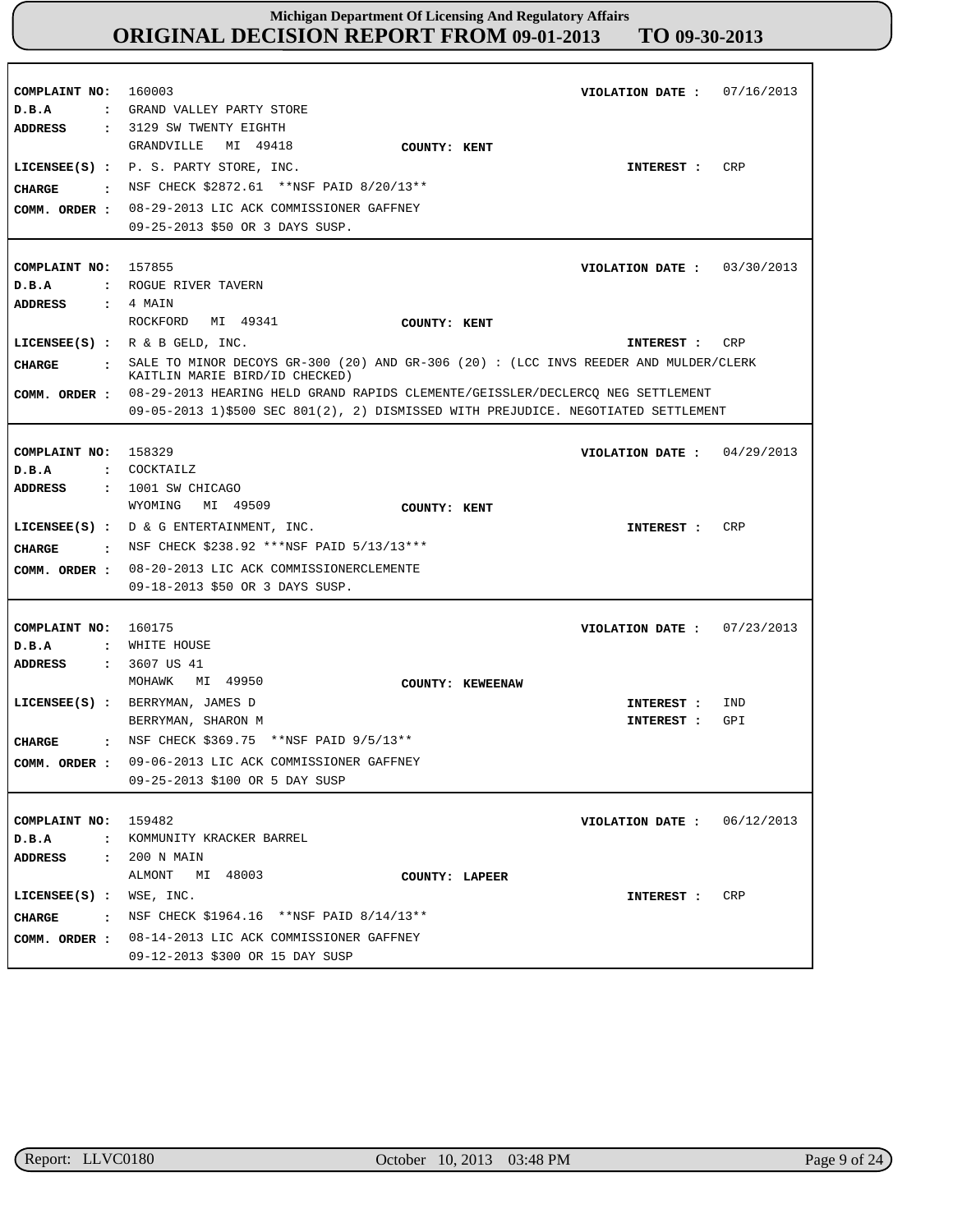| COMPLAINT NO:                                   | 156013<br>VIOLATION DATE: $10/22/2012$                                                                                                                                                                                                                                                                                                                                                                                                                                                                                                                                                                                                                                                                                                                                                                                                                                                                                                                                                                                                                                                                                                                                                                                       |
|-------------------------------------------------|------------------------------------------------------------------------------------------------------------------------------------------------------------------------------------------------------------------------------------------------------------------------------------------------------------------------------------------------------------------------------------------------------------------------------------------------------------------------------------------------------------------------------------------------------------------------------------------------------------------------------------------------------------------------------------------------------------------------------------------------------------------------------------------------------------------------------------------------------------------------------------------------------------------------------------------------------------------------------------------------------------------------------------------------------------------------------------------------------------------------------------------------------------------------------------------------------------------------------|
| D.B.A<br>$\ddot{\cdot}$                         |                                                                                                                                                                                                                                                                                                                                                                                                                                                                                                                                                                                                                                                                                                                                                                                                                                                                                                                                                                                                                                                                                                                                                                                                                              |
| ADDRESS : 9825 ENGLES                           |                                                                                                                                                                                                                                                                                                                                                                                                                                                                                                                                                                                                                                                                                                                                                                                                                                                                                                                                                                                                                                                                                                                                                                                                                              |
|                                                 | NORTHPORT MI 49670<br><b>COUNTY: LEELANAU</b>                                                                                                                                                                                                                                                                                                                                                                                                                                                                                                                                                                                                                                                                                                                                                                                                                                                                                                                                                                                                                                                                                                                                                                                |
|                                                 | LICENSEE(S) : GOURMET ORGANIC PRODUCTS, LLC<br>INTEREST : LLC                                                                                                                                                                                                                                                                                                                                                                                                                                                                                                                                                                                                                                                                                                                                                                                                                                                                                                                                                                                                                                                                                                                                                                |
| <b>CHARGE</b><br>$\sim$ $\sim$<br>COMM. ORDER : | 1) ON OR ABOUT 10/22/12, MADE A FALSE OR FRAUDULENT STATEMENT TO THE MLCC, SPECIFICALLY,<br>SUBMITTED A DOCUMENT WHICH HELD A STATEMENT THAT WAS MADE FOR THE PURPOSE OF INDUCING THE<br>COMISSION TO ACT, OR REFRAIN FROM TAKING ACTION, OR TO ENABLE OR ASSIST LICENSEE IN<br>EVADING THE PROVISIONS OF THE LIQUOR CONTROL CODE;<br>2) ON OR ABOUT 11/5/12, MADE A FALSE OR FRAUDULENT STATEMENT TO THE MLCC, SPECIFICALLY,<br>SUBMITTED A LETTER DATED 10/29/12 & 5 MONTHLY BANK STATEMENTS WHICH HELD A STATEMENT THAT<br>WAS MADE FOR THE PURPOSE OF INDUCING THE COMISSION TO ACT, OR REFRAIN FROM TAKING ACTION,<br>OR TO ENABLE OR ASSIST LICENSEE IN EVADING THE PROVISIONS OF THE LIQUOR CONTROL CODE;<br>3) ON OR ABOUT 11/9/12, MADE A FALSE OR FRAUDULENT STATEMENT TO THE MLCC, SPECIFICALLY,<br>SUBMITTED AN EMAIL WITH 4 RECEIPTS ATTACHED IN PDF FILES S WHICH HELD A STATEMENT THAT WAS<br>MADE FOR THE PURPOSE OF INDUCING THE COMISSION TO ACT, OR REFRAIN FROM TAKING ACTION, OR<br>TO ENABLE OR ASSIST LICENSEE IN EVADING THE PROVISIONS OF THE LIQUOR CONTROL CODE; (MLCC<br>ENFORCEMENT-DIST SUPV HEALY & INV MULDER)<br>07-17-2013 STIP FOR PROPOSED NEG SETTLEMENT-COMM CLEMENTE-AG GEISSLER. LSS |
|                                                 | 09-12-2013 1-3)\$300 EACH FOR A TOTAL OF \$900 OR 45 DAYS SUSP. NEGOTIATED SETTLEMENT                                                                                                                                                                                                                                                                                                                                                                                                                                                                                                                                                                                                                                                                                                                                                                                                                                                                                                                                                                                                                                                                                                                                        |
|                                                 |                                                                                                                                                                                                                                                                                                                                                                                                                                                                                                                                                                                                                                                                                                                                                                                                                                                                                                                                                                                                                                                                                                                                                                                                                              |
| COMPLAINT NO: 158221<br>D.B.A                   | VIOLATION DATE: $03/04/2013$<br>: STONY POINT PUB                                                                                                                                                                                                                                                                                                                                                                                                                                                                                                                                                                                                                                                                                                                                                                                                                                                                                                                                                                                                                                                                                                                                                                            |
| ADDRESS                                         | : 105-111 ST JOSEPH                                                                                                                                                                                                                                                                                                                                                                                                                                                                                                                                                                                                                                                                                                                                                                                                                                                                                                                                                                                                                                                                                                                                                                                                          |
|                                                 | SUTTONS BAY MI 49682<br>COUNTY: LEELANAU                                                                                                                                                                                                                                                                                                                                                                                                                                                                                                                                                                                                                                                                                                                                                                                                                                                                                                                                                                                                                                                                                                                                                                                     |
|                                                 | LICENSEE(S) : STONY POINT PUB ENTERPRISES LLC<br>INTEREST : LLC                                                                                                                                                                                                                                                                                                                                                                                                                                                                                                                                                                                                                                                                                                                                                                                                                                                                                                                                                                                                                                                                                                                                                              |
| CHARGE :                                        | NSF CHECK \$152.10 ***NSF PD 6/24/13***                                                                                                                                                                                                                                                                                                                                                                                                                                                                                                                                                                                                                                                                                                                                                                                                                                                                                                                                                                                                                                                                                                                                                                                      |
| COMM. ORDER :                                   | 09-11-2013 HEARING HELD GAYLORD CLEMENTE/ASEVEDO/CONTRACT RULE 15(E)                                                                                                                                                                                                                                                                                                                                                                                                                                                                                                                                                                                                                                                                                                                                                                                                                                                                                                                                                                                                                                                                                                                                                         |
|                                                 | 09-18-2013 \$100 OR 5 DAYS SUSP. RULE 15(D)                                                                                                                                                                                                                                                                                                                                                                                                                                                                                                                                                                                                                                                                                                                                                                                                                                                                                                                                                                                                                                                                                                                                                                                  |
|                                                 |                                                                                                                                                                                                                                                                                                                                                                                                                                                                                                                                                                                                                                                                                                                                                                                                                                                                                                                                                                                                                                                                                                                                                                                                                              |
| COMPLAINT NO: 160213                            | VIOLATION DATE: $08/09/2013$                                                                                                                                                                                                                                                                                                                                                                                                                                                                                                                                                                                                                                                                                                                                                                                                                                                                                                                                                                                                                                                                                                                                                                                                 |
| D.B.A                                           | : THE BRICK WALL PUB & GRILL, INC                                                                                                                                                                                                                                                                                                                                                                                                                                                                                                                                                                                                                                                                                                                                                                                                                                                                                                                                                                                                                                                                                                                                                                                            |
| ADDRESS : 114 W MAUMEE                          |                                                                                                                                                                                                                                                                                                                                                                                                                                                                                                                                                                                                                                                                                                                                                                                                                                                                                                                                                                                                                                                                                                                                                                                                                              |
|                                                 | MI 49221<br>ADRIAN<br>COUNTY: LENAWEE                                                                                                                                                                                                                                                                                                                                                                                                                                                                                                                                                                                                                                                                                                                                                                                                                                                                                                                                                                                                                                                                                                                                                                                        |
|                                                 | LICENSEE(S) : THE BRICK WALL PUB & GRILL, INC<br>CRP<br>INTEREST :                                                                                                                                                                                                                                                                                                                                                                                                                                                                                                                                                                                                                                                                                                                                                                                                                                                                                                                                                                                                                                                                                                                                                           |
| CIIARGE                                         | : SALE TO MINOR DECOY UCB 13-1 (19) : (LENAWEE COUNTY SD DEPS GRECA AND HAAS/CLERK CANDACE<br>JAY EHINGER/ID NOT CHECKED)                                                                                                                                                                                                                                                                                                                                                                                                                                                                                                                                                                                                                                                                                                                                                                                                                                                                                                                                                                                                                                                                                                    |
|                                                 | COMM. ORDER : 09-06-2013 LIC ACK COMMISSIONER GAFFNEY                                                                                                                                                                                                                                                                                                                                                                                                                                                                                                                                                                                                                                                                                                                                                                                                                                                                                                                                                                                                                                                                                                                                                                        |
|                                                 | 09-25-2013 \$500 OR 25 DAY SUSP 801(2)                                                                                                                                                                                                                                                                                                                                                                                                                                                                                                                                                                                                                                                                                                                                                                                                                                                                                                                                                                                                                                                                                                                                                                                       |
|                                                 |                                                                                                                                                                                                                                                                                                                                                                                                                                                                                                                                                                                                                                                                                                                                                                                                                                                                                                                                                                                                                                                                                                                                                                                                                              |
| COMPLAINT NO:                                   | VIOLATION DATE: $08/09/2013$<br>160260                                                                                                                                                                                                                                                                                                                                                                                                                                                                                                                                                                                                                                                                                                                                                                                                                                                                                                                                                                                                                                                                                                                                                                                       |
| D.B.A<br>$\mathbf{r}$                           | CLUB 109                                                                                                                                                                                                                                                                                                                                                                                                                                                                                                                                                                                                                                                                                                                                                                                                                                                                                                                                                                                                                                                                                                                                                                                                                     |
| ADDRESS                                         | : 107-109 S MAIN<br>ADRIAN MI 49221<br>COUNTY: LENAWEE                                                                                                                                                                                                                                                                                                                                                                                                                                                                                                                                                                                                                                                                                                                                                                                                                                                                                                                                                                                                                                                                                                                                                                       |
|                                                 | LICENSE (S) : <b>CLUB</b> 109, INC.<br>INTEREST : CRP                                                                                                                                                                                                                                                                                                                                                                                                                                                                                                                                                                                                                                                                                                                                                                                                                                                                                                                                                                                                                                                                                                                                                                        |
|                                                 | SALE TO MINOR DECOY UCB 13-1 (19) : (LENAWEE COUNTY SD, DEPS GRECA AND HAAS/CLERK AMANDA                                                                                                                                                                                                                                                                                                                                                                                                                                                                                                                                                                                                                                                                                                                                                                                                                                                                                                                                                                                                                                                                                                                                     |
| CHARGE                                          | SUE BUNTING/ID NOT CHECKED)                                                                                                                                                                                                                                                                                                                                                                                                                                                                                                                                                                                                                                                                                                                                                                                                                                                                                                                                                                                                                                                                                                                                                                                                  |
| COMM. ORDER :                                   | 09-06-2013 LIC ACK COMMISSIONER GAFFNEY<br>09-25-2013 \$400 WAIVE \$100 \$300 OR 15 DAY SUSP<br>801(2)                                                                                                                                                                                                                                                                                                                                                                                                                                                                                                                                                                                                                                                                                                                                                                                                                                                                                                                                                                                                                                                                                                                       |
|                                                 |                                                                                                                                                                                                                                                                                                                                                                                                                                                                                                                                                                                                                                                                                                                                                                                                                                                                                                                                                                                                                                                                                                                                                                                                                              |
| COMPLAINT NO:                                   | 159537<br>VIOLATION DATE: $06/12/2013$                                                                                                                                                                                                                                                                                                                                                                                                                                                                                                                                                                                                                                                                                                                                                                                                                                                                                                                                                                                                                                                                                                                                                                                       |
| D.B.A<br>$\ddot{\phantom{a}}$                   | BEAR DEN                                                                                                                                                                                                                                                                                                                                                                                                                                                                                                                                                                                                                                                                                                                                                                                                                                                                                                                                                                                                                                                                                                                                                                                                                     |
| <b>ADDRESS</b><br>$\ddot{\phantom{a}}$          | 20906 M 28                                                                                                                                                                                                                                                                                                                                                                                                                                                                                                                                                                                                                                                                                                                                                                                                                                                                                                                                                                                                                                                                                                                                                                                                                   |
|                                                 | MC MILLAN<br>MI 49853<br>COUNTY: LUCE                                                                                                                                                                                                                                                                                                                                                                                                                                                                                                                                                                                                                                                                                                                                                                                                                                                                                                                                                                                                                                                                                                                                                                                        |
| $LICENSEE(S)$ :                                 | CRP<br>LINCON, INC.<br>INTEREST :                                                                                                                                                                                                                                                                                                                                                                                                                                                                                                                                                                                                                                                                                                                                                                                                                                                                                                                                                                                                                                                                                                                                                                                            |
| <b>CHARGE</b>                                   | SALE TO MINOR DECOY ESC-301 (19): (LCC INV COMBER/CLERK DAWN MARIE LINDSEY/ID CHECKED)                                                                                                                                                                                                                                                                                                                                                                                                                                                                                                                                                                                                                                                                                                                                                                                                                                                                                                                                                                                                                                                                                                                                       |
| COMM. ORDER :                                   | 09-10-2013 HEARING HELD ST. IGNACE CLEMENTE/ASEVEDO/CONTRACT HEARING                                                                                                                                                                                                                                                                                                                                                                                                                                                                                                                                                                                                                                                                                                                                                                                                                                                                                                                                                                                                                                                                                                                                                         |
|                                                 | 09-17-2013 \$500 OR 25 DAY SUSP 801(2)                                                                                                                                                                                                                                                                                                                                                                                                                                                                                                                                                                                                                                                                                                                                                                                                                                                                                                                                                                                                                                                                                                                                                                                       |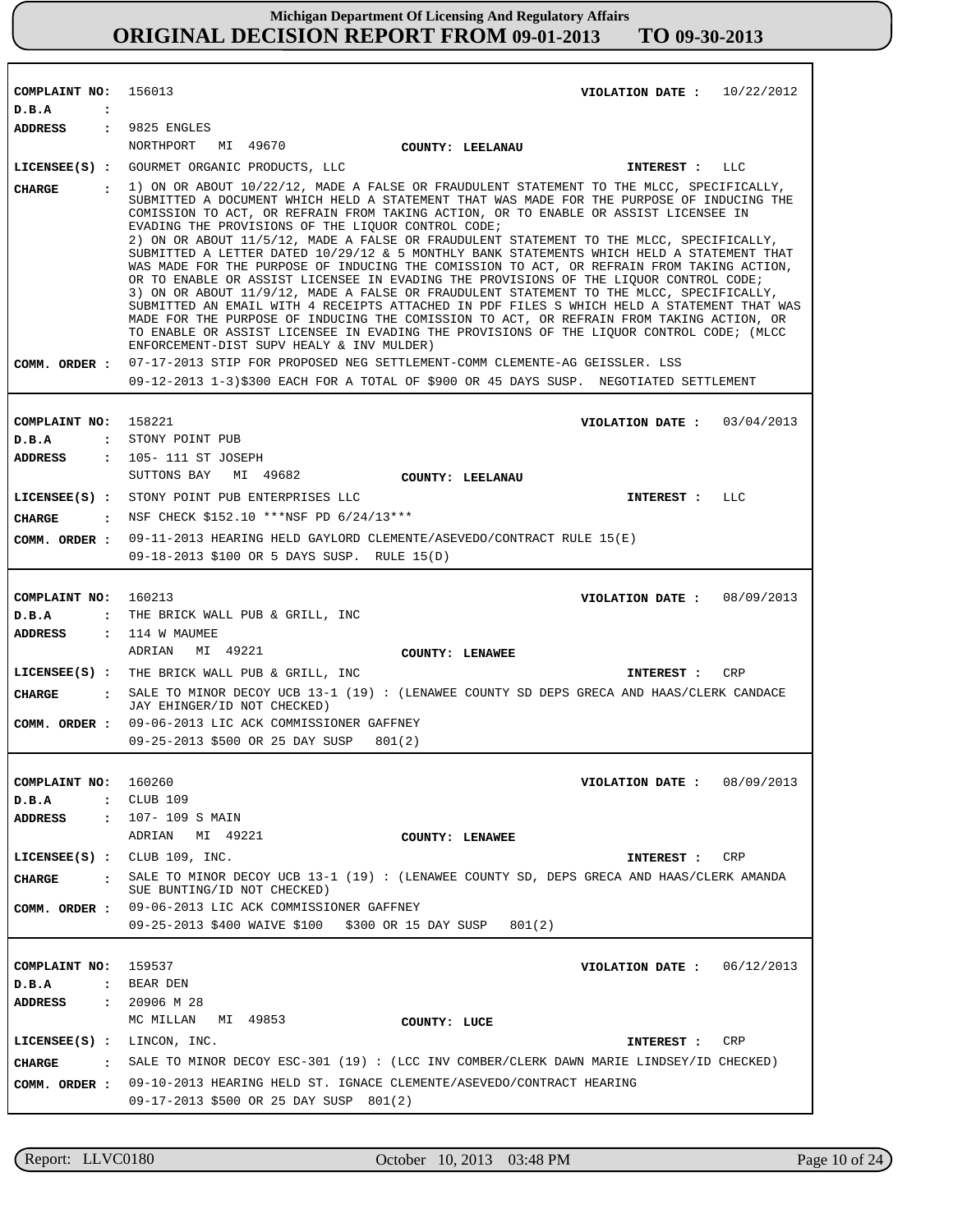| COMPLAINT NO:                 | 153086<br>VIOLATION DATE: 06/05/2012                                                                    |
|-------------------------------|---------------------------------------------------------------------------------------------------------|
| D.B.A<br>$\mathbf{r}$         | SEABISCUIT & GROG CAFE                                                                                  |
| ADDRESS                       | : 7337 MAIN                                                                                             |
|                               | MACKINAC ISLAND<br>MI 49757<br>COUNTY: MACKINAC                                                         |
|                               | LICENSEE(S) : SEABISCUIT & GROG CAFE LTD.<br>CRP<br>INTEREST :                                          |
| CHARGE                        | : 1) SOLD OR FURNISHED ALCOHOL TO INTOX PERSON, PATRICK KEATING; 2) ALLOWED INTOX PERSON TO             |
|                               | CONSUME ALCOHOL; 3) ALLOWED INTOX PERSON TO FREQUENT/LOITER: (MACKINAW ISLAND POLICE                    |
|                               | DEPARTMENT-DEUR/REDMAN; CLERK-COURTNEY BEHR)                                                            |
|                               | COMM. ORDER: 09-10-2013 HEARING HELD ST. IGNACE CLEMENTE/ASEVEDO/CONTRACT NEG SETTLEMENT COSTS \$378.90 |
|                               | 09-18-2013 1&2)DISMISSED 3)\$100 TOTAL \$100 OR 5 DAY SUSP<br>NEG SET                                   |
|                               |                                                                                                         |
| COMPLAINT NO:                 | 158812<br>VIOLATION DATE: 05/07/2013                                                                    |
| D.B.A                         | : TIMMY LEE'S PUB                                                                                       |
| ADDRESS                       | : W748 US 2                                                                                             |
|                               | SAINT IGNACE MI 49781<br>COUNTY: MACKINAC                                                               |
|                               | LICENSEE(S) : TIMMY LEE'S PUB, INC.<br>CRP<br><b>INTEREST :</b>                                         |
| <b>CHARGE</b>                 | . NSF CHECK \$110.15 ***NSF PAID 6/26/13***                                                             |
| COMM. ORDER :                 | 09-10-2013 HEARING HELD ST. IGNACE CLEMENTE/ASEVEDO/CONTRACT RULE 15(D)                                 |
|                               | 09-18-2013 \$150 OR 7 DAY SUSP<br>15D                                                                   |
|                               |                                                                                                         |
|                               |                                                                                                         |
| COMPLAINT NO: 158341          | 05/02/2013<br>VIOLATION DATE :                                                                          |
| D.B.A                         | : WARFIELD GRILLE                                                                                       |
| ADDRESS                       | : 34275 UTICA                                                                                           |
|                               | FRASER MI 48026<br>COUNTY: MACOMB                                                                       |
| LICENSEE(S) : $A. & K.$ , LLC | INTEREST : LLC                                                                                          |
| CIIARGE                       | $\,$ , 1-2) SALE TO MINOR DECOY CI D-10/106 (20) : (FRASER DPS, OFCS WESTPHAL & GORNEY/CLERK            |
|                               | SUSAN KRAMER/ID CHECKED)                                                                                |
|                               | COMM. ORDER : 08-16-2013 LIC ACK COMMISSIONER GAFFNEY                                                   |
|                               | 09-12-2013 \$600 OR 30 DAYS SUSP - SEC 801(2)                                                           |
|                               |                                                                                                         |
| COMPLAINT NO: 159888          | VIOLATION DATE: $07/20/2013$                                                                            |
| D.B.A                         | : A & B OF NEW BALTIMORE                                                                                |
| <b>ADDRESS</b>                | : 36450- 36452 GREEN                                                                                    |
|                               | NEW BALTIMORE<br>MI 48047<br><b>COUNTY: MACOMB</b>                                                      |
|                               | LICENSEE(S) : NEW BALTIMORE INVESTMENTS, INC.<br><b>CRP</b><br>INTEREST:                                |
| <b>CHARGE</b>                 | $\,$ . SALE TO MINOR DECOY X-204 (20) : (LCC INV BLAU/CLERK KARAM KHEMMORO/ID CHECKED)                  |
| COMM. ORDER :                 | 08-20-2013 LIC ACK COMMISSIONER GAFFNEY                                                                 |
|                               | 09-12-2013 \$500 OR 25 DAYS SUSP - SEC 801(2)                                                           |
|                               |                                                                                                         |
|                               | 159886                                                                                                  |
| COMPLAINT NO:<br>D.B.A        | VIOLATION DATE: $07/20/2013$<br>: WALGREEN'S #5227                                                      |
|                               |                                                                                                         |
| ADDRESS                       | : 51200 WASHINGTON                                                                                      |
|                               | NEW BALTIMORE MI 48047<br>COUNTY: MACOMB                                                                |
|                               | LICENSEE(S) : WALGREEN CO. (AN ILLINOIS PUBLIC CORPORATION)<br>CRP<br>INTEREST :                        |
| CHARGE                        | : SALE TO MINOR DECOY X-204 (20): (LCC INV BLAU/CLERK MARTIN LEE BLANCHARD/ID CHECKED)                  |
|                               | COMM. ORDER : 08-15-2013 LIC ACK COMMISSIONERCLEMENTE                                                   |
|                               | 09-02-2013 \$800 OR 40 DAY SUSP SEC.801(2)                                                              |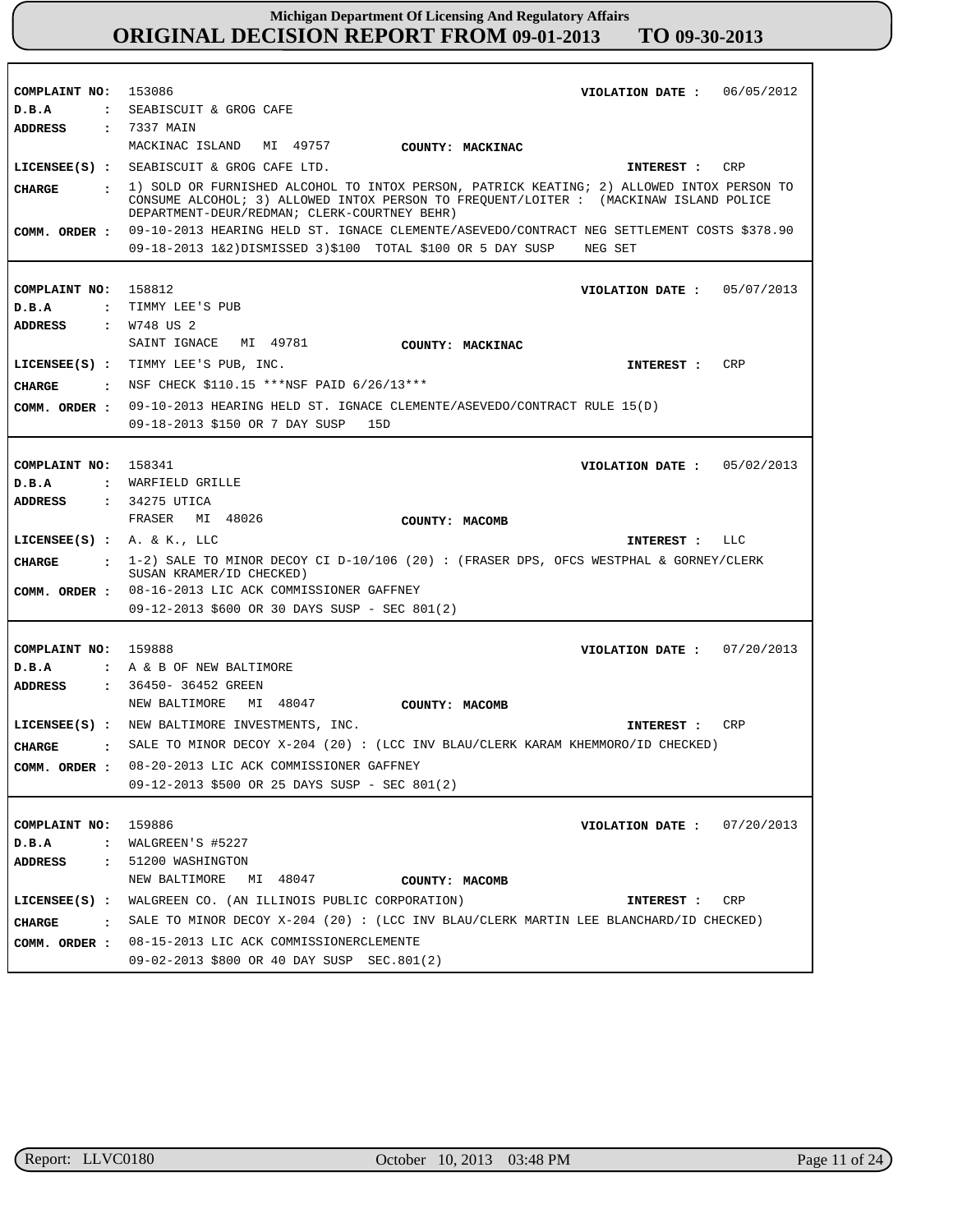| COMPLAINT NO:<br>D.B.A<br>ADDRESS                                | 159904<br>VIOLATION DATE: $07/20/2013$<br>: NORTH VILLAGE MARKET<br>: 59069 GRATIOT                                                                                                                                                                                          |
|------------------------------------------------------------------|------------------------------------------------------------------------------------------------------------------------------------------------------------------------------------------------------------------------------------------------------------------------------|
| CHARGE<br>COMM. ORDER :                                          | NEW HAVEN MI 48048<br>COUNTY: MACOMB<br>LICENSEE(S) : JAYBEJAY, LTD.<br>CRP<br>INTEREST :<br>. SALE TO MINOR DECOY X-304 (19) : (LCC INV BRANER/CLERK PAUL GEORGE BUSCH/ID NOT CHECKED)<br>08-27-2013 LIC ACK COMMISSIONER GAFFNEY<br>09-12-2013 \$500 OR 25 DAY SUSP 801(2) |
| COMPLAINT NO:<br>D.B.A<br><b>ADDRESS</b>                         | 159905<br>VIOLATION DATE: $07/20/2013$<br>: CROSSROADS PARTY STORE<br>: 59010 MAIN<br>NEW HAVEN MI 48048<br>COUNTY: MACOMB                                                                                                                                                   |
| $LICENSEE(S)$ : CHALABI LLC<br><b>CHARGE</b>                     | INTEREST : LLC<br>: SALE TO MINOR DECOY X-304 (19) : (LCC INV BRANER/CLERK SAMER HARA/ID NOT CHECKED)<br>COMM. ORDER : 08-23-2013 LIC ACK COMMISSIONERCLEMENTE<br>09-18-2013 \$500 OR 25 DAYS SUSP - SEC 801(2)                                                              |
| COMPLAINT NO:<br>D.B.A<br><b>ADDRESS</b>                         | 158440<br>VIOLATION DATE: $04/24/2013$<br>: BAILEY'S MARKET<br>$: 464$ N BAILEY                                                                                                                                                                                              |
| CHARGE<br>COMM. ORDER :                                          | MI 48065<br>ROMEO<br>COUNTY: MACOMB<br>LICENSEE(S) : RED ROCK USA INC<br>CRP<br>INTEREST :<br>: NSF CHECK \$821.58 ***NSF PAID 5/21***<br>08-13-2013 LIC ACK COMMISSIONER GAFFNEY<br>09-12-2013 \$50 OR 3 DAYS SUSP.                                                         |
| COMPLAINT NO:<br>D.B.A<br>$\ddot{\cdot}$<br>ADDRESS              | 159920<br>VIOLATION DATE: $07/02/2013$<br>: 30100 GRATIOT                                                                                                                                                                                                                    |
|                                                                  | MI 48066<br>ROSEVILLE<br>COUNTY: MACOMB                                                                                                                                                                                                                                      |
| LICENSEE $(S)$ : $G.W.T. INC.$<br>CHARGE<br>$\ddot{\phantom{a}}$ | CRP<br>INTEREST :<br>1) FAILED TO MAKE REQUIRED RECORDS AVAILABLE FOR INSPECTION; 2) FAILED TO PROVIDE<br>CERTIFICATE OF GOOD STANDING BY THE CORPORATION DIVISIOIN OF COMMERCIAL SERVICES WITHIN 21<br>DAYS : (LCC INV BLAU)                                                |
|                                                                  | COMM. ORDER : 08-20-2013 LIC ACK COMMISSIONER GAFFNEY<br>09-12-2013 1-2)\$50 EACH FOR A TOTAL OF \$100 OR 5 DAYS SUSP.                                                                                                                                                       |
| COMPLAINT NO:<br>$D$ . B. A<br>$\ddot{\phantom{a}}$              | 160270<br>VIOLATION DATE: $08/15/2013$<br>SUNSHINE DISCOUNT STORE                                                                                                                                                                                                            |
| <b>ADDRESS</b>                                                   | : 21903- 21907 HARPER<br>MI 48080<br>SAINT CLAIR SHORES<br>COUNTY: MACOMB                                                                                                                                                                                                    |
| $LICENSEE(S)$ :                                                  | YETEMIAN, AKRAM A Y<br>IND<br>INTEREST :                                                                                                                                                                                                                                     |
| CHARGE<br>$\sim$ $\sim$<br>COMM. ORDER :                         | SALE TO MINOR DECOY X-303 (19) : (LCC INV BLAU/CLERK NORA Y YETEMIAN/ID CHECKED)<br>09-04-2013 LIC ACK COMMISSIONER GAFFNEY<br>09-25-2013 \$500 OR 25 DAY SUSP<br>801(2)                                                                                                     |

r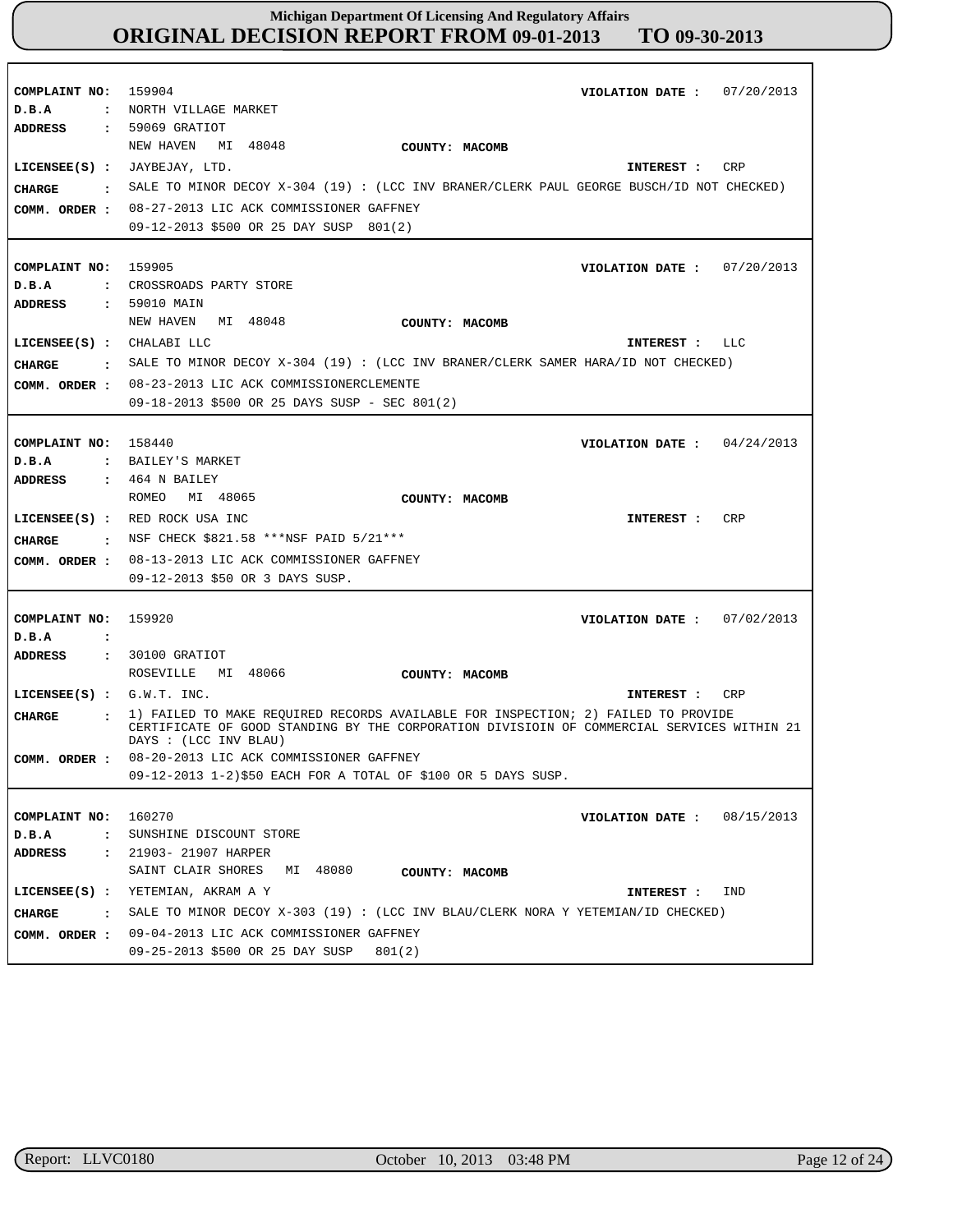| COMPLAINT NO:                   | 158328<br>VIOLATION DATE: $04/18/2013$                                                                                                                                                                                   |
|---------------------------------|--------------------------------------------------------------------------------------------------------------------------------------------------------------------------------------------------------------------------|
| D.B.A                           | : THE GENTLEMAN 131                                                                                                                                                                                                      |
| ADDRESS                         | $: 20055$ EIGHT MILE                                                                                                                                                                                                     |
|                                 | MI 49346<br>STANWOOD<br>COUNTY: MECOSTA                                                                                                                                                                                  |
|                                 | LICENSEE(S) : THE GENTLEMAN 131, INC.<br>CRP<br>INTEREST :                                                                                                                                                               |
| CHARGE<br>$\ddot{\phantom{a}}$  | NSF \$297.44 *** EFT PAID 5/17/13***                                                                                                                                                                                     |
| COMM. ORDER :                   | 08-29-2013 HEARING HELD GRAND RAPIDS CLEMENTE/GEISSLER/DECLERCQ RULE 15(D)                                                                                                                                               |
|                                 | 09-05-2013 \$50 OR 3 DAYS SUSP. RULE 15(D)                                                                                                                                                                               |
|                                 |                                                                                                                                                                                                                          |
| COMPLAINT NO:                   | 159539<br>VIOLATION DATE : $06/19/2013$                                                                                                                                                                                  |
| D.B.A                           | : WISE GUYS                                                                                                                                                                                                              |
| <b>ADDRESS</b>                  | : 405 E MAIN                                                                                                                                                                                                             |
|                                 | MIDLAND<br>MI 48640<br>COUNTY: MIDLAND                                                                                                                                                                                   |
|                                 | LICENSEE(S) : THE DOWNTOWN DINER, LLC<br>INTEREST : LLC                                                                                                                                                                  |
| <b>CHARGE</b>                   | : 1,3,5) SOLD, FURNISHED, POSSESSED OR ALLOWED CONSUMPTION OF ALCOHOL NOT PURCHASED FROM<br>AUTHORIZED SOURCE ON VARIOUS DATES; 2,4,6) PURCHASED MORE THAN 9 LITER OF SPIRITS FROM<br>VARIOUS ENTITIES : (LCC INV SMITH) |
| COMM. ORDER :                   | 08-27-2013 LIC ACK COMMISSIONERCLEMENTE                                                                                                                                                                                  |
|                                 | 09-25-2013 1-6)\$50 EACH FOR A TOTAL OF \$300 OR 15 DAYS SUSP.                                                                                                                                                           |
|                                 |                                                                                                                                                                                                                          |
| COMPLAINT NO:                   | 160031<br>VIOLATION DATE: $07/23/2013$                                                                                                                                                                                   |
| D.B.A                           | : RUSTIC SPORT SHOP                                                                                                                                                                                                      |
| ADDRESS                         | $: 519$ ENSLEY<br>HOWARD CITY                                                                                                                                                                                            |
|                                 | MI 49329<br>COUNTY: MONTCALM                                                                                                                                                                                             |
|                                 |                                                                                                                                                                                                                          |
|                                 | LICENSEE(S) : RUSTIC SPORT SHOP, INC.<br>CRP<br>INTEREST :                                                                                                                                                               |
| CIIARGE<br>$\mathbf{r}$         | SALE TO MINOR DECOY DFM-3 (20) : (LCC INV HAYWOOD/CLERK REBECCA LYNN ARENDSEN/ID NOT<br>CHECKED)                                                                                                                         |
| COMM. ORDER :                   | 08-26-2013 LIC ACK COMMISSIONER GAFFNEY                                                                                                                                                                                  |
|                                 | 09-12-2013 \$700 OR 35 DAY SUSP<br>801(2)                                                                                                                                                                                |
|                                 |                                                                                                                                                                                                                          |
| COMPLAINT NO:                   | 160030<br>VIOLATION DATE: $07/23/2013$                                                                                                                                                                                   |
| D.B.A<br>$\mathbf{r}$           | HOWARD CITY AMOCO                                                                                                                                                                                                        |
| ADDRESS                         | $: 130$ N ENSLEY                                                                                                                                                                                                         |
|                                 | HOWARD CITY MI 49329<br>COUNTY: MONTCALM                                                                                                                                                                                 |
|                                 | LICENSEE(S) : AMERICAN GAS & OIL, INC.<br>CRP<br>INTEREST :                                                                                                                                                              |
| <b>CIIARGE</b>                  | SALE TO MINOR DECOY DFM-3 (20): (LCC INV HAYWOOD/CLERK JENNIFER MAE ARMSTRONG/ID NOT<br>CHECKED)                                                                                                                         |
| COMM. ORDER :                   | 08-19-2013 LIC ACK COMMISSIONER GAFFNEY                                                                                                                                                                                  |
|                                 | 09-12-2013 \$500 OR 20 DAYS SUSP - SEC 801(2)                                                                                                                                                                            |
|                                 |                                                                                                                                                                                                                          |
| COMPLAINT NO:                   | 160029<br>VIOLATION DATE: $07/23/2013$                                                                                                                                                                                   |
| D.B.A<br>$\ddot{\cdot}$         | TAMARACK SPORTS                                                                                                                                                                                                          |
| $\ddot{\phantom{a}}$<br>ADDRESS | 9599 N GREENVILLE                                                                                                                                                                                                        |
|                                 | MI 48850<br>LAKEVIEW<br>COUNTY: MONTCALM                                                                                                                                                                                 |
| $LICENSEE(S)$ :                 | TAMARACK SPORTS, INC.<br>CRP<br>INTEREST :                                                                                                                                                                               |
| <b>CHARGE</b><br>$\mathbf{r}$   | SALE TO MINOR DECOY DFM-3 (20): (LCC INV HAYWOOD/CLERK SAMANTHA LYNN NOBACH/ID NOT<br>CHECKED)                                                                                                                           |
| COMM. ORDER :                   | 08-23-2013 LIC ACK COMMISSIONERCLEMENTE<br>09-25-2013 \$800 OR 40 DAYS SUSP - SEC 801(2)                                                                                                                                 |

r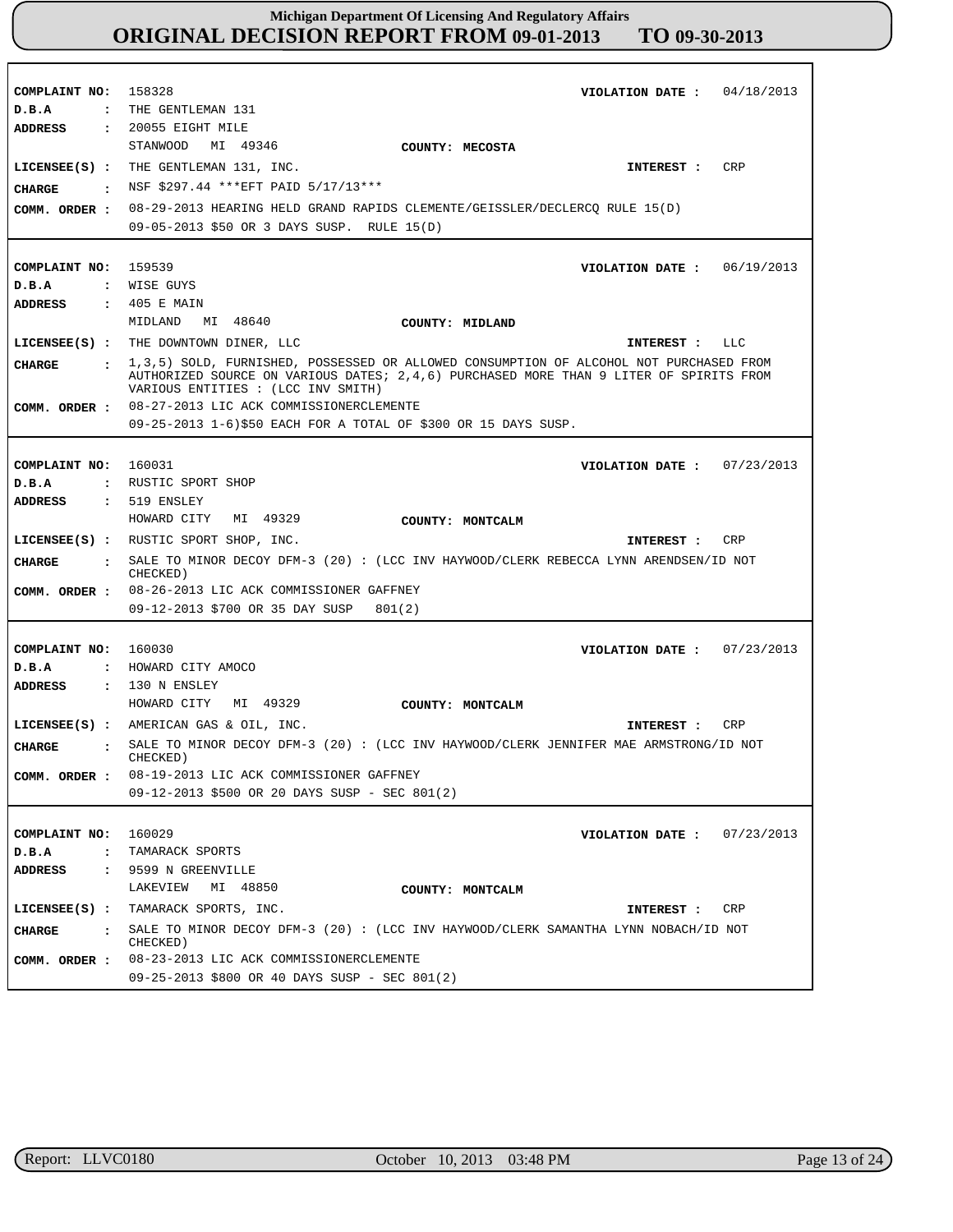**COMPLAINT NO: COMPLAINT NO:** 160028 **COMPLAINT NO: COMPLAINT NO:** 159123 **COMPLAINT NO:** 159228 156932 159024 **VIOLATION DATE : VIOLATION DATE : VIOLATION DATE : VIOLATION DATE :** 05/09/2013 **VIOLATION DATE :** 06/13/2013 07/23/2013 02/02/2013 06/01/2013 **D.B.A : D.B.A : D.B.A : D.B.A : D.B.A :** PIERSON TRADING POST SIX LAKES LITTLE STORE MAPLE VALLEY INN LEWISTON AMERICAN LEGION POST 198 ONE MORE BAR 'N' GRILL **ADDRESS : ADDRESS : ADDRESS : ADDRESS : ADDRESS :** 138 S FOURTH 3265 W HOWARD CITY EDMORE : 116 W SECOND 3060 MANTZ 8520 HOLTON PIERSON MI 49339 SIX LAKES MI 48886 TRUFANT MI 49347 LEWISTON MI 49756 HOLTON MI 49425 09-11-2013 HEARING HELD GRAND RAPIDS GAFFNEY/GEISSLER/CONTRACT COST \$85.10 09-12-2013 \$500 OR 25 DAY SUSP & \$85.10 W/FEES TOTAL \$585.10 801(2) 09-04-2013 LIC ACK COMMISSIONER GAFFNEY 09-25-2013 \$500 OR 25 DAY SUSP 801(2) 08-22-2013 STIP FOR PROPOSED NEG SETTLEMENT COMM CLEMENTE-AG HALL 09-18-2013 1)\$700 2)DISMISSED 3)\$150 4)\$150 TOTAL \$1000 OR 50 DAY SUSP NEG SET 09-11-2013 HEARING HELD GAYLORD CLEMENTE/ASEVEDO/CONTRACT 09-25-2013 1)\$50, 2-5)\$100 EACH, 6)\$50, 7) DISMISSED WITH PREJUDICE FOR A TOTAL OF \$500 OR 25 DAYS SUSP. 09-11-2013 HEARING HELD GRAND RAPIDS GAFFNEY/GEISSLER/CONTRACT COST \$56.85 09-12-2013 \$1000 OR 5O DAY SUSP & \$56.85 W/FEES TOTAL \$1056.85 801(2) 15(D) **LICENSEE(S) : LICENSEE(S) :** S.L.L.S., INC. **LICENSEE(S) :** MAPLE VALLEY INN, LLC **LICENSEE(S) :** LEWISTON AMERICAN LEGION POST 198 **LICENSEE(S) :** BRUCE FISHER BUILDERS, INC. PIERSON TRADING POST, INC. CRP CRP  $T.T.C$ CLB **CRP CHARGE : CHARGE : CHARGE : CHARGE : CHARGE :** SALE TO MINOR DECOY DFM-1 (18) : (LCC INV HAYWOOD/CLERK BRADLY ANTHONY ADAMCZAK/ID CHECKED) SALE TO MINOR DECOY DFM-3 (20) : (LCC INV HAYWOOD/CLERK GREGORY THOMAS KOENING/ID CHECKED) 1-2) SALE TO MINOR DECOYS GR-299 (20) AND GR-306 (20); 3) ALLOWED RAFFLE TICKETS, UNLAWFUL GAMBLING DEVICE(S) ON LICENSED PREMISES; 4) AS DISCOVERED ON FEBRUARY 2, 2013, ALLOWED UNLAWFUL GAMBLING ON LICENSED PREMISES WITH RAFFLE TICKETS : (LCC INVS MANN AND HAYWOOD/CLERK VICTORIA MARIE DEADWYLER/ID CHECKED) 1)FAILED TO KEEP A PERMIT, ISSUED BY MLCC PROPERLY FRAMED AND/OR PROMINENTLY DISPLAYED; 2) ALLOWED UNLAWFUL GAMBLING WITHH RAFFLE CALLED QUARTER KITTY; 3) ALLOWED LOTTER AND/OR RAFFLE TICKETS FOR THE QUARTER KITTY UNLAWFUL GAMBLING DEVICE; 4) ALLOWED UNLAWFUL GAMBLING WITH NASCAR AND FOOTBALL POOL-TYPE SHEETS; 5) ALLOWED UNLAWFUL GAMBLING DEVICES, NASCAR AND FOOTBALL POOL-TYPE SHEETS; 6)POSSESSED ALCOHOL NOT PURCHASED FROM AN AUTHORIZED SOURCE, SPECIFICALLY: AN UNMARKED BEER PRODUCT; 7) SOLD, OFFERED, KEPT FOR SALE, FURNISHED OR POSSESSED ALCOHOL WHICH WAS NOT AUTHORIZED BY THE LICENSE ISSUED : (LCC INVS RADEMACHER, ORM) SALE TO MINOR DECOY SMITH W/DOB 2/8/96 (17): (MUSKEGON CO SHERIFF OFFICER JOHN HOLTZ & SGT MICHAEL HERREMANS/DECOY/CK ELLA MAE-ANN KRUSZYNSKI/ID CHECKED) **INTEREST : INTEREST : INTEREST : INTEREST : INTEREST : COMM. ORDER : COMM. ORDER : COMM. ORDER : COMM. ORDER : COMM. ORDER : COUNTY: MONTCALM COUNTY: MONTCALM COUNTY: MONTCALM COUNTY: MONTMORENCY COUNTY: MUSKEGON**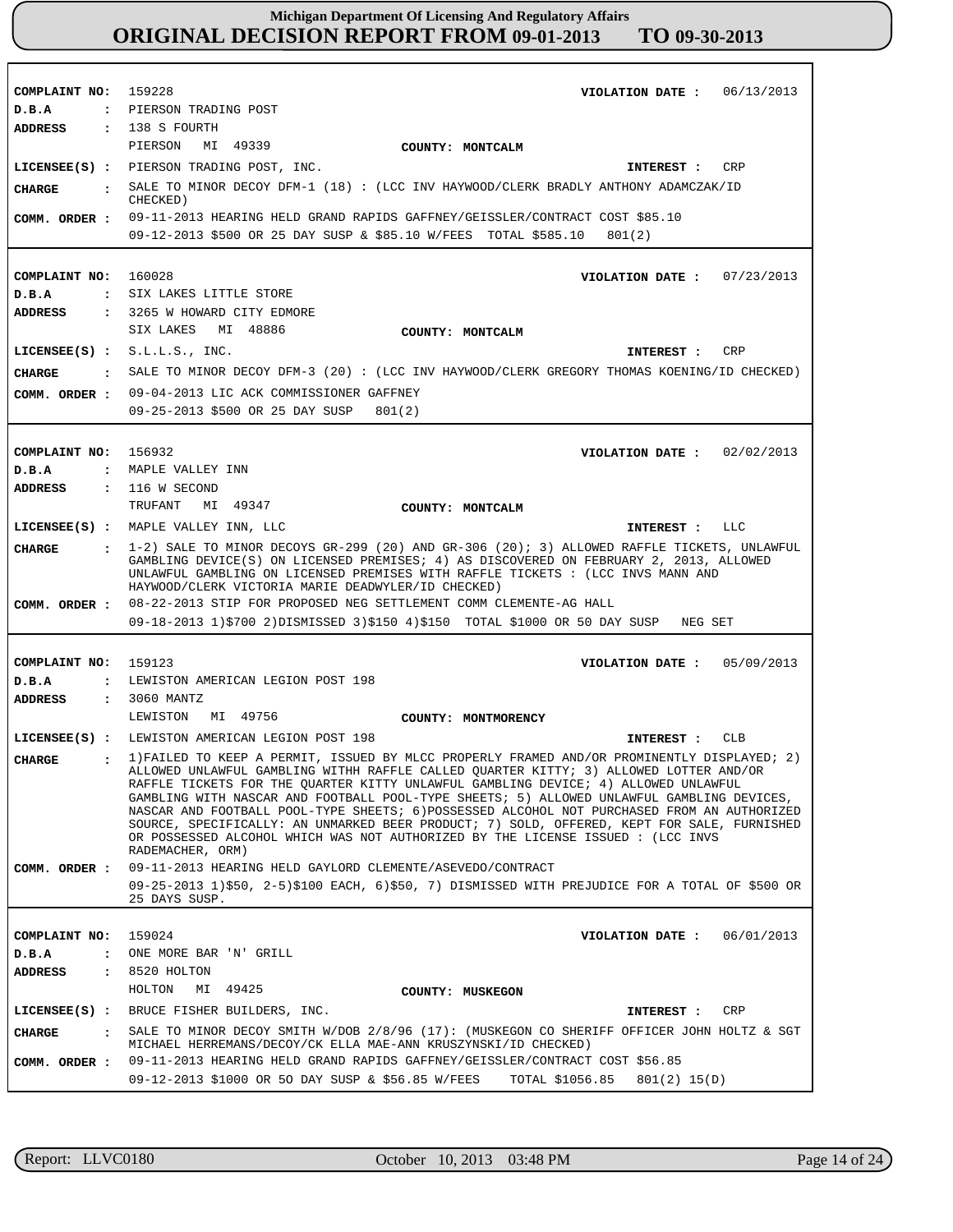| COMPLAINT NO:<br>D.B.A<br>ADDRESS | 157828<br>VIOLATION DATE: $04/04/2013$<br>: VERDONI RESTAURANT<br>$: 211$ SEAWAY                                                                                                                                                                                                                                       |
|-----------------------------------|------------------------------------------------------------------------------------------------------------------------------------------------------------------------------------------------------------------------------------------------------------------------------------------------------------------------|
|                                   | NORTON SHORES MI 49444<br>COUNTY: MUSKEGON                                                                                                                                                                                                                                                                             |
|                                   | LICENSEE(S) : VERDONI RESTAURANT, LLC<br>INTEREST : LLC                                                                                                                                                                                                                                                                |
| <b>CHARGE</b>                     | . SALE TO MINOR DECOY CI #300 (20) : (NORTON SHORES PD, OFC PASSCHIER AND VISSER/CLERK                                                                                                                                                                                                                                 |
|                                   | MICHAEL MONTOYA/ID NOT CHECKED)                                                                                                                                                                                                                                                                                        |
| COMM. ORDER :                     | 08-29-2013 HEARING HELD GRAND RAPIDS CLEMENTE/GEISSLER/DECLERCQ ACK COSTS \$6.00                                                                                                                                                                                                                                       |
|                                   | 09-05-2013 \$500 OR 25 DAYS SUSP - SEC 801(2) AND COSTS OF \$6.00 FOR A TOTAL OF \$506.0                                                                                                                                                                                                                               |
| COMPLAINT NO:                     | 159943<br>VIOLATION DATE: $07/30/2013$                                                                                                                                                                                                                                                                                 |
| D.B.A                             | : PINE KNOB SHELL                                                                                                                                                                                                                                                                                                      |
| <b>ADDRESS</b>                    | : 6889 SASHABAW                                                                                                                                                                                                                                                                                                        |
|                                   | MI 48348<br>CLARKSTON<br>COUNTY: OAKLAND                                                                                                                                                                                                                                                                               |
|                                   | LICENSEE(S) : AUTO CITY SERVICE, INC.<br>CRP<br>INTEREST :                                                                                                                                                                                                                                                             |
| CHARGE                            | : SALE TO MINOR DECOY X-204 (20): (LCC INV HAMPTON /CLERK DAVID LEE KLOSOWSKI/ID CHECKED)                                                                                                                                                                                                                              |
|                                   | COMM. ORDER : 08-28-2013 LIC ACK COMMISSIONER GAFFNEY                                                                                                                                                                                                                                                                  |
|                                   | 09-12-2013 \$500 OR 25 DAY SUSP 801(2)                                                                                                                                                                                                                                                                                 |
|                                   |                                                                                                                                                                                                                                                                                                                        |
| COMPLAINT NO:                     | 159147<br>VIOLATION DATE: $05/28/2013$                                                                                                                                                                                                                                                                                 |
| D.B.A                             | : MARKET BASKET                                                                                                                                                                                                                                                                                                        |
| ADDRESS                           | : 32654-32656 FRANKLIN                                                                                                                                                                                                                                                                                                 |
|                                   | FRANKLIN<br>MI 48025<br>COUNTY: OAKLAND                                                                                                                                                                                                                                                                                |
|                                   | CRP<br>LICENSEE(S) : MARKET BASKET OF FRANKLIN, INC.<br>INTEREST :                                                                                                                                                                                                                                                     |
| CHARGE                            | : NSF CHECK \$1139.88 ***NSF PAID 6/21/13***                                                                                                                                                                                                                                                                           |
| COMM. ORDER :                     | 09-17-2013 HEARING HELD SOUTHFIELD CLEMENTE/ASEVEDO/GIBSON RULE 15(D)                                                                                                                                                                                                                                                  |
|                                   | 09-18-2013 \$200 OR 10 DAY SUSP 15(D)                                                                                                                                                                                                                                                                                  |
|                                   |                                                                                                                                                                                                                                                                                                                        |
| COMPLAINT NO:                     | 158568<br>04/09/2013<br>VIOLATION DATE :                                                                                                                                                                                                                                                                               |
| D.B.A<br>$\ddot{\phantom{0}}$     | LA MEXICANA 3                                                                                                                                                                                                                                                                                                          |
| <b>ADDRESS</b>                    | : 1604 N PERRY                                                                                                                                                                                                                                                                                                         |
|                                   | PONTIAC<br>MI 48340<br>COUNTY: OAKLAND                                                                                                                                                                                                                                                                                 |
|                                   | $LICENSEE(S)$ : LA MEXICANA INC.<br>CRP<br>INTEREST :                                                                                                                                                                                                                                                                  |
| <b>CHARGE</b>                     | FAILED, REFUSED OR NEGLECTED TO OBEY A WRITTEN ORDER OF THE COMMISSION DATED 09-26-2012<br>BY FAILING TO PROVIDE PROOF OF SUCCESSFUL COMPLETION OF AN ALCOHOL SERVER TRAINING PROGRAM<br>APPROVED BY THE COMMISSION WITHIN 180 DAYS OF THE ISSUANCE OF THE LICENSE: 10-08-2012 :<br>(MLCC SERVER TRAINING COORDINATOR) |
| COMM. ORDER :                     | 08-23-2013 LIC ACK COMMISSIONER CLEMENTE                                                                                                                                                                                                                                                                               |
|                                   | 09-05-2013 \$100 OR 5 DAY SUSP                                                                                                                                                                                                                                                                                         |
|                                   |                                                                                                                                                                                                                                                                                                                        |
| COMPLAINT NO:                     | 160218<br>VIOLATION DATE: $07/22/2013$                                                                                                                                                                                                                                                                                 |
| D.B.A                             | : QUIK CORNER PARTY STORE                                                                                                                                                                                                                                                                                              |
| ADDRESS                           | $: 1019$ BALDWIN                                                                                                                                                                                                                                                                                                       |
|                                   | PONTIAC<br>MI 48340<br>COUNTY: OAKLAND                                                                                                                                                                                                                                                                                 |
|                                   | LICENSEE(S) : QUICK CORNER, INC.<br>CRP<br>INTEREST :                                                                                                                                                                                                                                                                  |
| CHARGE                            | . FAILED TO RETURN LICENSE AND PERMITS AFTER CLOSING ACTIVE OPERATION : (LCC INV TOMA)                                                                                                                                                                                                                                 |
|                                   | COMM. ORDER : 08-30-2013 LIC ACK COMMISSIONERCLEMENTE                                                                                                                                                                                                                                                                  |
|                                   | 09-25-2013 DISMISSED                                                                                                                                                                                                                                                                                                   |

г

٦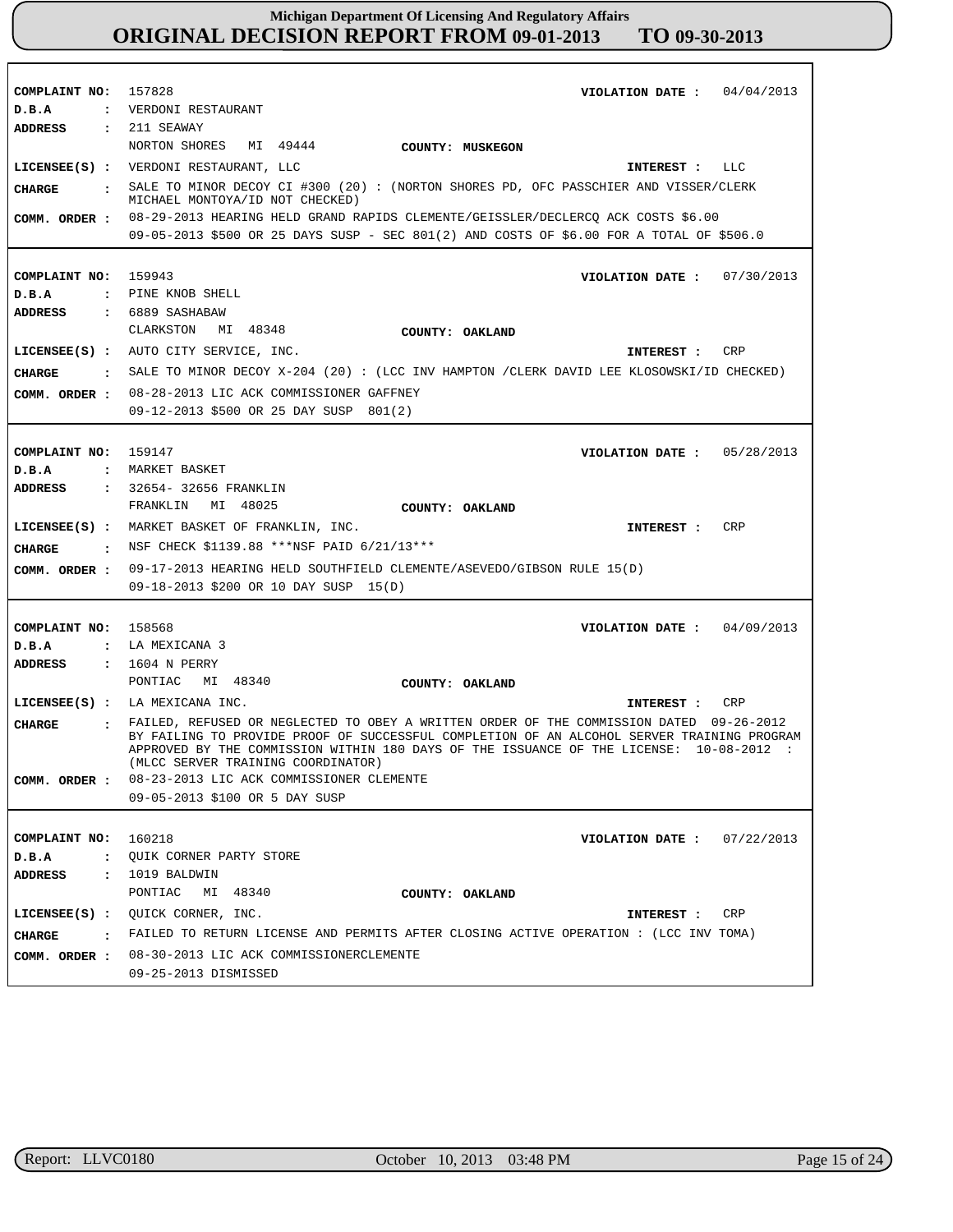| COMPLAINT NO: 159396     | VIOLATION DATE: $04/01/2013$                                                                                                                                                                                                                                                                                                                                                                                                                                                                                                                                                                                                                                                                                                                                                                                                                                                                                                                                                                                                                                                                                                                                                                                                                                                                                                                                                                                                             |
|--------------------------|------------------------------------------------------------------------------------------------------------------------------------------------------------------------------------------------------------------------------------------------------------------------------------------------------------------------------------------------------------------------------------------------------------------------------------------------------------------------------------------------------------------------------------------------------------------------------------------------------------------------------------------------------------------------------------------------------------------------------------------------------------------------------------------------------------------------------------------------------------------------------------------------------------------------------------------------------------------------------------------------------------------------------------------------------------------------------------------------------------------------------------------------------------------------------------------------------------------------------------------------------------------------------------------------------------------------------------------------------------------------------------------------------------------------------------------|
| D.B.A<br><b>ADDRESS</b>  | : MYST ULTRA LOUNGE                                                                                                                                                                                                                                                                                                                                                                                                                                                                                                                                                                                                                                                                                                                                                                                                                                                                                                                                                                                                                                                                                                                                                                                                                                                                                                                                                                                                                      |
|                          | $: 28875$ FRANKLIN                                                                                                                                                                                                                                                                                                                                                                                                                                                                                                                                                                                                                                                                                                                                                                                                                                                                                                                                                                                                                                                                                                                                                                                                                                                                                                                                                                                                                       |
|                          | SOUTHFIELD MI 48034<br><b>COUNTY: OAKLAND</b>                                                                                                                                                                                                                                                                                                                                                                                                                                                                                                                                                                                                                                                                                                                                                                                                                                                                                                                                                                                                                                                                                                                                                                                                                                                                                                                                                                                            |
|                          | LICENSEE(S) : PI RESTAURANT, L.L.C.<br>INTEREST : LLC                                                                                                                                                                                                                                                                                                                                                                                                                                                                                                                                                                                                                                                                                                                                                                                                                                                                                                                                                                                                                                                                                                                                                                                                                                                                                                                                                                                    |
| COMM. ORDER :            | CHARGE : 1) ON OR ABOUT MAY 22, 2013, ALLOWED MYNT, LLC WHOSE NAME DOES NOT APPEAR ON LICENSE TO<br>DERIVE USE OR BENEFIT; 2) LEASED, SOLD OR TRANSFERRED POSSESSION OF A PORTION OF LICENSED<br>PREMISES WITHOUT PRIOR WRITTEN MLCC APPROVAL : (LCC INV HARDAWAY AND SUPV CATO)<br>09-06-2013 STIP FOR PROPOSED NEG SETTLEMENT COMM GAFFNEY AND AG ASEVEDO. LSS                                                                                                                                                                                                                                                                                                                                                                                                                                                                                                                                                                                                                                                                                                                                                                                                                                                                                                                                                                                                                                                                         |
|                          | 09-12-2013 1)\$200 2)DISMISSED TOTAL \$200 OR 10 DAY SUSP                                                                                                                                                                                                                                                                                                                                                                                                                                                                                                                                                                                                                                                                                                                                                                                                                                                                                                                                                                                                                                                                                                                                                                                                                                                                                                                                                                                |
|                          |                                                                                                                                                                                                                                                                                                                                                                                                                                                                                                                                                                                                                                                                                                                                                                                                                                                                                                                                                                                                                                                                                                                                                                                                                                                                                                                                                                                                                                          |
| COMPLAINT NO: 159415     |                                                                                                                                                                                                                                                                                                                                                                                                                                                                                                                                                                                                                                                                                                                                                                                                                                                                                                                                                                                                                                                                                                                                                                                                                                                                                                                                                                                                                                          |
|                          | VIOLATION DATE: $03/04/2013$<br>: MYST ULTRA LOUNGE                                                                                                                                                                                                                                                                                                                                                                                                                                                                                                                                                                                                                                                                                                                                                                                                                                                                                                                                                                                                                                                                                                                                                                                                                                                                                                                                                                                      |
| $D$ . B. A               |                                                                                                                                                                                                                                                                                                                                                                                                                                                                                                                                                                                                                                                                                                                                                                                                                                                                                                                                                                                                                                                                                                                                                                                                                                                                                                                                                                                                                                          |
| ADDRESS                  | $: 28875$ FRANKLIN<br>SOUTHFIELD MI 48034                                                                                                                                                                                                                                                                                                                                                                                                                                                                                                                                                                                                                                                                                                                                                                                                                                                                                                                                                                                                                                                                                                                                                                                                                                                                                                                                                                                                |
|                          | <b>COUNTY: OAKLAND</b>                                                                                                                                                                                                                                                                                                                                                                                                                                                                                                                                                                                                                                                                                                                                                                                                                                                                                                                                                                                                                                                                                                                                                                                                                                                                                                                                                                                                                   |
|                          | LICENSEE(S) : PI RESTAURANT, L.L.C.<br>INTEREST : LLC                                                                                                                                                                                                                                                                                                                                                                                                                                                                                                                                                                                                                                                                                                                                                                                                                                                                                                                                                                                                                                                                                                                                                                                                                                                                                                                                                                                    |
| <b>CHARGE</b><br>$\cdot$ | 1) 3/4/13 - FAILED, REFUSED OR NEGLECTED TO OBEY A WRITTEN ORDER OF THE COMMISSION DATED<br>2/13/13; 2) 3/4/13 - SOLD OR FURNISHED ALCOHOL WITHOUT FULLY COMPLYING WITH PROVISION OF<br>MICHIGAN LIOUOR CONTROL CODE BY FAILING TO PROVIDE PROOF OF FINANCIAL RESPONSIBILITY,<br>WHICH RESULTED IN A SUSPENSION; 3) 3/17/13 - SOLD OR FURNISHED ALCOHOL TO INTOX, UNNAMED<br>FEMALE PATRON (IN LEOPARD PRINT DRESS) AND OTHER UNNAMED PATRONS; 4) 3/17/13 - ALLOWED<br>INTOX PATRONS TO CONSUME; 5) 3/17/13 - ALLOWED INTOX PATRONS TO FREQUENT OR LOITER; 6)<br>$3/24/13$ - SOLD OR FURNISHED ALCOHOL TO INTOX, UNNAMED PATRONS; 7) $3/24/13$ - ALLOWED<br>UNNAMED INTOX PATRONS TO CONSUME; 8) 3/24/13 - ALLOWED UNNAMED INTOX PATRONS TO FREQUENT<br>OR LOITER; 9) 3/17/13 AND 3/24/13 - ALLOWED OVERCROWDING; 10) 3/24/13 - FAILED TO KEEP AN<br>MLCC LICENSE PROPERLY FRAMED, SIGNED AND/OR PROMINENTLY DISPLAYED; 11) 3/24/13 - FAILED TO<br>COMPLY WITH ALL STATE AND LOCAL BUILDING, PLUMBING, ZONING, SANITATION, HEALTH LAWS, RULES<br>AND ORDINANCES, SPECIFICALLY: NO CERTIFICATE OF OCCUPANCY; 12) 3/24/13 - FAILED TO POST IN<br>A CONSPICUOUS PLACE, A SIGN STATING TOTAL CAPACITY OF EACH PUBLIC ROOM : (SOUTHFIELD<br>POLICE DEPARTMENT-T. GOFF/S.ROBINSON/J. WOMBLE/D. VANLACKEN/K. ROCHON/D.BRYANT/D.<br>CHRISTOPHER/S. IRWIN; SOUTHFIELD FIRE DEPARTMENT -J. DUNDAS/D.TOMASZEWSKI; MLCC - INVS<br>HARDAWAY AND CATO) |
| COMM. ORDER :            | 09-06-2013 STIP FOR PROPOSED NEG SETTLEMENT COMM GAFFNEY-AG ASEVEDO. LSS                                                                                                                                                                                                                                                                                                                                                                                                                                                                                                                                                                                                                                                                                                                                                                                                                                                                                                                                                                                                                                                                                                                                                                                                                                                                                                                                                                 |
|                          | 09-12-2013 \$100 EACH FOR 2,5,8,9,10,11,12 \$200 EACH FOR 3,6 1,4,7 DISMISSED<br>TOTAL<br>\$1100 OR 55 DAY SUSP<br>NEG SET                                                                                                                                                                                                                                                                                                                                                                                                                                                                                                                                                                                                                                                                                                                                                                                                                                                                                                                                                                                                                                                                                                                                                                                                                                                                                                               |
|                          |                                                                                                                                                                                                                                                                                                                                                                                                                                                                                                                                                                                                                                                                                                                                                                                                                                                                                                                                                                                                                                                                                                                                                                                                                                                                                                                                                                                                                                          |
| COMPLAINT NO: 160172     | VIOLATION DATE: $07/11/2013$                                                                                                                                                                                                                                                                                                                                                                                                                                                                                                                                                                                                                                                                                                                                                                                                                                                                                                                                                                                                                                                                                                                                                                                                                                                                                                                                                                                                             |
| D.B.A                    | : EL CHARRO OF TROY                                                                                                                                                                                                                                                                                                                                                                                                                                                                                                                                                                                                                                                                                                                                                                                                                                                                                                                                                                                                                                                                                                                                                                                                                                                                                                                                                                                                                      |
| <b>ADDRESS</b>           | $: 3651$ ROCHESTER                                                                                                                                                                                                                                                                                                                                                                                                                                                                                                                                                                                                                                                                                                                                                                                                                                                                                                                                                                                                                                                                                                                                                                                                                                                                                                                                                                                                                       |
|                          | TROY<br>MI 48083<br>COUNTY: OAKLAND                                                                                                                                                                                                                                                                                                                                                                                                                                                                                                                                                                                                                                                                                                                                                                                                                                                                                                                                                                                                                                                                                                                                                                                                                                                                                                                                                                                                      |
|                          | LICENSEE(S) : MARTY MARTIN ENTERPRISES, INC.<br><b>CRP</b>                                                                                                                                                                                                                                                                                                                                                                                                                                                                                                                                                                                                                                                                                                                                                                                                                                                                                                                                                                                                                                                                                                                                                                                                                                                                                                                                                                               |
|                          | INTEREST :                                                                                                                                                                                                                                                                                                                                                                                                                                                                                                                                                                                                                                                                                                                                                                                                                                                                                                                                                                                                                                                                                                                                                                                                                                                                                                                                                                                                                               |
| <b>CHARGE</b>            | : NSF EFT \$754.98 **NSF PAID $8/22/13**$                                                                                                                                                                                                                                                                                                                                                                                                                                                                                                                                                                                                                                                                                                                                                                                                                                                                                                                                                                                                                                                                                                                                                                                                                                                                                                                                                                                                |
|                          | COMM. ORDER : 09-03-2013 LIC ACK COMMISSIONERCLEMENTE                                                                                                                                                                                                                                                                                                                                                                                                                                                                                                                                                                                                                                                                                                                                                                                                                                                                                                                                                                                                                                                                                                                                                                                                                                                                                                                                                                                    |
|                          | 09-25-2013 DISMISSED                                                                                                                                                                                                                                                                                                                                                                                                                                                                                                                                                                                                                                                                                                                                                                                                                                                                                                                                                                                                                                                                                                                                                                                                                                                                                                                                                                                                                     |
|                          |                                                                                                                                                                                                                                                                                                                                                                                                                                                                                                                                                                                                                                                                                                                                                                                                                                                                                                                                                                                                                                                                                                                                                                                                                                                                                                                                                                                                                                          |
| COMPLAINT NO:            | 160017<br>VIOLATION DATE: $07/31/2013$                                                                                                                                                                                                                                                                                                                                                                                                                                                                                                                                                                                                                                                                                                                                                                                                                                                                                                                                                                                                                                                                                                                                                                                                                                                                                                                                                                                                   |
| D.B.A                    | : MARKET PLACE MEATS                                                                                                                                                                                                                                                                                                                                                                                                                                                                                                                                                                                                                                                                                                                                                                                                                                                                                                                                                                                                                                                                                                                                                                                                                                                                                                                                                                                                                     |
| ADDRESS                  | : 7710- 7712 COOLEY LAKE                                                                                                                                                                                                                                                                                                                                                                                                                                                                                                                                                                                                                                                                                                                                                                                                                                                                                                                                                                                                                                                                                                                                                                                                                                                                                                                                                                                                                 |
|                          | WATERFORD MI 48327<br>COUNTY: OAKLAND                                                                                                                                                                                                                                                                                                                                                                                                                                                                                                                                                                                                                                                                                                                                                                                                                                                                                                                                                                                                                                                                                                                                                                                                                                                                                                                                                                                                    |
|                          | LICENSEE(S) : MARKET PLACE MEATS, INC.<br>CRP<br>INTEREST :                                                                                                                                                                                                                                                                                                                                                                                                                                                                                                                                                                                                                                                                                                                                                                                                                                                                                                                                                                                                                                                                                                                                                                                                                                                                                                                                                                              |
| CHARGE                   | : SALE TO MINOR DECOY LAN-301 (18): (LCC WARDZINSKI/CLERK CECILE KUEHL/ID CHECKED)                                                                                                                                                                                                                                                                                                                                                                                                                                                                                                                                                                                                                                                                                                                                                                                                                                                                                                                                                                                                                                                                                                                                                                                                                                                                                                                                                       |
|                          | COMM. ORDER : 09-03-2013 LIC ACK COMMISSIONER GAFFNEY<br>09-25-2013 \$500 OR 25 DAY SUSP 801(2)                                                                                                                                                                                                                                                                                                                                                                                                                                                                                                                                                                                                                                                                                                                                                                                                                                                                                                                                                                                                                                                                                                                                                                                                                                                                                                                                          |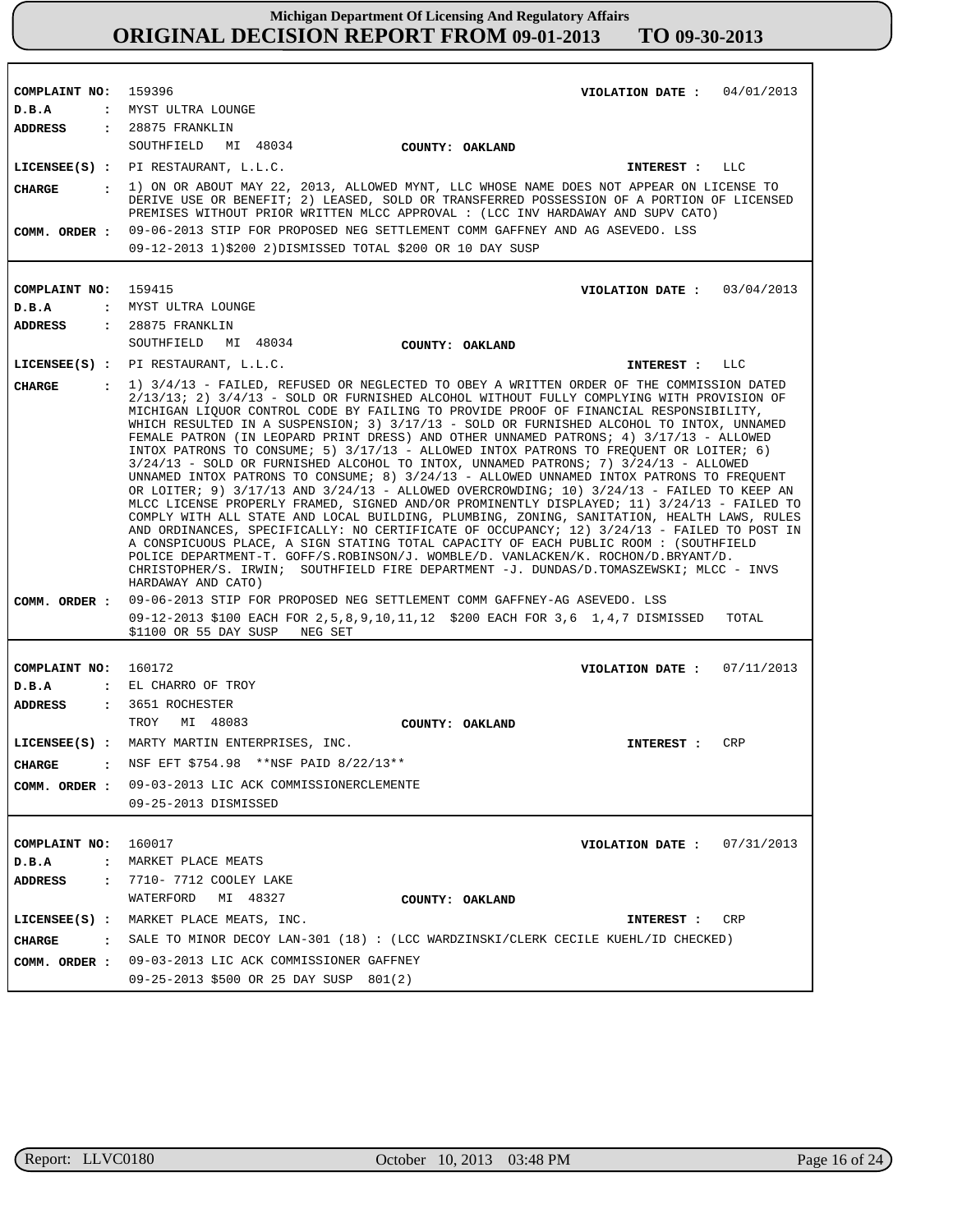| COMPLAINT NO:                         | 06/14/2013<br>159328<br>VIOLATION DATE :                                                                                                                                               |
|---------------------------------------|----------------------------------------------------------------------------------------------------------------------------------------------------------------------------------------|
| D.B.A                                 | : F.O. EAGLES, AERIE NO. 2239                                                                                                                                                          |
| <b>ADDRESS</b>                        | : MASS CO-OP BUILDING MICHIGAN & QUARTZ                                                                                                                                                |
|                                       | ONTONAGON MI 49953<br>COUNTY: ONTONAGON                                                                                                                                                |
| $LICENSEE(S)$ :                       | F.O. EAGLES, AERIE NO. 2239<br>CLB<br>INTEREST :                                                                                                                                       |
| CIIARGE<br>$\ddot{\phantom{a}}$       | 1-2) SOLD ALCOHOL TO TED RAYMOND AND DAN RADEMACHER WHO WERE NOT BONA FIDE MEMBES OF THE<br>CLUB: (LCC INVS RAYMOND AND RADEMACHER)                                                    |
| COMM. ORDER :                         | 08-14-2013 LIC ACK COMMISSIONER GAFFNEY                                                                                                                                                |
|                                       | 09-12-2013 \$100 EACH TOTAL \$200 OR 10 DAY SUSP                                                                                                                                       |
|                                       |                                                                                                                                                                                        |
| COMPLAINT NO:                         | 160212<br>08/01/2013<br>VIOLATION DATE :                                                                                                                                               |
| D.B.A<br>$\mathbf{r}$                 | COLUMBIA AVENUE ONE STOP                                                                                                                                                               |
| <b>ADDRESS</b>                        | $: 405$ COLUMBIA                                                                                                                                                                       |
|                                       | HOLLAND MI 49423<br>COUNTY: OTTAWA                                                                                                                                                     |
| LICENSEE $(s)$ : STAR 54, INC.        | CRP<br><b>INTEREST :</b>                                                                                                                                                               |
| CHARGE                                | SALE TO MINOR DECOY GR-316 (20) : (LCC INV HAYWOOD/CLERK NGA THANK LE/ID CHECKED)                                                                                                      |
|                                       |                                                                                                                                                                                        |
| COMM. ORDER :                         | 08-23-2013 LIC ACK COMMISSIONERCLEMENTE                                                                                                                                                |
|                                       | 09-25-2013 \$1000 OR 50 DAYS SUSP. DUE TO THE REOCCURRING NATURE OF THE SALE OF ALCOHOL TO<br>A MINO, THE COMMISSIONER ALSO ORDERS A SUSP OF 5 CONSECUTIVE DAYS BEGINNING ON 10-21-13. |
|                                       |                                                                                                                                                                                        |
| COMPLAINT NO:                         | 160026<br>VIOLATION DATE :<br>08/01/2013                                                                                                                                               |
| D.B.A<br>$\mathbf{r}$                 | BUFFALO WILD WINGS GRILL & BAR                                                                                                                                                         |
| <b>ADDRESS</b>                        | : 2899 W SHORE                                                                                                                                                                         |
|                                       | HOLLAND MI 49424<br>COUNTY: OTTAWA                                                                                                                                                     |
|                                       | LICENSEE(S) : WINGS NINETEEN, INC.<br>CRP<br>INTEREST :                                                                                                                                |
| CHARGE<br>$\mathbf{r}$                | SALE TO MINOR DECOY GR-320 (18) : (LCC INV MANN/CLERK STACEY LYNN VELDHEER/ID CHECKED)                                                                                                 |
| COMM. ORDER :                         | 08-20-2013 LIC ACK COMMISSIONER GAFFNEY                                                                                                                                                |
|                                       | 09-12-2013 \$500 OR 25 DAYS SUSP - SEC 801(2)                                                                                                                                          |
|                                       |                                                                                                                                                                                        |
|                                       |                                                                                                                                                                                        |
| COMPLAINT NO:                         | 158594<br>05/03/2013<br>VIOLATION DATE :                                                                                                                                               |
| D.B.A<br>$\mathbf{r}$                 | VIC'S RESTAURANT AND LOUNGE                                                                                                                                                            |
| <b>ADDRESS</b>                        | : 14977 CLEVELAND                                                                                                                                                                      |
|                                       | SPRING LAKE<br>MI 49456<br>COUNTY: OTTAWA                                                                                                                                              |
|                                       | LICENSEE(S) : VIC'S RESTAURANT & LOUNGE, INC.<br>CRP<br>INTEREST :                                                                                                                     |
| <b>CHARGE</b><br>$\sim$ $\sim$ $\sim$ | NSF CHECK \$170.25 ** NSF PAID 5/22/13 **                                                                                                                                              |
|                                       | 07-26-2013 LIC ACK COMMISSIONER GAFFNEY                                                                                                                                                |
| COMM. ORDER :                         | 09-25-2013 \$50 OR 3 DAY SUSP                                                                                                                                                          |
|                                       |                                                                                                                                                                                        |
| COMPLAINT NO: 160211                  | 08/01/2013<br>VIOLATION DATE :                                                                                                                                                         |
| D.B.A                                 | : STANTON JUNCTION/MARATHON GAS STATION                                                                                                                                                |
| ADDRESS : 9170 US 31                  |                                                                                                                                                                                        |
|                                       | WEST OLIVE MI 49460<br>COUNTY: OTTAWA                                                                                                                                                  |
| $LICENSEE(S)$ :                       | PETRO & PANTRY, INC.<br>CRP<br>INTEREST :                                                                                                                                              |
| CIIARGE                               | SALE TO MINOR DECOY GR-316 (20) : (LCC INV HAYWOOD/CLERK RYAN EDWARD BAKER/ID CHECKED)                                                                                                 |
|                                       |                                                                                                                                                                                        |
|                                       | COMM. ORDER : 08-27-2013 LIC ACK COMMISSIONER GAFFNEY<br>09-12-2013 \$700 OR 35 DAY SUSP 80192)                                                                                        |
|                                       |                                                                                                                                                                                        |
| COMPLAINT NO: 159495                  |                                                                                                                                                                                        |
| D.B.A                                 | VIOLATION DATE :<br>06/13/2013<br>: LAKESIDE NORTH SPORTS BAR & GRILL                                                                                                                  |
|                                       | ADDRESS : R 2 700 E HOUGHTON LAKE                                                                                                                                                      |
|                                       | PRUDENVILLE<br>MI 48651<br>COUNTY: ROSCOMMON                                                                                                                                           |
| LICENSEE $(S)$ : L.F.B., INC.         | <b>INTEREST :</b><br>CRP                                                                                                                                                               |
|                                       |                                                                                                                                                                                        |
|                                       | CHARGE : NSF CHECK \$342.78 ** NSF PAID 8/19/13**                                                                                                                                      |
|                                       | COMM. ORDER : 08-20-2013 LIC ACK COMMISSIONER GAFFNEY<br>09-12-2013 \$200 COMBINED WITH 3-159504 FOR \$200 FOR A TOTAL OF \$400 OR 20 DAYS SUSP.                                       |

Report: LLVC0180 October 10, 2013 03:48 PM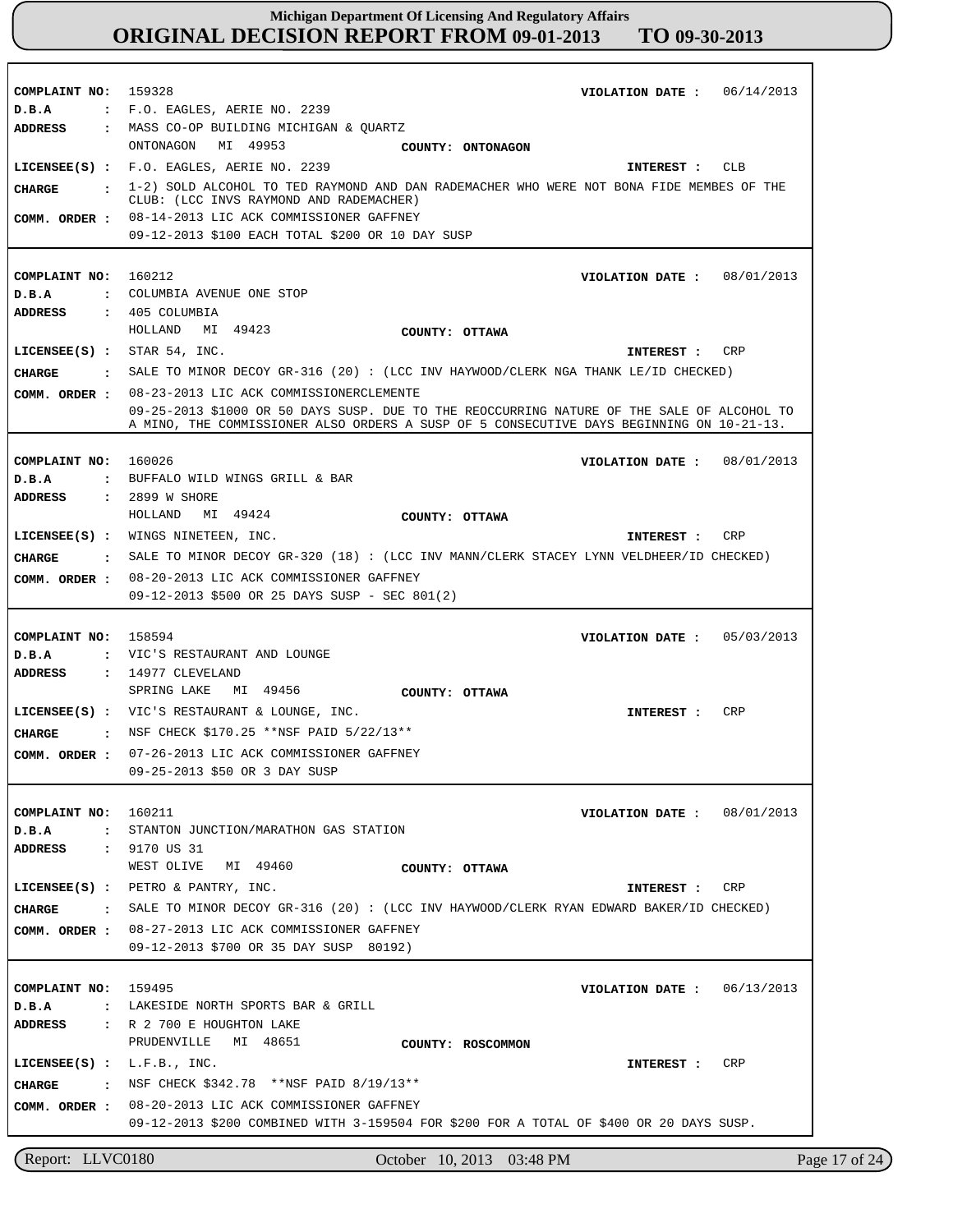| COMPLAINT NO: 159504                   | VIOLATION DATE : $06/18/2013$                                                                                               |
|----------------------------------------|-----------------------------------------------------------------------------------------------------------------------------|
| D.B.A                                  | : LAKESIDE NORTH SPORTS BAR & GRILL                                                                                         |
| ADDRESS                                | : R 2 700 E HOUGHTON LAKE                                                                                                   |
|                                        | MI 48651<br>PRUDENVILLE<br>COUNTY: ROSCOMMON                                                                                |
| LICENSEE $(S)$ : L.F.B., INC.          | CRP<br>INTEREST :                                                                                                           |
| CHARGE<br>$\mathbf{r}$                 | NSF CHECK \$351.36 **NSF PAID 8/19/13**                                                                                     |
| COMM. ORDER :                          | 08-20-2013 LIC ACK COMMISSIONER GAFFNEY                                                                                     |
|                                        | 09-12-2013 \$200 COMBINED WITH 3-159495 FOR \$200 FOR A TOTAL OF \$400 OR 20 DAYS SUSP.                                     |
|                                        |                                                                                                                             |
| COMPLAINT NO: 159232                   | VIOLATION DATE : $06/12/2013$                                                                                               |
| D.B.A                                  | : LOG CABIN BAR                                                                                                             |
| <b>ADDRESS</b>                         | : 181 MAIN                                                                                                                  |
|                                        | MI 48623<br>FREELAND<br>COUNTY: SAGINAW                                                                                     |
|                                        | LICENSEE(S) : ST INVESTMENTS INC.<br>INTEREST : CRP                                                                         |
| CHARGE                                 | : SALE TO MINOR DECOY CI 13-26 (18) : (SAGINAW COUNTY SD DEPS JAIME AND SWALWELL/CLERK TONI<br>LEIGH MARTINEAU/ID CHECKED)  |
|                                        | COMM. ORDER : 09-16-2013 HEARING HELD SWARTZ CREEK GAFFNEY/HALL/DECLERCQ NEG SETTLEMENT COST \$28.60                        |
|                                        | 09-25-2013 3 DAYS SUSP, \$1000 OR 50 DAYS SUSP & \$28.60 COSTS FOR A TOTAL OF \$1028.60 SEC<br>801(2) NEGOTIATED SETTLEMENT |
|                                        |                                                                                                                             |
| COMPLAINT NO:                          | 159627<br>VIOLATION DATE: $07/11/2013$                                                                                      |
| D.B.A                                  | : QUICK STOP PARTY SHOPPE                                                                                                   |
| <b>ADDRESS</b>                         | : 1325 WEISS                                                                                                                |
|                                        | SAGINAW MI 48602<br>COUNTY: SAGINAW                                                                                         |
|                                        |                                                                                                                             |
|                                        | LICENSEE(S) : LSS ENTERPRISES, INC.<br>CRP<br>INTEREST :                                                                    |
| CHARGE<br>$\mathbf{r}$                 | SUKHWINDER SINGH, CLERK, SERVANT, AGENT OR EMPLOYEE ENGAGED IN ILLEGAL OCCUPATION/ACT,                                      |
|                                        | SPECIFICALLY: SALE OF SINGLE CIGARETTE: (SAGINAW COUNTY SD DEPS WEBER & HOGUE)                                              |
|                                        | COMM. ORDER : 08-16-2013 LIC ACK COMMISSIONERCLEMENTE<br>09-03-2013 \$200 OR 10 DAY SUSP                                    |
|                                        |                                                                                                                             |
| COMPLAINT NO: 160208                   | VIOLATION DATE: $06/19/2013$                                                                                                |
| D.B.A                                  | : QUICK STOP MARKET                                                                                                         |
| ADDRESS                                | : 2034 S WASHINGTON                                                                                                         |
|                                        | MI 48601<br>SAGINAW<br>COUNTY: SAGINAW                                                                                      |
|                                        | LICENSEE(S) : QUICK STOP MARKET, INC.<br>CRP<br>INTEREST :                                                                  |
| CHARGE                                 | ROSE ANN CORONADO, CLERK, SERVANT, AGENT OR EMPLOYEE, ENGAGED IN ILLEGAL OCCUPATION/ACT,                                    |
|                                        | SPECIFICALLY: SALE OF SINGLE CIGARETTE : (MSP-3RD DIST HQ SAGINAW POST, TRP LEDDY)                                          |
| COMM. ORDER :                          | 08-28-2013 LIC ACK COMMISSIONER GAFFNEY<br>09-12-2013 \$200 OR 10 DAY SUSP                                                  |
|                                        |                                                                                                                             |
|                                        |                                                                                                                             |
| COMPLAINT NO:<br>D.B.A                 | 159116<br>06/06/2013<br>VIOLATION DATE :<br>: JIM'S PARTY STORE                                                             |
| <b>ADDRESS</b><br>$\ddot{\phantom{a}}$ | 1420 N WASHINGTON                                                                                                           |
|                                        | MI 48601<br>SAGINAW<br>COUNTY: SAGINAW                                                                                      |
|                                        | LICENSEE(S) : FANIEL, JIM A<br>IND<br>INTEREST :                                                                            |
| <b>CHARGE</b>                          | SALE TO MINOR DECOY CI 13-26 (18) : (SAGINAW COUNTY SD, DET GOMEZ & DEP HOGUE/CLERK JIM                                     |
| COMM. ORDER :                          | FANIEL/ID NOT CHECKED)<br>09-16-2013 HEARING HELD SWARTZ CREEK GAFFNEY/HALL/DECLERCO ADVISEMENT COST \$28.60                |

п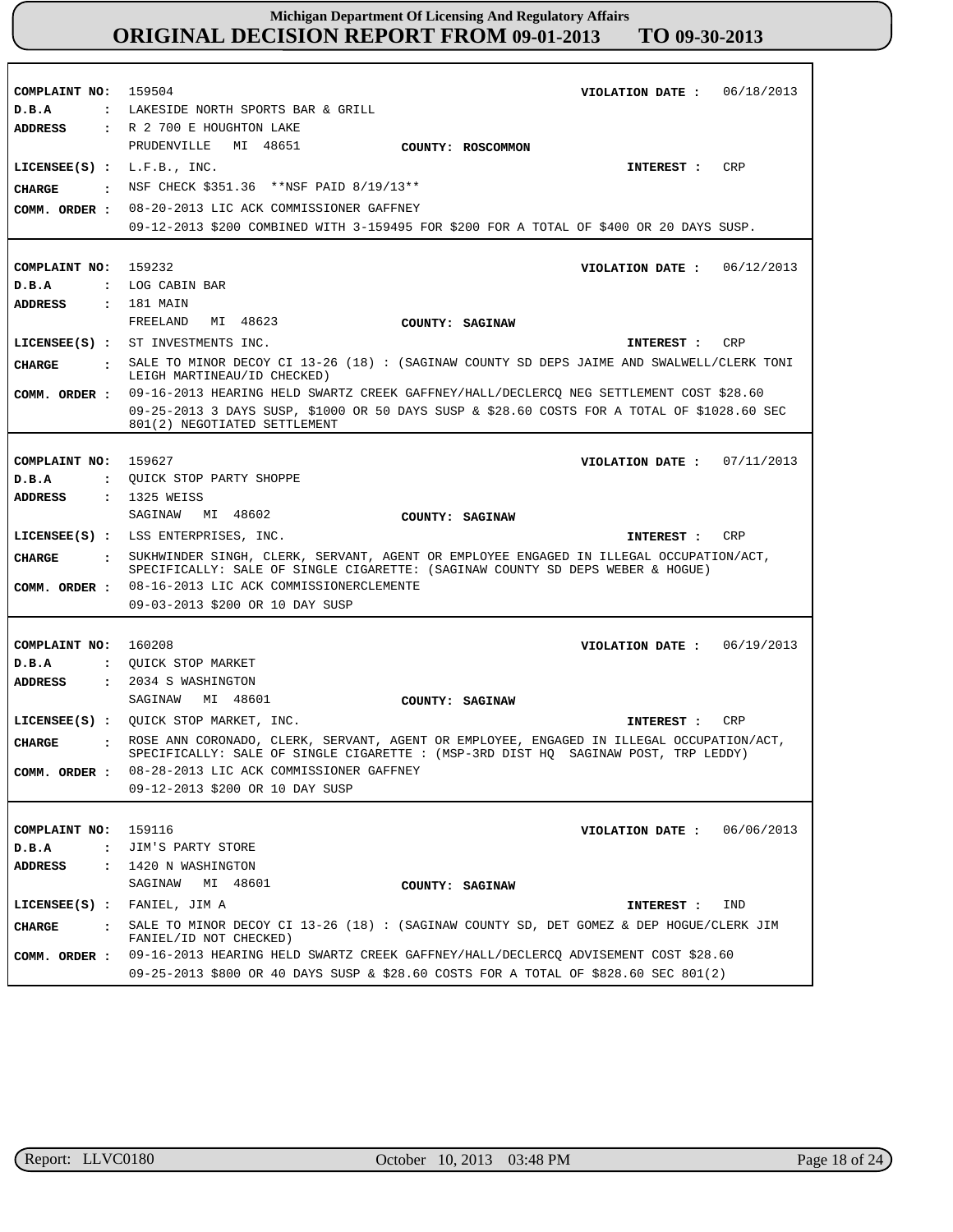| COMPLAINT NO: 159358<br>D.B.A<br><b>ADDRESS</b>           | : ECONO KING<br>: 1423 S MICHIGAN                                                                                                                                                                                                                                                                                                                                                                                                                                                                                                                                                                                                                                                                                                                                                                                                                  | 06/22/2013<br>VIOLATION DATE : |
|-----------------------------------------------------------|----------------------------------------------------------------------------------------------------------------------------------------------------------------------------------------------------------------------------------------------------------------------------------------------------------------------------------------------------------------------------------------------------------------------------------------------------------------------------------------------------------------------------------------------------------------------------------------------------------------------------------------------------------------------------------------------------------------------------------------------------------------------------------------------------------------------------------------------------|--------------------------------|
| CHARGE<br>$\sim$ $\sim$ $\sim$<br>COMM. ORDER :           | SAGINAW<br>MI 48602<br>COUNTY: SAGINAW<br>LICENSEE(S) : KKGB ENTERPRISE INC.<br>KHAZAN SINGH, CLERK, SERVANT, AGENT OR EMPLOYEE ENGAGED IN ILLEGAL OCCUPATION/ACT,<br>SPECIFICALLY: SALE OF SINGLE CIGARETTE : (SAGINAW COUNTY SD DEP HOGUE AND SGT FITZMAURICE)<br>09-16-2013 HEARING HELD SWARTZ CREEK GAFFNEY/HALL/DECLERCQ NEG SETTLEMENT<br>09-25-2013 \$300 OR 15 DAYS SUSP. NEGOTIATED SETTLEMENT                                                                                                                                                                                                                                                                                                                                                                                                                                           | CRP<br>INTEREST :              |
| COMPLAINT NO: 159779<br>D.B.A<br>ADDRESS                  | : MOBIL PIT STOP<br>$: 10253$ DIVISION                                                                                                                                                                                                                                                                                                                                                                                                                                                                                                                                                                                                                                                                                                                                                                                                             | VIOLATION DATE: $07/17/2013$   |
| CHARGE<br>COMM. ORDER :                                   | CASCO<br>MI 48064<br>COUNTY: ST CLAIR<br>LICENSEE(S) : PIT STOP CONVENIENCE STORE, INC.<br>: SALE TO MINOR DECOY X-308 (18) : (LCC INV JONES/CLERK HOLLY FRANCIS YOUKHANNA/ID NOT<br>CHECKED)<br>08-14-2013 LIC ACK COMMISSIONER GAFFNEY                                                                                                                                                                                                                                                                                                                                                                                                                                                                                                                                                                                                           | CRP<br>INTEREST :              |
| COMPLAINT NO: 159661<br>D.B.A                             | 09-12-2013 \$500 OR 25 DAYS SUSP - SEC 801(2)<br>: THE SMOKE HAUS                                                                                                                                                                                                                                                                                                                                                                                                                                                                                                                                                                                                                                                                                                                                                                                  | VIOLATION DATE: 07/06/2013     |
| <b>ADDRESS</b><br>CHARGE<br>COMM. ORDER :                 | : 7886 GRATIOT<br>MI 48063<br>COLUMBUS<br>COUNTY: ST CLAIR<br>LICENSEE(S) : THE SMOKE HAUS, INC.<br>: NSF EFT \$1203.50 **NSF PAID 7/24/13**<br>08-22-2013 LIC ACK COMMISSIONERCLEMENTE                                                                                                                                                                                                                                                                                                                                                                                                                                                                                                                                                                                                                                                            | CRP<br>INTEREST :              |
| COMPLAINT NO:                                             | 09-18-2013 \$150 OR 8 DAYS SUSP.<br>157658                                                                                                                                                                                                                                                                                                                                                                                                                                                                                                                                                                                                                                                                                                                                                                                                         | VIOLATION DATE : $03/19/2013$  |
| D.B.A<br>ADDRESS                                          | : COUNTRY MARKET<br>$: 4520$ GRISWOLD<br>SMITHS CREEK<br>MI 48074<br>COUNTY: ST CLAIR<br>LICENSEE(S) : COUNTRY MARKET, INC.                                                                                                                                                                                                                                                                                                                                                                                                                                                                                                                                                                                                                                                                                                                        | <b>CRP</b><br>INTEREST :       |
| CHARGE                                                    | : NSF CHECK \$2892.24 ***NSF PAID $4/2/13$ ***<br>COMM. ORDER : 08-05-2013 LIC ACK COMMISSIONER GAFFNEY<br>09-12-2013 \$50 OR 3 DAYS SUSP.                                                                                                                                                                                                                                                                                                                                                                                                                                                                                                                                                                                                                                                                                                         |                                |
| COMPLAINT NO:<br>D.B.A<br>ADDRESS<br>$\sim$ $\sim$ $\sim$ | 159280<br>FORE LAKES GOLF COURSE<br>$\ddot{\cdot}$<br>5810 FLINCHBAUGH<br>SMITHS CREEK MI 48074<br>COUNTY: ST CLAIR                                                                                                                                                                                                                                                                                                                                                                                                                                                                                                                                                                                                                                                                                                                                | VIOLATION DATE: $03/22/2013$   |
| $LICENSEE(S)$ :<br><b>CHARGE</b>                          | TORELLO GOLF COURSE, L.L.C.<br>1) SOLD OR TRANSFERRED LICENSE OR AN INTEREST IN LICENSE TO FORE LAKES LLC, WITHOUT PRIOR<br>$\cdot$<br>APPROVAL OF MLCC; 2) LEASED, SOLD OR TRANSFERRED POSSESSION OF A PORTION OF LICENSED<br>PREMISES WITHOUT THE PRIOR WRITTEN APPROVAL OF MLCC; 3) OBTAINTED A LICENSE IN INTS NAME<br>FOR THE USE OR BENEFIT OF ANOTHER, FORE LAKES, LLC, WHOSE NAME DOES NOT APPEAR ON THE<br>LICENSE 4) ALLOWED FORE LAKES LLC, WHOSE NAME DOES NOT APPEAR ON THE LICENSE TO DERIVE USE<br>OR BENEFIT : (LCC INV JONES)                                                                                                                                                                                                                                                                                                     | INTEREST : LLC                 |
| COMM. ORDER :                                             | 09-12-2013 LIC ACK COMMISSIONER GAFFNEY<br>09-26-2013 200.00 FOR CHARGE 1 AND 50.00 EACH FOR CHARGE NOS. 2,3 AND 4 TOTAL 350.00 OR 18<br>DAY SUSP FINE TO BE PAID WITHIN 45 DAYS FROM THE MAILING DATE OF THIS ORDER. SINCE THE<br>COMMISSIONER FINDS AMPLE EVIDENCE TO CONCLUDE THAT AN UNLICENSED ENTITY HAS ASSUMED<br>CONTROL OF THE SUBJECT LICENSED ESTABLISHMENT THE COMMISSIONER FURTHER ORDERS ALL LICENSES<br>AND PERMITS ISSUED TO THIS LICENSEE AT THE ABOVE-NAMED ADDRESS IMMEDIATELY SUSPENDED, WITH<br>THE SUSPENSION REMAINING IN EFFECT UNTIL ALL FINES IN THIS MATTER HAVE BEEN PAID AND THE<br>LICENSEE ASSUMES PROPRIETARY CONTROL OF THE BUSINESS, TRANSFERS THESE LICENSES AND PERMITS<br>TO A PERSON APPROVED BY THE MLCC, OR THE LICENSES AND PERMITS TERMINATE UNDER THE<br>PROVISIONS OF ADMINISTRATIVE RULE R 436.1107. |                                |

Report: LLVC0180 October 10, 2013 03:48 PM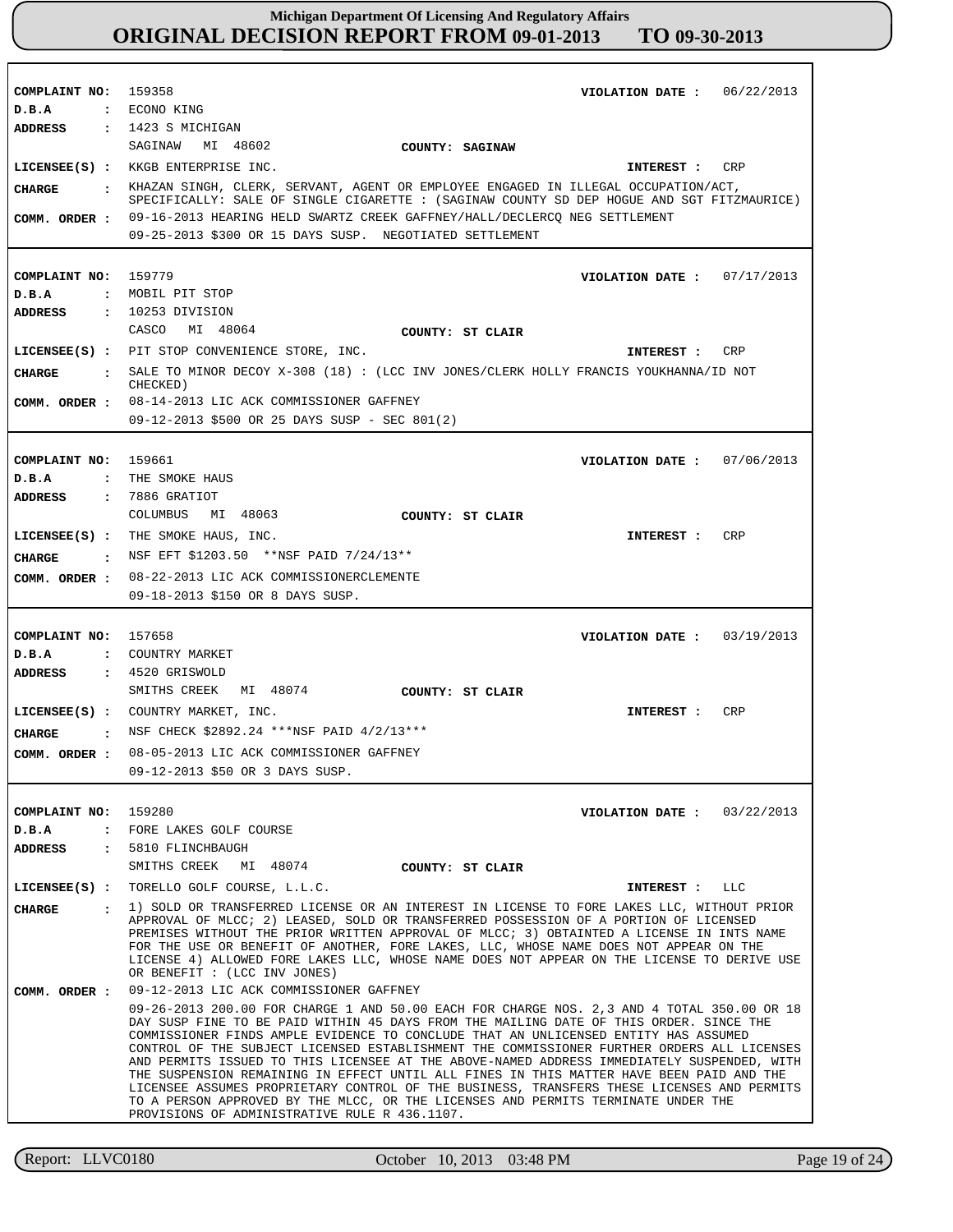| COMPLAINT NO:                          | 159446<br>05/07/2013<br>VIOLATION DATE :                                                                                                                                                                                                    |  |
|----------------------------------------|---------------------------------------------------------------------------------------------------------------------------------------------------------------------------------------------------------------------------------------------|--|
| D.B.A<br>$\ddot{\phantom{a}}$          | THE GAS HOUSE                                                                                                                                                                                                                               |  |
| <b>ADDRESS</b>                         | $: 205 S$ THIRD                                                                                                                                                                                                                             |  |
|                                        | BURR OAK<br>MI 49030<br>COUNTY: ST JOSEPH                                                                                                                                                                                                   |  |
| LICENSEE(S) : LIBRA LTD.               | CRP<br>INTEREST :                                                                                                                                                                                                                           |  |
| <b>CIIARGE</b><br>$\ddot{\phantom{a}}$ | 1-4) ALLOWED NARCOTICS PARAPHERNALIA TO BE USED, STORES, EXHCANGED OR SOLD ON LICENSED<br>PREMISES, SPECIFICALLY: GLASS ROSE PIPES, DIGITAL SCALES, GRINDERS, HOOKA PIPES :<br>(MICHIGAN STATE POLICE, NILES POST-TRPS JOHNSTON AND HAUGER) |  |
| COMM. ORDER :                          | 09-03-2013 LIC ACK COMMISSIONER GAFFNEY                                                                                                                                                                                                     |  |
|                                        | 09-25-2013 \$100 EACH \$400 OR 20 DAY SUSP<br>ENFORCEMENT DIV OF THE MLCC TO DISPOSE OF<br>EVIDENCE SEIZED DURING THIS INVESTIGATION                                                                                                        |  |
|                                        |                                                                                                                                                                                                                                             |  |
| COMPLAINT NO:                          | 159885<br>VIOLATION DATE: $07/18/2013$                                                                                                                                                                                                      |  |
| D.B.A                                  | : LOCKPORT LIQUOR                                                                                                                                                                                                                           |  |
| <b>ADDRESS</b>                         | : 56964 N MAIN SUITE 2                                                                                                                                                                                                                      |  |
|                                        | THREE RIVERS<br>MI 49093<br>COUNTY: ST JOSEPH                                                                                                                                                                                               |  |
|                                        | LICENSEE(S) : KARMAN, LLC<br>LLC<br><b>INTEREST :</b>                                                                                                                                                                                       |  |
| CIIARGE                                | : SALE TO MINOR DECOY GR-321 (18) : (LCC INV SIMPLIS/CLERK JORDYN RENEE STEWART/ID NOT<br>CHECKED)                                                                                                                                          |  |
|                                        | COMM. ORDER : 08-26-2013 LIC ACK COMMISSIONER GAFFNEY                                                                                                                                                                                       |  |
|                                        | 09-12-2013 \$500 OR 25 DAY SUSP<br>801(2)                                                                                                                                                                                                   |  |
|                                        |                                                                                                                                                                                                                                             |  |
| COMPLAINT NO:                          | 159879<br>07/11/2013<br>VIOLATION DATE :                                                                                                                                                                                                    |  |
| D.B.A                                  | : BG'S MINI MARKET                                                                                                                                                                                                                          |  |
| <b>ADDRESS</b>                         | : 2878 W US 2                                                                                                                                                                                                                               |  |
|                                        | GULLIVER MI 49840<br>COUNTY: SCHOOLCRAFT                                                                                                                                                                                                    |  |
|                                        | LICENSEE(S) : KOKESH, COLLEEN M<br>GPI<br>INTEREST :                                                                                                                                                                                        |  |
|                                        | GPI<br>KOKESH, GERALD L<br>INTEREST :                                                                                                                                                                                                       |  |
| CHARGE                                 | : NSF CHECK \$1035.00 **NSF PAID $8/13/13**$                                                                                                                                                                                                |  |
| COMM. ORDER :                          | 08-29-2013 LIC ACK COMMISSIONERCLEMENTE                                                                                                                                                                                                     |  |
|                                        | 09-25-2013 \$150 COMBINED WITH 3-160002 FOR \$150 TOTAL OF \$300 OR 15 DAYS SUSP.                                                                                                                                                           |  |
|                                        |                                                                                                                                                                                                                                             |  |
| COMPLAINT NO:                          | 160002<br>07/18/2013<br>VIOLATION DATE :                                                                                                                                                                                                    |  |
| D.B.A                                  | : BG'S MINI MARKET                                                                                                                                                                                                                          |  |
| <b>ADDRESS</b>                         | : 2878 W US 2                                                                                                                                                                                                                               |  |
|                                        | GULLIVER MI 49840<br>COUNTY: SCHOOLCRAFT                                                                                                                                                                                                    |  |
|                                        | LICENSEE(S) : KOKESH, COLLEEN M<br>GPI<br>INTEREST :                                                                                                                                                                                        |  |
|                                        | KOKESH, GERALD L<br>INTEREST:<br>GPI                                                                                                                                                                                                        |  |
| <b>CHARGE</b><br>$\cdot$               | NSF CHECK \$1203.06 ** NSF PAID 8/23/13 **                                                                                                                                                                                                  |  |
| COMM. ORDER :                          | 08-29-2013 LIC ACK COMMISSIONERCLEMENTE                                                                                                                                                                                                     |  |
|                                        | 09-25-2013 \$150 COMBINED WITH 3-159879 FOR \$150 TOTAL OF \$300 OR 15 DAYS SUSP.                                                                                                                                                           |  |
|                                        |                                                                                                                                                                                                                                             |  |
| COMPLAINT NO:                          | 159944<br>07/20/2013<br>VIOLATION DATE :                                                                                                                                                                                                    |  |
| D.B.A<br>$\ddot{\phantom{a}}$          | LENNON MARKET                                                                                                                                                                                                                               |  |
| <b>ADDRESS</b>                         | : 11921 LENNON                                                                                                                                                                                                                              |  |
|                                        | LENNON<br>MI 48449<br>COUNTY: SHIAWASSEE                                                                                                                                                                                                    |  |
|                                        | LICENSEE(S) : $M \& R$ TOWN, INC.<br>CRP<br>INTEREST :                                                                                                                                                                                      |  |
|                                        | SALE TO MINOR DECOY LAN-310 (19): (LCC INV MCCRAY/CLERK MAURICE DERRICK-DUSTIN ALDRICH/ID                                                                                                                                                   |  |
| <b>CHARGE</b><br>$\ddot{\cdot}$        | CHECKED)                                                                                                                                                                                                                                    |  |
| COMM. ORDER :                          | 08-30-2013 LIC ACK COMMISSIONER GAFFNEY                                                                                                                                                                                                     |  |
|                                        | 09-25-2013 \$500 OR 25 DAYS SUSP - SEC 801(2)                                                                                                                                                                                               |  |

г

٦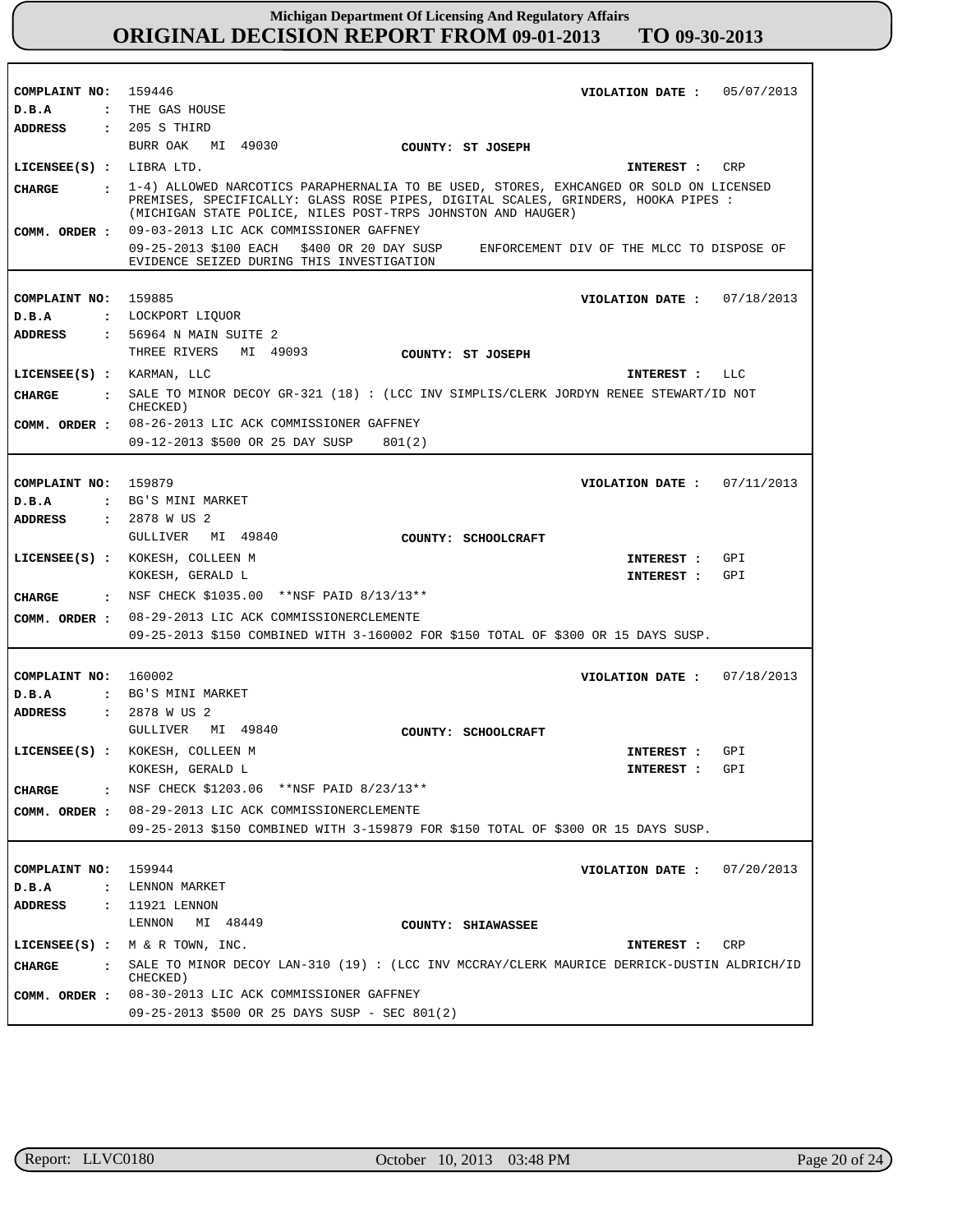| COMPLAINT NO: 159655                   | VIOLATION DATE: $06/25/2013$                                                                                                                                                                                                       |
|----------------------------------------|------------------------------------------------------------------------------------------------------------------------------------------------------------------------------------------------------------------------------------|
| D.B.A                                  | : T. C. GATORS                                                                                                                                                                                                                     |
| <b>ADDRESS</b>                         | : 42775 FORD                                                                                                                                                                                                                       |
|                                        | CANTON<br>MI 48187                                                                                                                                                                                                                 |
|                                        | COUNTY: WAYNE                                                                                                                                                                                                                      |
|                                        | LICENSEE(S) : HOSPITALITY VENTURES, INC.<br>CRP<br>INTEREST :                                                                                                                                                                      |
| CHARGE                                 | : NSF CHECK \$322.14 ***NSF PAID 8/28/13***                                                                                                                                                                                        |
| COMM. ORDER :                          | 09-17-2013 HEARING HELD SOUTHFIELD CLEMENTE/ASEVEDO/GIBSON ACK                                                                                                                                                                     |
|                                        | 09-19-2013 \$250 OR 13 DAY SUSP<br>FURTHER, LICENSEE TO PAY FOR PURCHASES OF ALCOHOL BY<br>CERTIFIED CHECK, CASHIERS CHECK OR MONEY ORDER FOR 6 MONTHS FROM MAILING DATE OF THIS<br>ORDER                                          |
|                                        |                                                                                                                                                                                                                                    |
| COMPLAINT NO: 157774                   | VIOLATION DATE: $03/29/2013$                                                                                                                                                                                                       |
| D.B.A                                  | : T. C. GATORS                                                                                                                                                                                                                     |
| ADDRESS                                | : 42775 FORD                                                                                                                                                                                                                       |
|                                        | MI 48187<br>CANTON<br>COUNTY: WAYNE                                                                                                                                                                                                |
|                                        | LICENSEE(S) : HOSPITALITY VENTURES, INC.<br>CRP<br>INTEREST :                                                                                                                                                                      |
| <b>CIIARGE</b>                         | : SALE TO MINOR DECOY K460 (18) : (CANTON PD OFCS EYL & BAILY/CLERK AMANDA ROSE ORLANDO/ID<br>NOT CHECKED)                                                                                                                         |
|                                        | COMM. ORDER : 09-17-2013 HEARING HELD SOUTHFIELD CLEMENTE/ASEVEDO/GIBSON ACK                                                                                                                                                       |
|                                        | 09-25-2013 \$700 OR 35 DAY SUSP & \$78.32 W/FEES TOTAL \$778.32<br>801(2)                                                                                                                                                          |
|                                        |                                                                                                                                                                                                                                    |
| COMPLAINT NO: 159249                   | VIOLATION DATE: $06/06/2013$                                                                                                                                                                                                       |
| D.B.A                                  | : TERESA'S PLACE                                                                                                                                                                                                                   |
| ADDRESS                                | : 14000-14020 W MC NICHOLS                                                                                                                                                                                                         |
|                                        | DETROIT MI 48235<br>COUNTY: WAYNE                                                                                                                                                                                                  |
|                                        | LICENSEE(S) : TERESA'S PLACE, INC.<br>CRP<br>INTEREST :                                                                                                                                                                            |
| CIIARGE                                | : NSF CHECK \$415.05 ** PAID 6/24/13**                                                                                                                                                                                             |
| COMM. ORDER :                          | 08-19-2013 LIC ACK COMMISSIONERCLEMENTE                                                                                                                                                                                            |
|                                        | 09-18-2013 \$100 OR 5 DAYS SUSP.                                                                                                                                                                                                   |
|                                        |                                                                                                                                                                                                                                    |
| COMPLAINT NO:                          | 158943<br>VIOLATION DATE: $04/18/2013$                                                                                                                                                                                             |
| D.B.A                                  | : FRANK'S QUICK STOP                                                                                                                                                                                                               |
| ADDRESS                                | : 5878 W VERNOR                                                                                                                                                                                                                    |
|                                        | DETROIT MI 48209<br>COUNTY: WAYNE                                                                                                                                                                                                  |
|                                        | LICENSEE(S) : J.I.A. FRANK'S OUICK STOP, INC.<br>CRP<br>INTEREST :                                                                                                                                                                 |
| <b>CHARGE</b><br>$\ddot{\phantom{a}}$  | 1-2) LICENSEE ENGAGED IN ILLEGAL OCCUPATION/ACT, SPECIFICALLY: NO CERTIFICATE OF<br>COMPLIANCE, NO CITY OF DETROIT RETAIL CIGARETTE LICENSE : (DPD 4TH PREC SPEC OPS, 13-28,                                                       |
|                                        | LT QUARELLO, SGT BUGLO)                                                                                                                                                                                                            |
| COMM. ORDER :                          | 09-17-2013 HEARING HELD SOUTHFIELD CLEMENTE/ASEVEDO/GIBSON RULE 15 (E)                                                                                                                                                             |
|                                        | 09-25-2013 \$50 EACH<br>TOTAL \$100 OR 5 DAY SUSP<br>15(E)                                                                                                                                                                         |
|                                        |                                                                                                                                                                                                                                    |
| COMPLAINT NO:                          | 159767<br>05/20/2013<br>VIOLATION DATE :                                                                                                                                                                                           |
| D.B.A<br>$\ddot{\phantom{a}}$          | AZTEC FOODS                                                                                                                                                                                                                        |
| <b>ADDRESS</b><br>$\ddot{\phantom{a}}$ | 1157- 1159 LIVERNOIS                                                                                                                                                                                                               |
|                                        | DETROIT<br>MI 48209<br>COUNTY: WAYNE                                                                                                                                                                                               |
| $LICENSEE(S)$ :                        | MNR, INC.<br>CRP<br>INTEREST :                                                                                                                                                                                                     |
| <b>CHARGE</b><br>$\mathbf{r}$          | 1-2) MNR INC., THE LICENSEE, ENGAGED IN ILLEGAL OCCUPATION/ACT ON LICENSED PREMISES,<br>SPECIFICALLY: NO CERTIFICATE OF COMPLIANCE, NO CITY OF DETROIT RETAIL CIGARETTE LICENSE :<br>(DPD 4TH PREC, 13-33, SGT BUGLO, LT QUARELLO) |
| COMM. ORDER :                          | 08-15-2013 LIC ACK COMMISSIONERCLEMENTE                                                                                                                                                                                            |
|                                        | 09-03-2013 \$50 EACH TOTAL \$100 OR 5 DAY SUSP                                                                                                                                                                                     |

r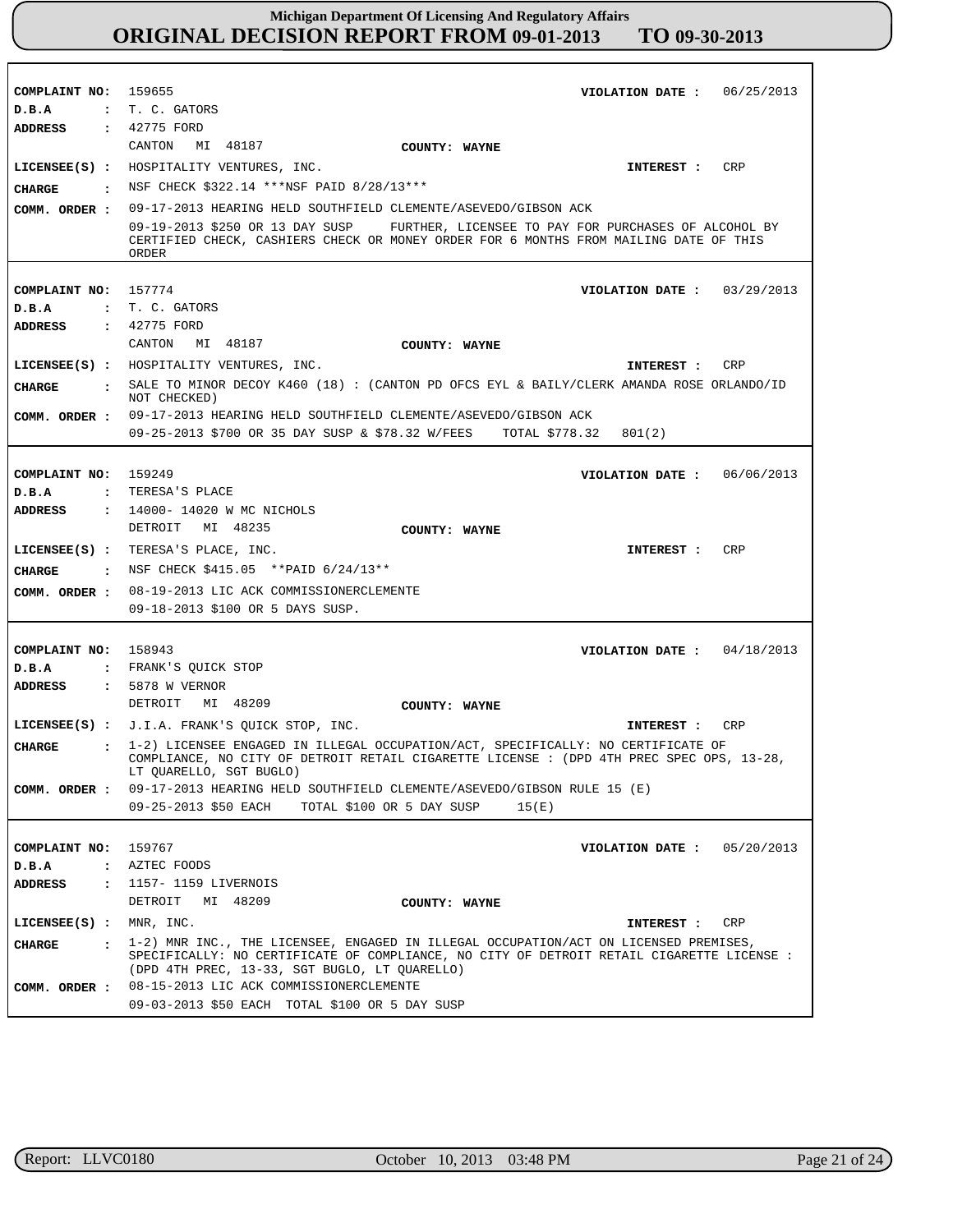| COMPLAINT NO: 159602          |              | VIOLATION DATE: $06/08/2013$                                                                                                                                                                                                                                                                                        |
|-------------------------------|--------------|---------------------------------------------------------------------------------------------------------------------------------------------------------------------------------------------------------------------------------------------------------------------------------------------------------------------|
| D.B.A                         |              | : BLACK HORSE CANTINA                                                                                                                                                                                                                                                                                               |
|                               |              | ADDRESS : 7844 W JEFFERSON                                                                                                                                                                                                                                                                                          |
|                               |              | DETROIT MI 48209<br>COUNTY: WAYNE                                                                                                                                                                                                                                                                                   |
|                               |              | LICENSEE(S) : CARRILLO, JOSE L<br>IND<br>INTEREST :                                                                                                                                                                                                                                                                 |
| CHARGE                        |              | : 1-3) JOSE CARILLO, THE LICENSEE, ENGAGED IN ILLEGAL OCCUPATION/ACT, SPECIFICALLY: NO<br>CERTIFICATE OF COMPLIANCE, NO CITY OF DETROIT PERMIT/LICENSE FOR COIN OPERATED DEVICES AND<br>NO CITY OF DETROIT BILLIARDS TABLE LICENSE (DPD 4TH PRECINT, 13-30, LT OUARELLO, SGT<br>BUGLO)                              |
|                               |              | COMM. ORDER : 08-22-2013 LIC ACK COMMISSIONERCLEMENTE                                                                                                                                                                                                                                                               |
|                               |              | 09-18-2013 1-3) DISMISSED WITH PREJUDICE.                                                                                                                                                                                                                                                                           |
|                               |              |                                                                                                                                                                                                                                                                                                                     |
| COMPLAINT NO: 159876<br>D.B.A |              | VIOLATION DATE: $07/12/2013$<br>: CLUB CARTIER                                                                                                                                                                                                                                                                      |
| ADDRESS                       |              | : 8122- 8124 FULLERTON                                                                                                                                                                                                                                                                                              |
|                               |              | DETROIT MI 48238                                                                                                                                                                                                                                                                                                    |
|                               |              | COUNTY: WAYNE                                                                                                                                                                                                                                                                                                       |
|                               |              | LICENSEE(S) : CLUB CARTIER, INC.<br><b>INTEREST :</b><br>CRP                                                                                                                                                                                                                                                        |
| CHARGE                        |              | : NSF CHECK \$386.58 ***NSF PAID 8/12/13***                                                                                                                                                                                                                                                                         |
|                               |              | COMM. ORDER : 08-12-2013 LIC ACK COMMISSIONERCLEMENTE                                                                                                                                                                                                                                                               |
|                               |              | 09-03-2013 \$100 OR 5 DAY SUSP                                                                                                                                                                                                                                                                                      |
| COMPLAINT NO: 159881          |              | VIOLATION DATE: $07/18/2013$                                                                                                                                                                                                                                                                                        |
| D.B.A                         |              | : KRYSTAL LIQUOR ONE                                                                                                                                                                                                                                                                                                |
| ADDRESS                       |              | : 214 W SEVEN MILE                                                                                                                                                                                                                                                                                                  |
|                               |              | DETROIT MI 48203                                                                                                                                                                                                                                                                                                    |
|                               |              | COUNTY: WAYNE                                                                                                                                                                                                                                                                                                       |
|                               |              | LICENSEE(S) : JAMES HERMIZE, INC.<br>CRP<br>INTEREST :                                                                                                                                                                                                                                                              |
| CHARGE                        |              | : NSF CHECK \$2291.00 ** NSF PAID 8/6/13**                                                                                                                                                                                                                                                                          |
| COMM. ORDER :                 |              | 08-12-2013 LIC ACK COMMISSIONERCLEMENTE                                                                                                                                                                                                                                                                             |
|                               |              | 09-03-2013 \$300 OR 15 DAY SUSP. ALSO LICENSEE PAY FOR PURCHASES OF ALCOHOLIC LIQUOR FROM<br>THE MLCC WITH A CASHIERS CHECK, CERTIFIED CHECK OR MONEY ORDER FOR 6 MONTHS FROM DATE OF<br>THIS ORDER                                                                                                                 |
| COMPLAINT NO: 159808          |              | VIOLATION DATE: 07/02/2013                                                                                                                                                                                                                                                                                          |
| D.B.A                         |              | : SUPINO PIZZERIA                                                                                                                                                                                                                                                                                                   |
| ADDRESS                       |              | $: 2457$ RUSSELL                                                                                                                                                                                                                                                                                                    |
|                               |              | DETROIT MI 48207<br>COUNTY: WAYNE                                                                                                                                                                                                                                                                                   |
|                               |              | LICENSEE(S) : SUPINO, L.L.C.<br>INTEREST : LLC                                                                                                                                                                                                                                                                      |
| <b>CHARGE</b>                 |              | FAILED, REFUSED OR NEGLECTED TO OBEY A WRITTEN ORDER OF THE COMMISSION DATED 01-19-2011                                                                                                                                                                                                                             |
|                               |              | AND EXTENSION UNTIL 7-1-2013, GRANTED BY THE COMMISSION AT A MEETING HELD 5-29-2013, BY<br>FAILING TO PROVIDE PROOF OF SUCCESSFUL COMPLETION OF AN ALCOHOL SERVER TRAINING PROGRAM<br>APPROVED BY THE COMMISSION WITHIN 180 DAYS OF THE ISSUANCE OF THE LICENSE: 04-21-2011 :<br>(MLCC SERVER TRAINING COORDINATOR) |
|                               |              | COMM. ORDER : 08-22-2013 LIC ACK COMMISSIONER CLEMENTE                                                                                                                                                                                                                                                              |
|                               |              | 09-05-2013 \$50 OR 3 DAY SUSP                                                                                                                                                                                                                                                                                       |
|                               |              |                                                                                                                                                                                                                                                                                                                     |
| COMPLAINT NO: 159360          |              | 06/14/2013<br>VIOLATION DATE :                                                                                                                                                                                                                                                                                      |
| D.B.A                         |              | : BILLEO'S BAR                                                                                                                                                                                                                                                                                                      |
|                               |              |                                                                                                                                                                                                                                                                                                                     |
| ADDRESS                       |              | : 19164 KELLY                                                                                                                                                                                                                                                                                                       |
|                               |              | DETROIT<br>MI 48224<br>COUNTY: WAYNE                                                                                                                                                                                                                                                                                |
| LICENSEE $(S)$ : BOB K, LLC   |              | LLC<br>INTEREST :                                                                                                                                                                                                                                                                                                   |
| <b>CHARGE</b>                 | $\mathbf{r}$ | 1-2) ALLOWED UNLAWFUL GAMBLING DEVICES ON PREMISES, CHERRY MASTER VIDEO SLOT DEVICE #1 AND<br>#2; 3) ALLOWED BETTING ON RANDOM COMBINATION OF SYMBOLS, NUMBERS, FRUITS, ETC APPEARING ON<br>A VIDEO SCREEN OF A CHERRY MASTER VIDEO SLOT DEVICE ON PREMISES : (LCC INVS HAMPTON AND<br>BRANER)                      |
|                               |              | COMM. ORDER : 09-17-2013 HEARING HELD SOUTHFIELD CLEMENTE/ASEVEDO/GIBSON                                                                                                                                                                                                                                            |

Report: LLVC0180 October 10, 2013 03:48 PM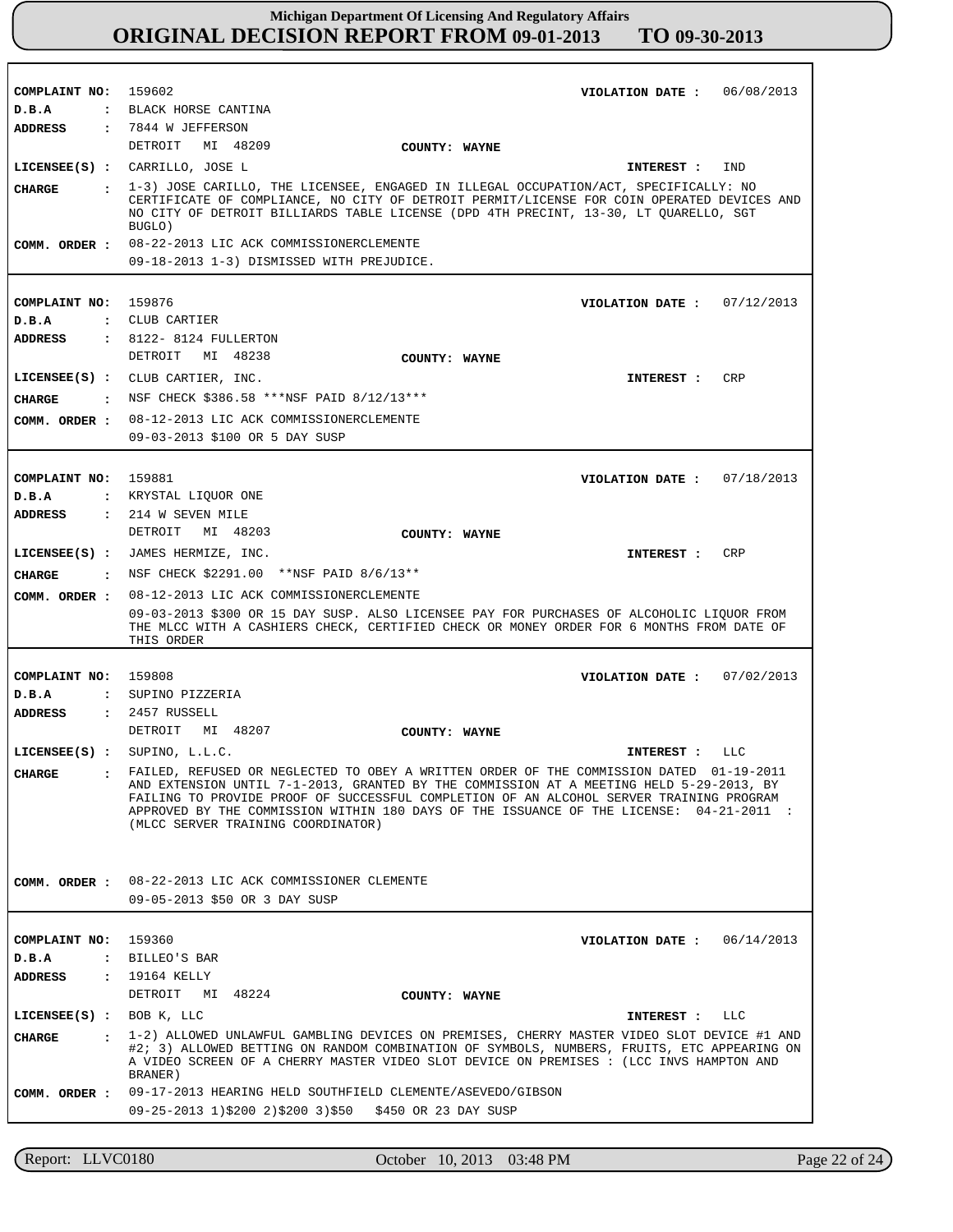| COMPLAINT NO:<br>D.B.A<br><b>ADDRESS</b>                                                 | 06/28/2013<br>159659<br>VIOLATION DATE :<br>: WALTHAM LIQUOR<br>: 12700 E MC NICHOLS                                                                                                |
|------------------------------------------------------------------------------------------|-------------------------------------------------------------------------------------------------------------------------------------------------------------------------------------|
| LICENSEE(S) : MATYOUS, INC.<br>CHARGE<br>$\ddot{\mathbf{r}}$<br>COMM. ORDER :            | DETROIT MI 48205<br>COUNTY: WAYNE<br><b>CRP</b><br>INTEREST:<br>NSF CHECK \$2025.05 ***NSF PAID 8/1/13***<br>08-19-2013 LIC ACK COMMISSIONERCLEMENTE                                |
|                                                                                          | 09-18-2013 \$50 COMBINED WITH 3-159823 FOR \$50 FOR A TOTAL OF \$100 OR 5 DAYS SUSP.                                                                                                |
| COMPLAINT NO:<br>D.B.A<br>$\mathbf{r}$<br><b>ADDRESS</b>                                 | 159823<br>VIOLATION DATE: $07/10/2013$<br>WALTHAM LIQUOR<br>: 12700 E MC NICHOLS                                                                                                    |
| LICENSEE(S) : MATYOUS, INC.<br><b>CHARGE</b><br>COMM. ORDER :                            | DETROIT MI 48205<br>COUNTY: WAYNE<br>INTEREST : CRP<br>. NSF CHECK \$1872.58 ***NSF PAID 8/30/13***<br>08-19-2013 LIC ACK COMMISSIONERCLEMENTE                                      |
|                                                                                          | 09-18-2013 \$50 COMBINED WITH 3-159659 FOR \$50 FOR A TOTAL OF \$100 OR 5 DAYS SUSP.                                                                                                |
| COMPLAINT NO:<br>D.B.A                                                                   | 160000<br>07/19/2013<br>VIOLATION DATE :<br>: JIMMY'S BAR AND GRILLE                                                                                                                |
| <b>ADDRESS</b><br>$\mathbf{r}$<br>$LICENSEE(S)$ :<br>CIIARGE<br>$\ddot{\mathbf{r}}$      | 12619- 12625 KERCHEVAL<br>DETROIT MI 48215<br>COUNTY: WAYNE<br>TWO WISE GUYS, LLC<br>LLC<br>INTEREST :<br>NSF CHECK \$373.80 **NSF PAID 8/14/13**                                   |
| COMM. ORDER :                                                                            | 08-30-2013 LIC ACK COMMISSIONERCLEMENTE<br>09-25-2013 DISMISSED WITH PREJUDICE COMBINED WITH 3-160166 DISMISSED WITH PREJUDICE,<br>COMBINED WITH 3-160167 DISMISSED WITH PREJUDICE. |
| COMPLAINT NO:<br>D.B.A<br>$\mathbf{r}$<br><b>ADDRESS</b><br>$\mathbf{r}$                 | 160167<br>VIOLATION DATE: $07/24/2013$<br>JIMMY'S BAR AND GRILLE<br>12619- 12625 KERCHEVAL                                                                                          |
| CHARGE<br>$\mathbf{r}$                                                                   | DETROIT MI 48215<br>COUNTY: WAYNE<br>LICENSEE(S) : TWO WISE GUYS, LLC<br>LLC<br>INTEREST :<br>NSF CHECK \$1472.79 **NSF PAID 8/28/13**                                              |
| COMM. ORDER :                                                                            | 08-30-2013 LIC ACK COMMISSIONERCLEMENTE<br>09-25-2013 DISMISSED WITH PREJUDICE COMBINED WITH 3-160166 DISMISSED WITH PREJUDICE<br>COMBINED WITH 3-160000 DISMISSED WITH PREJUDICE.  |
| COMPLAINT NO:<br>D.B.A<br>$\ddot{\phantom{a}}$<br><b>ADDRESS</b><br>$\ddot{\phantom{a}}$ | 160166<br>07/24/2013<br>VIOLATION DATE :<br>JIMMY'S BAR AND GRILLE<br>12619- 12625 KERCHEVAL                                                                                        |
| $LICENSEE(S)$ :<br>CHARGE<br>$\sim$ $\sim$                                               | MI 48215<br>DETROIT<br>COUNTY: WAYNE<br>TWO WISE GUYS, LLC<br>LLC<br>INTEREST :<br>NSF CHECK \$386.94 ** NSF PAID 8/28/13**<br>08-30-2013 LIC ACK COMMISSIONERCLEMENTE              |
| COMM. ORDER :                                                                            | 09-25-2013 DISMISSED WITH PREJUDICE COMBINED WITH 3-160167 DISMISSED WITH PREJUDICE<br>COMBINED WITH 3-160000 DISMISSED WITH PREJUDICE.                                             |